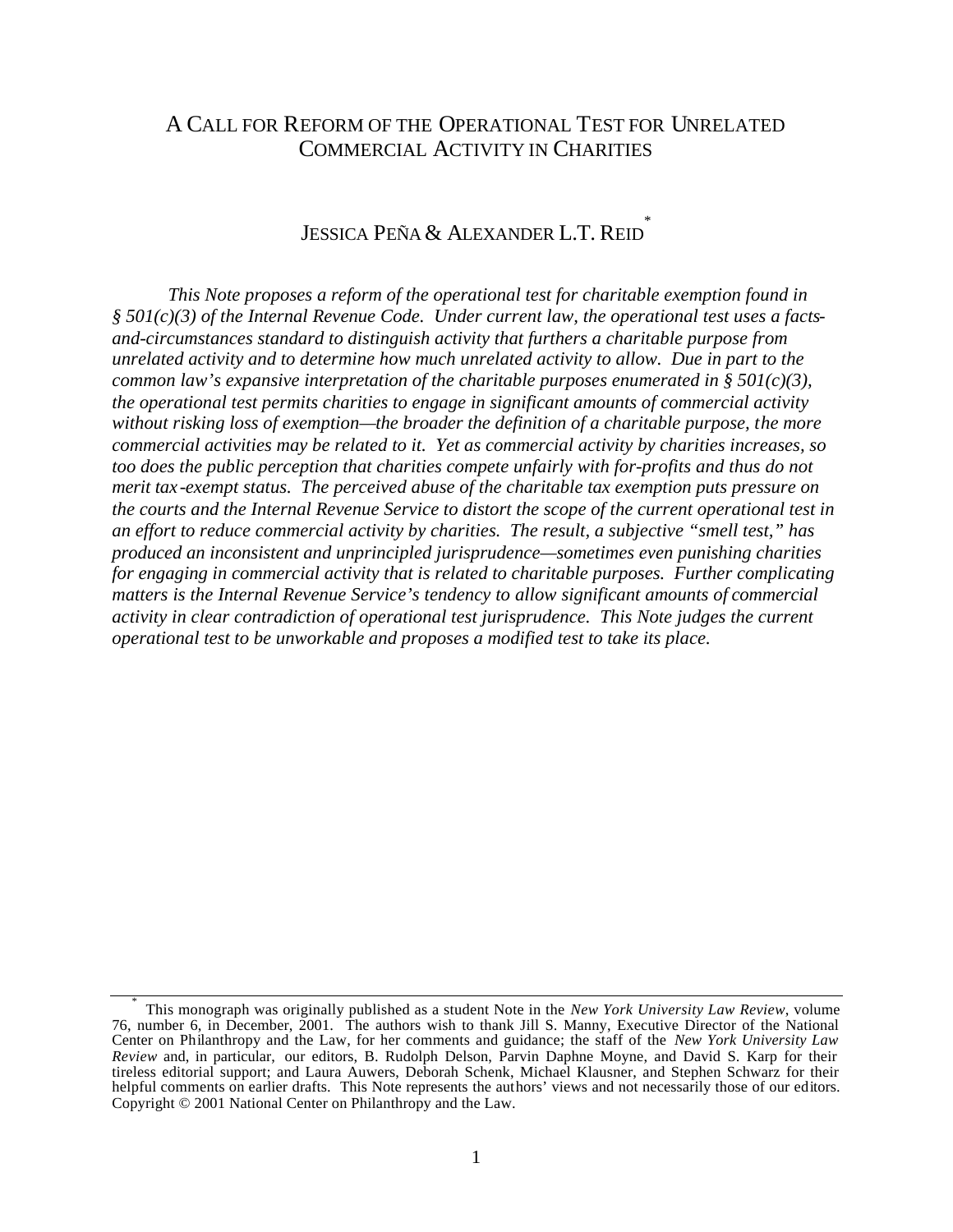## TABLE OF CONTENTS

|                  | I. THE REGULATION OF COMMERCIAL ACTIVITY IN CHARITIES UNDER PRESENT LAW  10  |  |
|------------------|------------------------------------------------------------------------------|--|
| A.               |                                                                              |  |
| <b>B.</b>        |                                                                              |  |
|                  |                                                                              |  |
| A.               | B.S.W. Group Inc. v. Commissioner and the Birth of the                       |  |
|                  |                                                                              |  |
| <b>B.</b>        |                                                                              |  |
| 1.               |                                                                              |  |
| 2.               |                                                                              |  |
| 3.               |                                                                              |  |
| $\overline{4}$ . |                                                                              |  |
| $\mathcal{C}$ .  |                                                                              |  |
| 1.               |                                                                              |  |
| 2.               |                                                                              |  |
| D.               |                                                                              |  |
|                  |                                                                              |  |
| $\mathsf{A}$ .   | The Unification of UBIT and the Operational Test: A False Hope for Reform 39 |  |
| В.               | The Exempt-Primary-Purposes Presumption: A Proposal to Modify                |  |
|                  |                                                                              |  |
| 1.               |                                                                              |  |
| 2.               |                                                                              |  |
| 3.               | The Facts-and-Circumstances Analysis for Failure to Create a                 |  |
|                  |                                                                              |  |
|                  |                                                                              |  |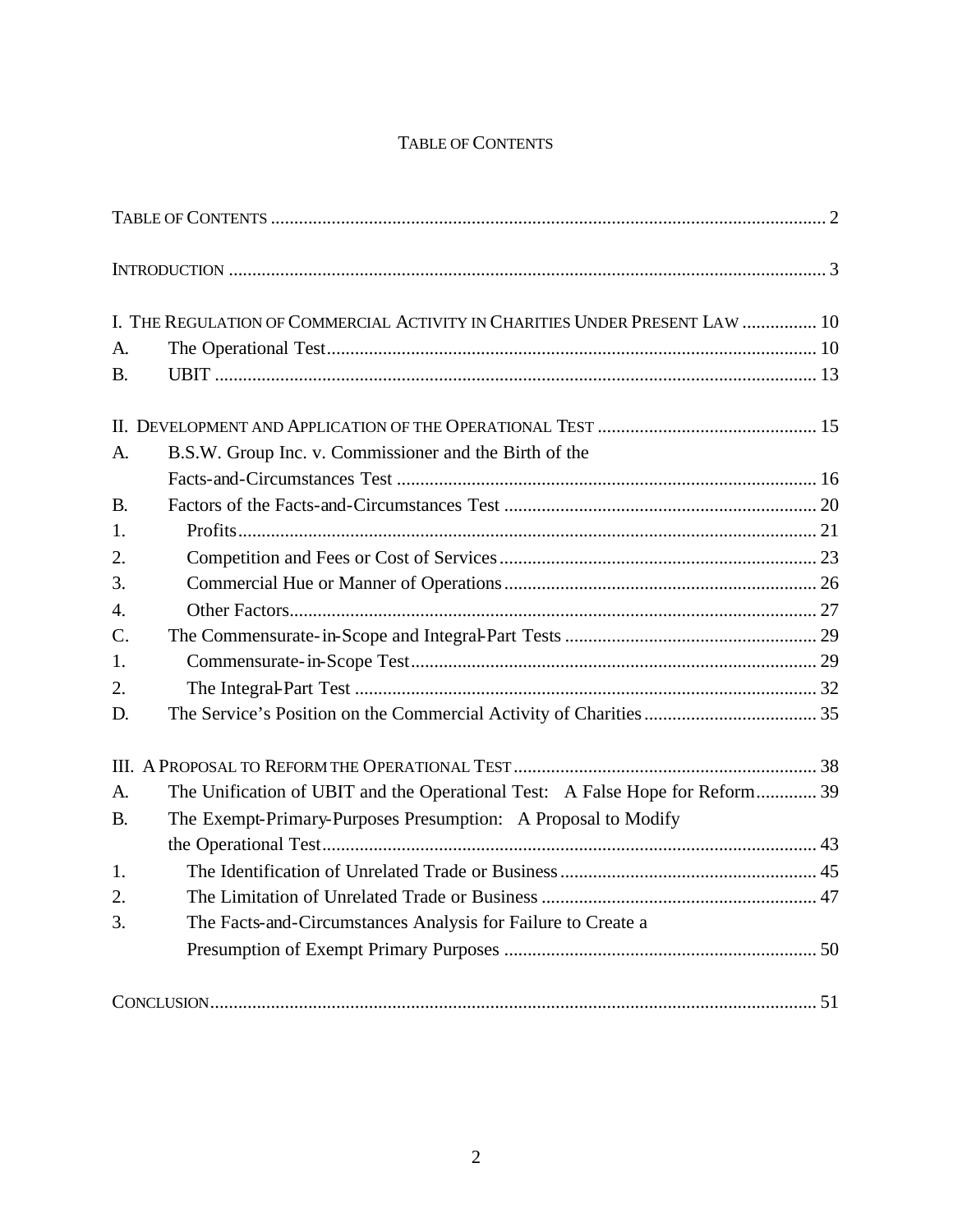#### **INTRODUCTION**

As commercial activity by charities  $\frac{1}{1}$  increases, some people fear that charities and forprofit organizations are becoming indistinguishable.<sup>2</sup> In a 1993 series of articles exposing alleged abuses in the nonprofit sector, reporters Gilbert M. Gaul and Neill A. Borowski argued that many charities engage in excessive commercial activity, do not deserve tax-exempt status, and, in fact, shortchange the United States of more than \$36.5 billion in tax revenue each year. The authors supported their conclusion with evidence that many tax-exempt organizations "make huge profits, pay handsome salaries, build office towers, invest billions of dollars in stocks and

<sup>1</sup> This Note will use the term "charities" to refer to organizations listed under  $\S 501(c)(3)$  of the Internal Revenue Code (I.R.C. or the Code). Charities are exempt from tax under I.R.C. § 501(a) (1994). The organizations covered under the §501(c)(3) rubric include those "organized and operated" to promote "religious, charitable, scientific, testing for public safety, literary, or educational purposes, or to foster national or international amateur sports competition  $\dots$ , or for the prevention of cruelty to children or animals." I.R.C. § 501(c)(3) (1994); see also infra note 18 and accompanying text for a discussion of the term "charitable." This Note will refer to these purposes variously as "charitable purposes" or "exempt purposes." The reader should be aware that there are many other types of tax-exempt and nonprofit organizations whose characteristics differ from those listed under  $\S 501(c)(3)$  and that this Note does not address the nuances that those other nonprofit organizations introduce. Furthermore, charities listed under § 501(c)(3) may be distinguished further as public charities, private foundations, or supporting organizations, depending on the nature of their financial support. See § 509 (defining private foundation). Since public charities conduct most of the commercial activity, this Note will not distinguish among these subcategories but instead will discuss the group under the rubric of "charities."

<sup>2</sup> Unlike a for-profit, a charity's funds by law may not inure to the benefit of any private party or shareholder (the "nondistribution constraint"), and a charity must be both organized and operated for the furtherance of a charitable mission. §  $501(c)(3)$  (defining charity as organization "no part of the net earnings of which inures to the benefit of any private shareholder or individual"); Henry B. Hansmann, The Role of Nonprofit Enterprise, 89 Yale L.J. 835, 838 (1980) (coining term "nondistribution constraint"). This Note concerns the latter requirement—the operational test of  $\S$ 501(c)(3) which requires charities to engage primarily in activities that further charitable purposes in order to maintain their tax exemption. See §501(c)(3); see also Treas. Reg. §1.501(c)(3)-1(c) (as amended in 1990); infra Part I.A. This Note addresses the unrelated business income tax in Part I.B, but only to the extent it relates to the operational test and this Note's proposed modifications of it.

<sup>3</sup> Gilbert M. Gaul & Neill A. Borowski, Nonprofits: America's Growth Industry, Phila. Inquirer, April 18, 1993, at A1 (part of exposé entitled "Warehouses of Wealth: The Tax-Free Economy"). As Professor Stephen Schwarz noted, outrage against the nonprofit sector is not a new phenomenon. As early as 1948, people were upset at the use of universities to shelter business profits from tax. Stephen Schwarz, Federal Income Taxation of Investments by Nonprofit Organizations: Beyond a Primer 1 & n.2 (Nov. 3, 2000) (manuscript on file with the *New York University Law Review*) (citing Benjamin Fine, University Dollars Yielding Tax-Free Business Profits, N.Y. Times, Dec. 13, 1948, at A1). For example, New York University School of Law once famously owned the Mueller Macaroni company. See infra text accompanying note 45. Others suggest that charities do not merit tax exemption because "[e]lite American philanthropy serves the interests of the rich to a greater extent than it does the interests of the poor, disadvantaged, or disabled." Teresa Odendahl, Charity Begins at Home: Generosity and Self-Interest Among the Philanthropic Elite 3 (1990).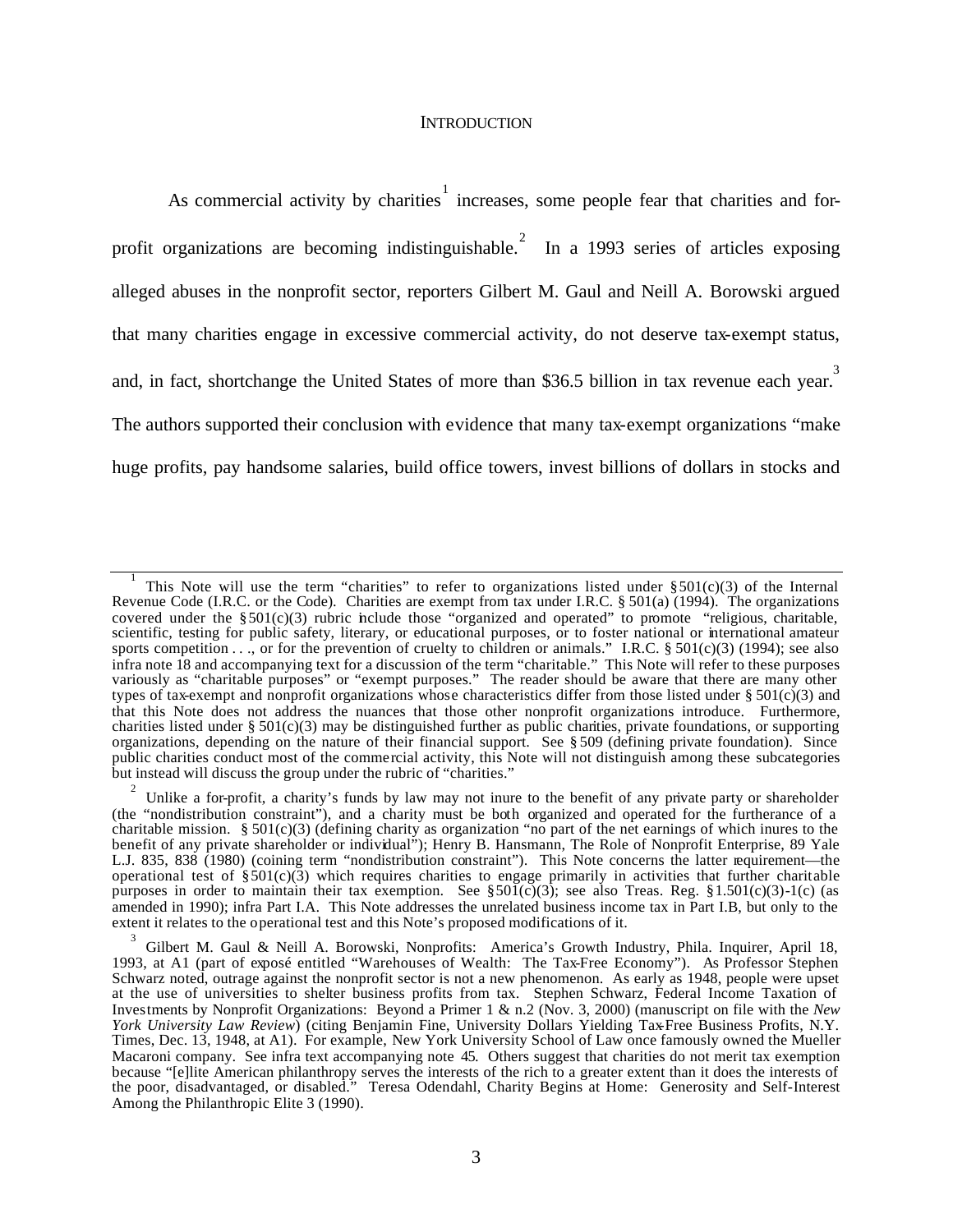bonds, employ lobbyists and use political action committees to influence legislation. And increasingly they compete with taxpaying businesses."

One may infer from the Internal Revenue Service's (IRS or the Service) Statistics of Income data that commercial activity indeed has been on the rise over the past several decades. Within the nonprofit sector, assets increased 312% and revenues increased 380% between 1975 and 1995 while, during the same period, charitable contributions increased by only 190%. <sup>5</sup> Over the same period, 67% of financing for nonprofits came from program service revenues (fees collected from services that are part of a charity's exempt purposes) and only 19% from contributions. <sup>6</sup> These statistics show that a substantial number of today's charities, particularly public charities,  $\overline{a}$  finance themselves not with donations, but rather with the sale of goods and services for a fee—that is, with commercial activity.<sup>8</sup>

However, the large amount of commercial activity in the charitable sector should not itself be cause for alarm because charitable activity is not antithetical to commercial activity. The primary distinction between for-profit and charitable organizations lies not in whether they

<sup>4</sup> Gaul & Borowski, supra note 3. In particular, Gaul and Borowski cited the million-dollar salaries of some nonprofit executives, the abuses of some charitable hospitals in failing to care for the poor while running comme rcial businesses on the side, and the high tuition and huge research budgets at tax-exempt universities. Id.

<sup>5</sup> See Alicia Meckstroth & Paul Arnsberger, A 20-Year Review of the Nonprofit Sector, 1975-1995, SOI Bull., Fall 1998, at 153. Meckstroth and Arnsberger also divide the sector into small, medium, and large organizations, and find a similar trend has affected all three types of nonprofits. Id. at 156 fig.E. The huge increase in assets over this period is due, in part, to the gains in the stock market; however, program service revenue accounted for twothirds of total revenue. Id. at 154 fig.D.

<sup>6</sup> See id. at 154 fig.D. The remainder includes four percent from dividends and other interest, three percent from sales of assets, one percent from membership dues, and five percent from other sources. Id.

<sup>7</sup> Public charities are §  $501(c)(3)$  organizations that receive most of their support from a broad public base, such as government grants and many small donations from individuals. By distinction, private foundations have a much narrower base of support and control—typically a single donor, family, or corporation—and are subject to many more regulations than public charities. See § 509 (defining private foundations). Among public charities, program service revenue amounted to 54% of total revenue for educational organizations, 86% for healthcare organizations, 29% for arts, culture, and humanities organizations, and 13% for religion-related organizations. See Meckstroth  $\&$ Arnsberger, supra note 5, at 152 fig.B.

<sup>&</sup>lt;sup>8</sup> While private foundations' assets also more than tripled during the same period, unlike charities, about twothirds of private foundations' income was from investments and most of the remainder was from charitable contributions (depending on the size of the foundation). Id. at 157, 159.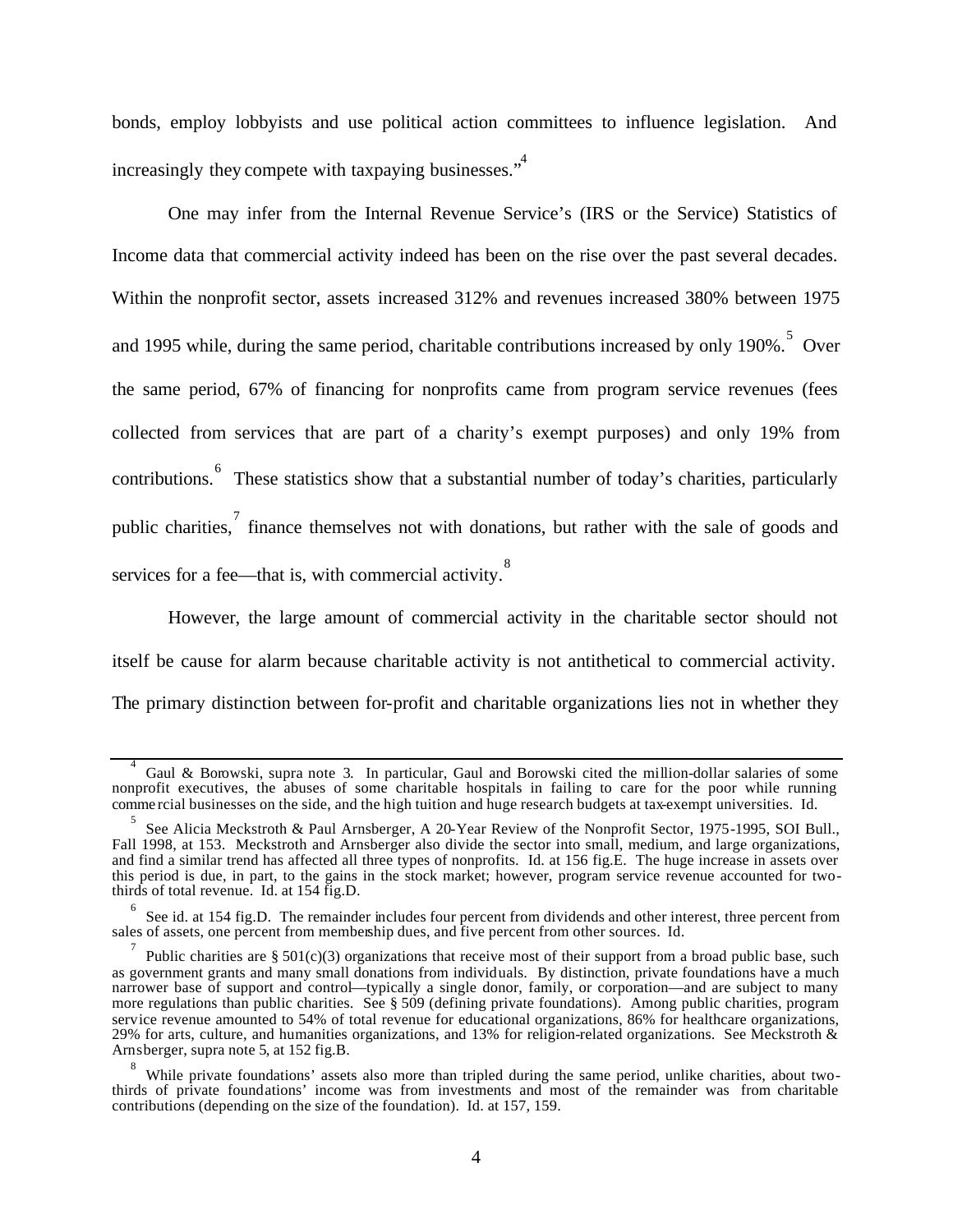engage in commercial activity, but rather in the nature of their missions. A charity's mission is to accomplish the statutorily recognized exempt purpose or purposes for which it was organized.<sup>9</sup> By contrast, the mission of a for-profit simply is to generate the maximum profit for its shareholders. This distinction in missions is crucial for determining the policy for commercial activity in charities because it entails a further distinction, between commercial activity that is *related* to a charity's exempt purposes and that which is *unrelated* to such purposes. The Internal Revenue Code (I.R.C. or the Code) does not limit charities with regard to related commercial activity; it does, however, regulate unrelated commercial activity in charities via the unrelated business-income tax,  $10$  which taxes charities on certain types of unrelated business income, and the operational test,  $\frac{11}{11}$  which denies exemption to charities that engage in too much unrelated activity. This Note concerns the latter requirement.

The Code does not proscribe a charity from charging fees for the goods and services it provides. A healthcare organization accomplishes the mission of healing the sick even if the sick pay for their care. Universities accomplish their educational mission even if students pay tuition. Even tithing can be seen as a commercial activity—an exchange of money for services—that is part of a church's religious mission. Thus, commercial activity may be related intimately to a charity's mission.

Furthermore, charities may finance their charitable projects with commercial activity. Charities may derive income from donations, from investments in passive income generators like certain securities, royalties, or rents, from user fees, or from the sale of goods and services. Each

<sup>9</sup> See supra note 1.

<sup>10</sup> Infra Part I.B.

<sup>11</sup> Infra Part I.A.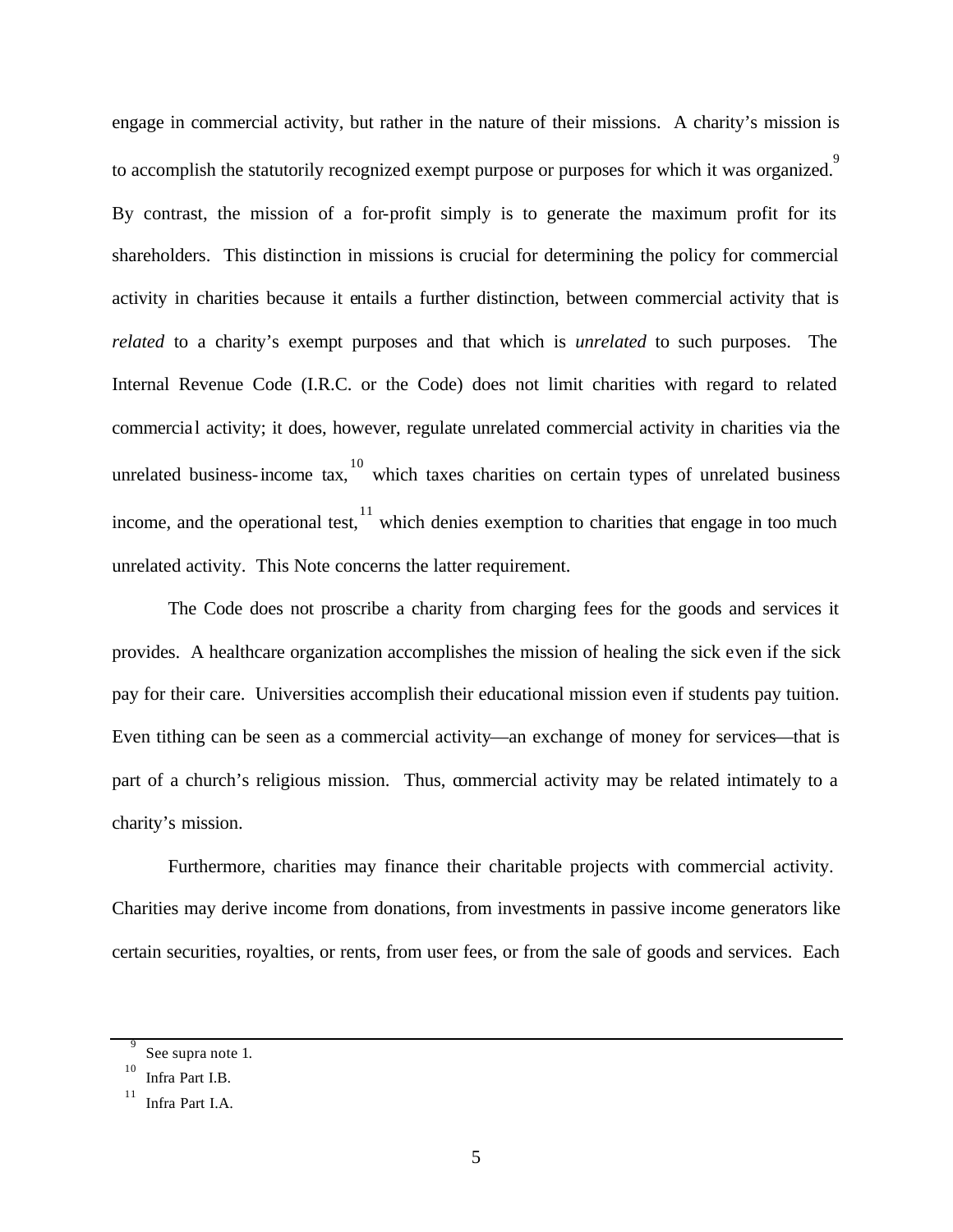of these sources of financing for charities is a form of commercial activity.<sup>12</sup> Thus, commerce can pervade nearly every aspect of a charity's activity.

Although related commercial activity in charities should not be alarming per se, there are some legitimate reasons to police commercial activity by charities that is unrelated to their charitable purposes. The main complaint against commercial activity in charities (whether related or unrelated) is that it competes with for-profit businesses for scarce dollars. These forprofit businesses regard the competition as "unfair" since charities are tax exempt and have certain marketing advantages—the "halo" effect—that result from the goodwill inherent in their public perception.<sup>13</sup> Second, unrelated commercial activity may have a negative effect on charitable donations. Joseph Cordes and Burton Weisbrod have identified an "aversion premium" in charities—a negative externality that results when charities engage in unrelated commercial activity.<sup>14</sup> This externality includes the "disutility of the activity" and a "net loss of contributions from donors."<sup>15</sup> If the tax exemption for charities exists in order to facilitate the accomplishment of charitable purposes, <sup>16</sup> the more unrelated commercial activity that charities

15 Id. at 199.

<sup>12</sup> Note, however, that the Code tends not to treat passive income or donations as commercial activity requiring regulation. See §§ 512(b)(1)-(13) (exempting, inter alia, dividends, interest, payments with respect to securities loans, royalties, and rents from unrelated business-income tax). For a discussion of the unrelated business-income tax, see infra Part I.B.

<sup>13</sup> Unrelated Business Income Tax: Hearings Before the Subcomm. on Oversight of the House Comm. on Ways and Means, 100th Cong. 98-99 (1987) (testimony of Hon. Frank S. Swain, Chief Counsel for Advocacy, U.S. Small Business Administration). Of course, if unrelated commercial activity becomes too widespread, the halo could become tarnished, which would give small businesses less to complain about. A related concern is that rapid growth in the charitable sector from unrelated commercial activity will ultimately crowd out the for-profits by locking up too many assets in the charitable sector. Given the nondistributional constraint and the fact that charities may exist in perpetuity, overgrowth in the charitable sector could create economic inefficiency.

<sup>14</sup> Joseph J. Cordes & Burton A. Weisbrod, Differential Taxation of Nonprofits and the Commercialization of Nonprofit Revenues, 17 J. Pol'y Analysis & Mgmt. 195, 198-99 (1998). The authors suggest a few ways to reduce commercial activity by charities: (1) Increase the attractiveness of charitable contributions to make charities more reliant on donations and hence more averse to commercial activity; or (2) reduce the corporate tax rate to minimize the above-normal return charities capture by virtue of their tax-exempt status. Id. at  $211-12$  (discussing effects of corporate tax rates on nonprofit commercial activity).

<sup>16</sup> There is disagreement on the rationale for the exemption of charities from tax. For a comprehensive analysis of theories for charitable exemption, including relief of government burden, community benefit, capital subsidy,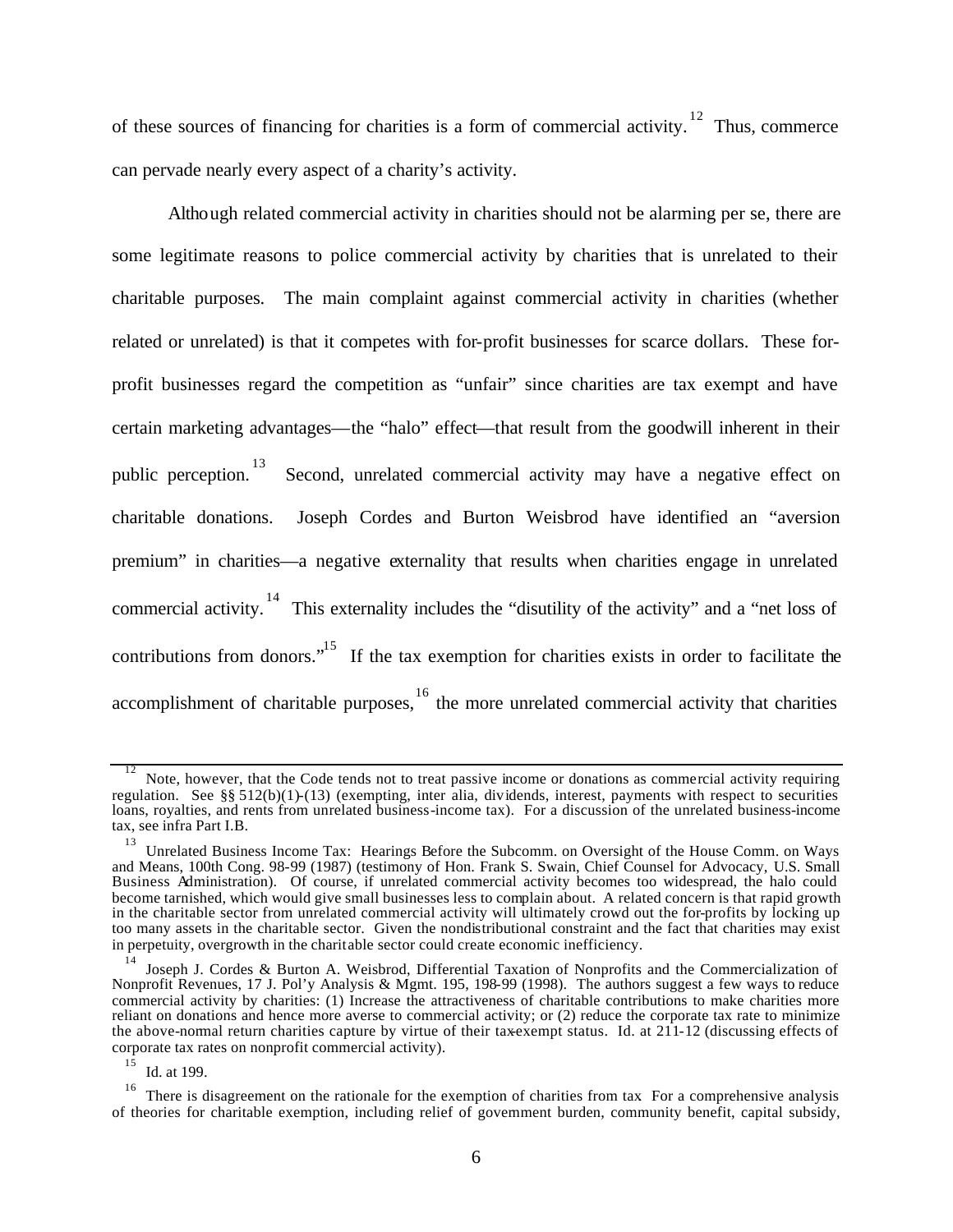undertake, the less energy and resources they may spend on their charitable projects. Finally, building on the aversion premium insight, too much unrelated commercial activity might demoralize would-be philanthropists, harming the charitable sector as a whole. As it becomes more common for charities to undertake unrelated commercial activities, donors might contribute less, decreasing the aversion premium and encouraging more charities to undertake unrelated commercial activities. 17

Assuming that there is a need for restraining the amount of unrelated commercial activity

by charities, a good place to start would be the definition of charitable purposes. As used in

 $§ 501(c)(3)$ , "charitable" is understood to include

relief of the poor and distressed or of the underprivileged; advancement of religion; advancement of education or science; erection or maintenance of public buildings, monuments, or works; lessening of the burdens of Government; and promotion of social welfare by organizations designed to accomplish any of the above purposes or (i) to lessen neighborhood tensions; (ii) to eliminate prejudice and discrimination; (iii) to defend human and civil rights secured by law; or (iv) to combat community deterioration and juvenile delinquency.

As Professor Tommy Thompson notes, this definition is "so broad, it can conceivably

encompass almost any program to promote social welfare, making the exemption difficult to

altruism, and donative/moral theories, see John D. Colombo & Mark A. Hall, The Charitable Tax Exemption (1995). For further discussions of the rationale underlying the exemption, see generally Rob Atkinson, Theories of the Federal Income Tax Exemption for Charities: Thesis, Antithesis, and Syntheses, 27 Stetson L. Rev. 395 (1997); Boris I. Bittker & George K. Rahdert, The Exemption of Nonprofit Organizations From Federal Income Taxation, 85 Yale L.J. 299 (1976); Mark A. Hall & John D. Colombo, The Donative Theory of the Charitable Tax Exemption, 52 Ohio St. L.J. 1379 (1991); Henry Hansmann, The Rationale for Exemp ting Nonprofit Organizations from Corporate Income Tax, 91 Yale L.J. 54 (1981).

<sup>17</sup> It appears that the charitable sector as a whole does suffer from the perceptions generated by the actions of individual charities. See, e.g., Harry Stainer, Donation Drop Hits West Side Agency, Plain Dealer (Cleveland), Oct. 2, 1994, at 9-B (describing impact of United Way "scandal" on local organization). In the wake of the United Way "scandal," one former United Way executive wrote: "The public today wants . . . their organizations supported by gifts, not by commercial business ventures[.]" That is to say, the public feels "anger and revulsion" when they read about executives of charities leading the life of for-profit CEOs and call on Congress to impose greater restrictions on all charities as a result. John S. Glaser, The United Way Scandal 261 (1994).

<sup>18</sup> Treas. Reg. §  $1.501(c)(3)-1(d)(2)$  (as amended in 1990). In 1954, Treasury replaced the "relief of the poor and distressed" definition of charity with the above common-law definition, thereby opening the door wide for charities to expand their commercial activities. See Tommy F. Thompson, The Unadministrability of the Federal Charitable Tax Exemption: Causes, Effects and Remedies, 5 Va. Tax Rev. 1, 12-13 & n.43 (1985) (identifying common-law definition of charity as part of cause for present incoherence in administration of charitable exemption).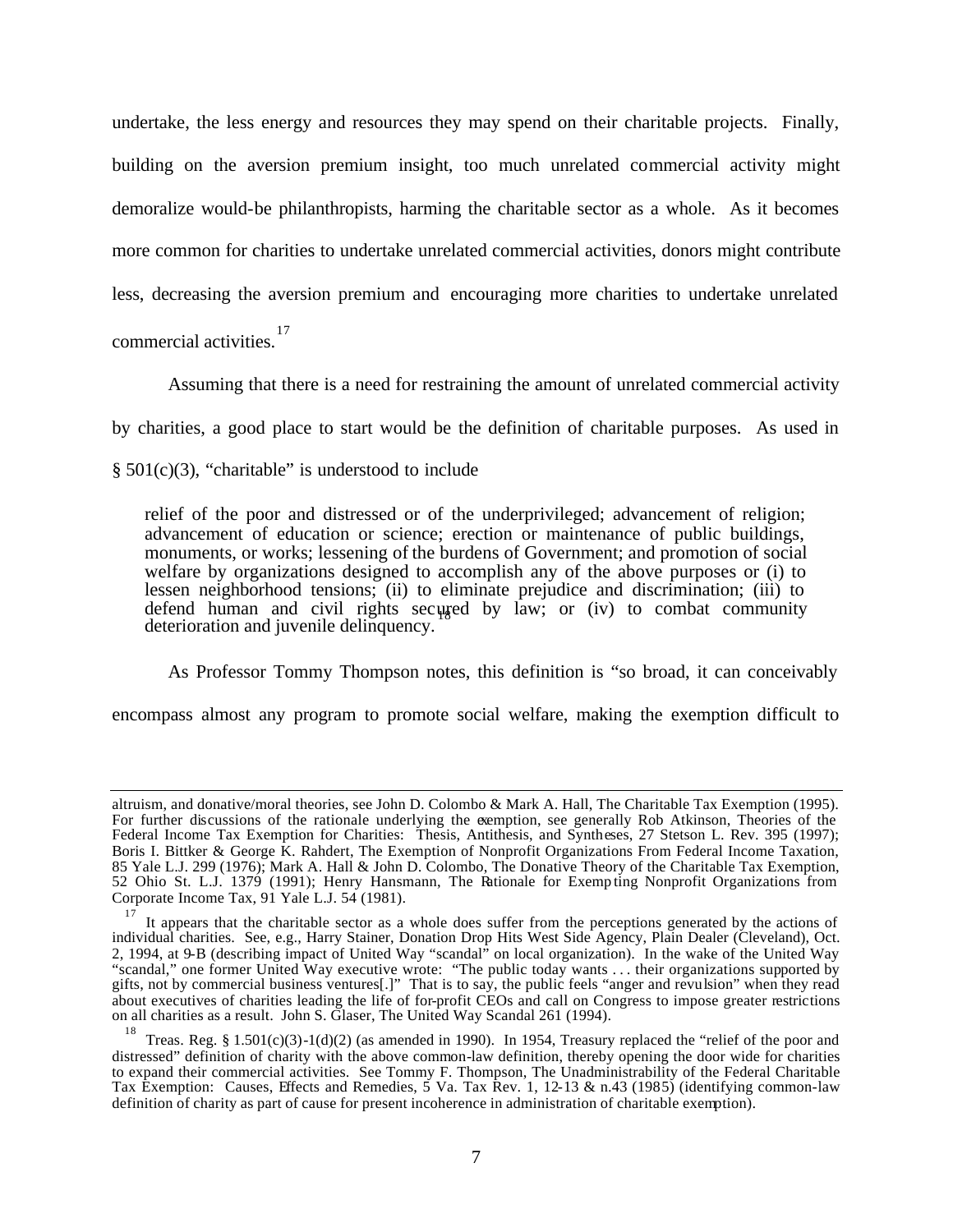define and administer."<sup>19</sup> Therefore, Thompson suggests that the Treasury Department and the IRS should use a "well-planned litigation and ruling program" to restrict the common-law definition of charitable purposes and thereby narrow the commercial activity coming through the front door of the statute.<sup>20</sup>

Instead of adopting Thompson's reasonable plan, the Service has chosen to rely on the operational test of  $\S 501(c)(3)$  to challenge troublesome amounts of commercial activity in charities. After an entity has established that it is organized for charitable purposes, as defined by the statute, regulations, and the common law,  $21$  the operational test requires the entity to operate in such a manner that its activities are primarily in furtherance of those charitable purposes. 22 However, because "charitable purposes" is defined too broadly, it is difficult to determine whether commercial activity is related or unrelated to those charitable purposes, and the operational test cannot do its job. The result of the courts' and the Service's quixotic efforts to apply the operational test so broadly has been the devolution of the current test into an unprincipled inquiry. $^{23}$ 

<sup>19</sup> Thompson, supra note 18, at 14.

<sup>20</sup> See id. at 35-36.

<sup>21</sup> See infra note 27 and accompanying text.

<sup>22</sup> See infra note 31 and accompanying text.

<sup>23</sup> See infra Part II. Incoherence and confusion in administration of the charitable tax exemption has not gone unnoticed. See generally Lawrence Zelenak, Serving Two Masters: Commercial Hues and Tax Exempt Organizations, 8 U. Puget Sound L. Rev. 1 (1984). Zelenak built on several prior analyses. See Robert J. Desiderio, The Profitable Nonprofit Corporation: Business Activity and Tax Exemption Under Section 501(c)(3) of I.R.C., 1 N.M. L. Rev. 563, 588-89 (1971) (proposing amendment to  $\S 501(c)(3)$  to prohibit organizations from operating trade or business regularly); Note, Profitable Related Business Activities and Charitable Exemption Under Section 501(c)(3), 44 Geo. Wash. L. Rev. 270, 286 (1976) (recommending that courts and Service analyze organizations' purposes rather than business activities for administering charitable exemption). At the time Zelenak was writing, many of the more egregious "commercial hue" cases following B.S.W. Group Inc. v. Commissioner, 70 T.C. 352 (1978), discussed infra notes 54-61 and accompanying text, were being decided. Zelenak pointed out, as will this Note, that the commercial-hue test does not interpret the statute accurately because commercial activity is permitted under the statute if it is related to exempt purposes. Zelenak, supra, at 21-22.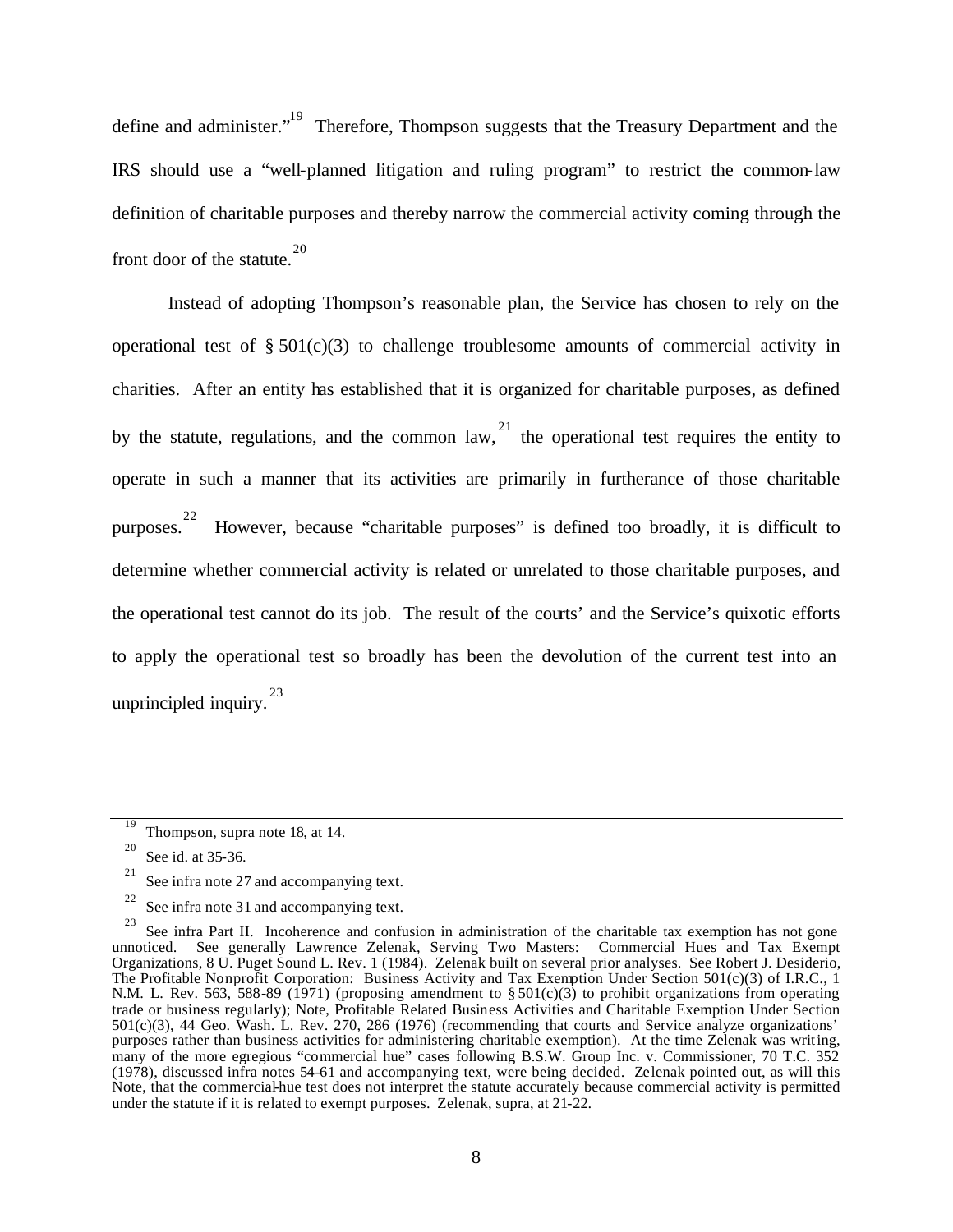It already is difficult for many small and underadvised charities to comply with the complex regulations imposed by the Code. Uncertainty in the fundamental operating requirements for tax exemption only compounds these difficulties and makes compliance more expensive. Charities should not have to divert scarce resources away from accomplishing their charitable purposes and toward lawyers fees every time they engage in a commercial enterprise. The policy underpinning the regulation of commercial activity in charities must be clear enough that charities can administer the rule to themselves.

The current facts-and-circumstances standard is subjective and misguided. This Note proposes a more coherent operational test than the standard currently in use.<sup>24</sup> The proposed analysis takes two steps: The first is to categorize each activity in which a charity engages as either related or unrelated to its charitable mission; the second is to weigh the related activities against the unrelated activities to determine the organization's primary purpose. The net effect is to test the destination of the charity's income. If the related activities exceed the unrelated activities (exclusive of certain items of passive income),  $25$  then the organization is presumed to be operated primarily for charitable purposes and should pass the operational test of  $\S 501(c)(3)$ . This proposal discards the current facts-and-circumstances test and replaces it with a more systematic inquiry.

Part I will discuss the operational test in more detail and place it in the context of the means by which the Code regulates commercial activity by charities generally. Part II will critique the application of the operational test by the courts and the IRS and will show how the facts-and-circumstances analysis they employ has caused the operational test to devolve into

<sup>24</sup> See infra Part III.

<sup>25</sup> See infra Part III.B.2 for a discussion of how excess is measured under the proposal.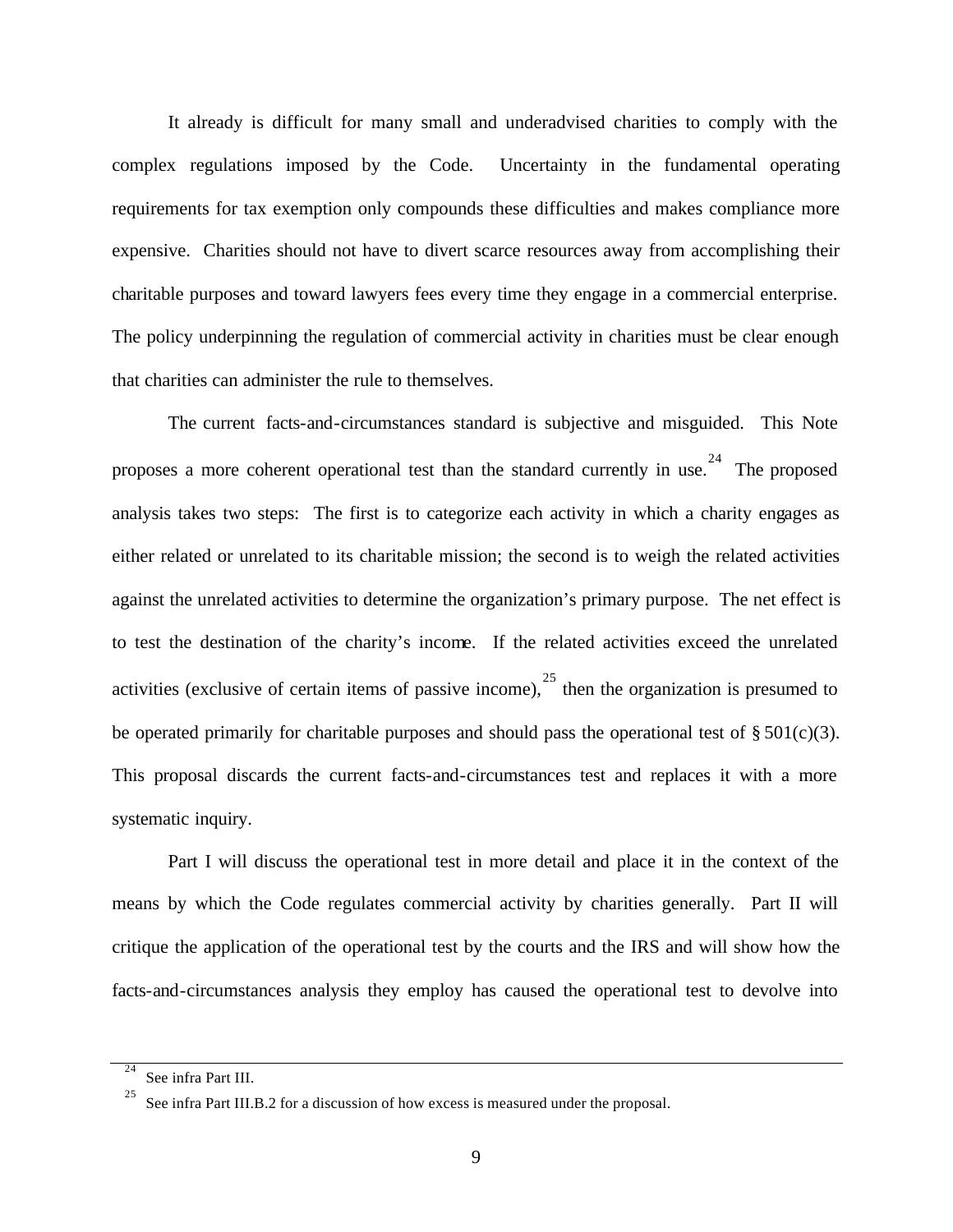incoherence and uncertainty. Part III will set forth a proposal to reform the operational test into a more coherent and more easily administered test.

#### I. THE REGULATION OF COMMERCIAL ACTIVITY IN CHARITIES UNDER PRESENT LAW

Two sections of the Code regulate commercial activity in charities: the operational test of  $\S 501(c)(3)$  and the unrelated business-income tax (UBIT) provisions found in §§ 511 to  $514.<sup>26</sup>$  Although both doctrines regulate commercial activity in charities (and do not entirely succeed), they were enacted at different times and have different policy motivations, goals, and impacts.

#### *A. The Operational Test*

Being operated for charitable purposes is one of the six fundamental requirements for charitable tax exemption<sup>27</sup> and was part of the original statutory language of the provision preceding § 501(c)(3).<sup>28</sup> The statute requires that charities be "operated exclusively for" charitable purposes<sup>29</sup> in order to qualify for tax-exempt status, and it penalizes organizations that

<sup>26</sup> Section references refer to the Internal Revenue Code unless otherwise indicated.

<sup>27</sup> Paraphrased, the six requirements for exemption under  $\S 501(c)(3)$  are that an organization must (1) be organized and (2) be operated exclusively for charitable purposes; (3) have no part of its earnings inure to any private party; (4) not engage in substantial amounts of lobbying; and (5) not participate in any political campaigns for or against candidates for public office. I.R.C.  $\S 501(c)(3)$  (1994). The common law has added the requirement (6) that no part of the organization's purposes or activities may be illegal or violate fundamental public policy. Bob Jones Univ. v. United States, 461 U.S. 574, 591-92 (1983).

<sup>&</sup>lt;sup>28</sup> The first federal income tax, passed in 1894, exempted "corporations, companies, or associations organized and conducted solely for charitable, religious, or educational purposes." Revenue Act of 1894, ch. 349, § 32, 28 Stat. 509, 556 (1894). For additional history of the regulation of commerce in charity, see Kenneth C. Eliasberg, Charity and Commerce: Section 501(c)(3)—How Much Unrelated Business Activity? 21 Tax L. Rev. 53 (1965). Eliasberg's article chronicles the progression of the tax law through (1) Corporate Excise Tax Act of 1909, to (2) 1924 Supreme Court case of Trinidad v. Sagrada Orden de Predicadores, 263 U.S. 578 (1924), to (3) Revenue Act of 1950, to (4) amendments to Treasury Regulations in 1959, and recommends a return to the pre-1950 state of the law.

<sup>29</sup>  $§ 501(c)(3)$ . See supra note 1 for the Code's list of charitable purposes; see also supra note 18 and accompanying text for a discussion of "charitable."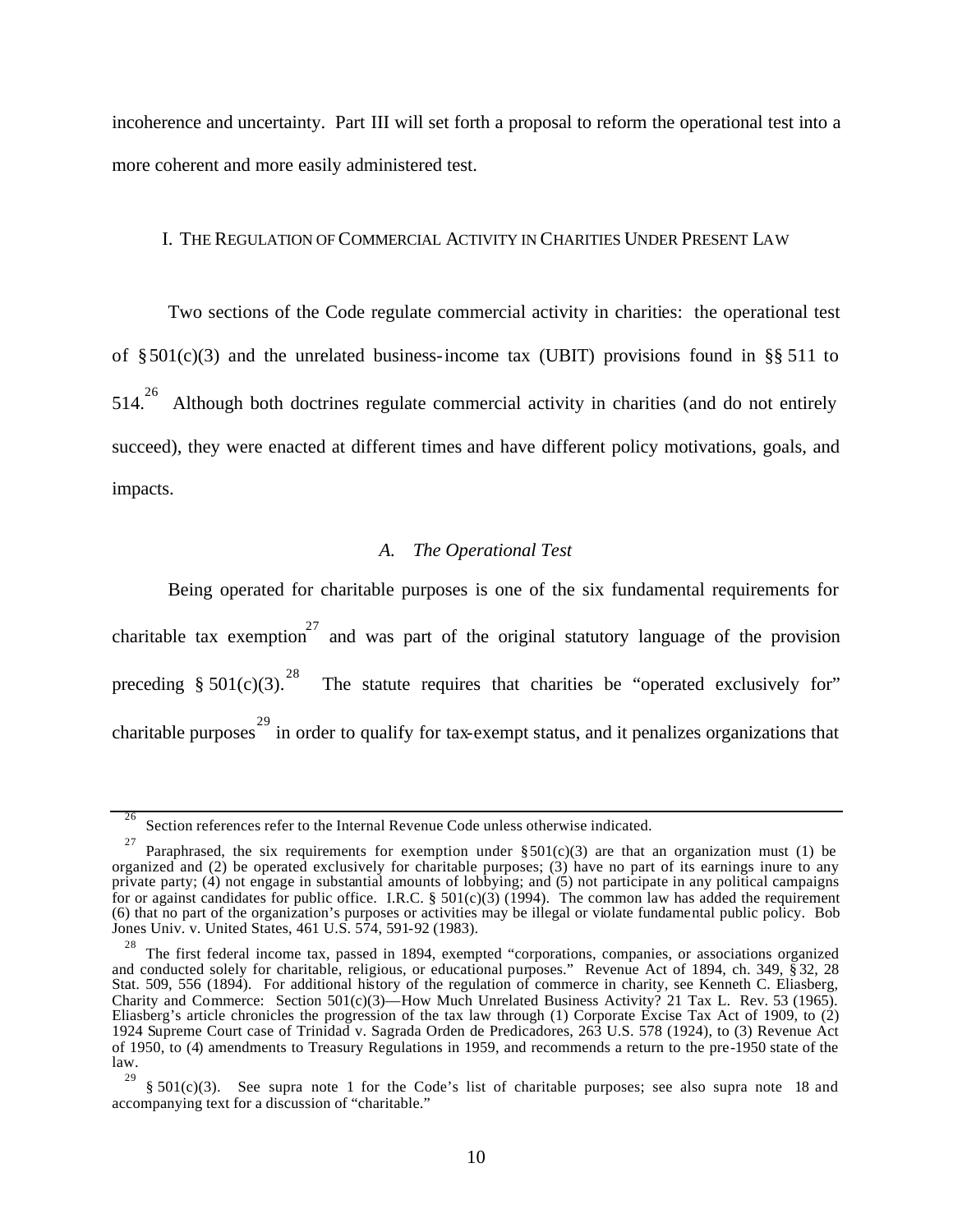engage in substantial amounts of activities that are unrelated to their charitable purpose with the loss of tax exemption.<sup>30</sup> This sanction, loss of exemption, is extreme.

The ordinary reading of "operated exclusively for" exempt purposes would be that any charity that engaged in activities unrelated to the charity's charitable purpose would fail the operational test. However, the Service, the Treasury Regulations, and the courts have interpreted "exclusively" to mean that the charity must be operated "primarily" for a charitable purpose.<sup>31</sup> That is, a charity may engage in some amount of activity that is unrelated to its charitable purpose but will lose its exemption if the unrelated activity becomes excessive. Thus the operational test tolerates a certain amount of commercial activity.<sup>32</sup>

The Treasury Regulations address the operational test's application to commercial activity specifically in subsection  $1.501(c)(3)$ -1(e), which concerns "[o]rganizations carrying on trade or business."<sup>33</sup> This trade-or-business subsection makes it absolutely clear that a charity does not lose its exemption even if it operates a trade or business as a substantial part of its activities. However, it carries the caveat that "the operation of such trade or business [must be]

<sup>30</sup> Treas. Reg. §  $1.501(c)(3)-1(a)(1)$  (as amended in 1990) ("If an organization fails to meet either the organizational test or the operational test, it is not exempt.").

<sup>31</sup> Treasury Regulation section  $1.501(c)(3)-1(c)(1)$  (as amended in 1990) states:

An organization will be regarded as "operated exclusively" for one or more exempt purposes only if it *engages primarily* in activities which accomplish one or more of such exempt purposes specified in section  $501(c)(3)$ . An organization will not be so regarded if more than an insubstantial part of its activities is not in furtherance of an exempt purpose.

<sup>(</sup>emphasis added). The Regulations follow the Supreme Court's decision in Better Business Bureau of Washington, D.C., Inc. v. United States, 326 U.S. 279, 283 (1945) (holding that, in context of charitable and educational exemption from Social Security tax, exclusively "means that the presence of a single noneducational purpose, if substantial in nature, will destroy the exemption regardless of the number or importance of truly educational purposes"); see also St. Louis Union Trust Co. v. United States, 374 F.2d 427, 431 (8th Cir. 1967) ("[A]ctivity which is not religious, charitable, scientific, literary or educational will not result in loss of deductibility or of exemption if that activity is only incidental and less than substantial."); accord Dulles v. Johnson, 273 F.2d 362, 368 (2d Cir. 1959); Seasongood v. Comm'r, 227 F.2d 907, 912 (6th Cir. 1955); Estate of Philip R. Thayer, 24 T.C. 384, 391 (1955); Rev. Rul. 77-366, 1977-2 C.B. 192, 193.

<sup>32</sup> It hardly could be otherwise. UBIT, discussed infra Part I.B., would be pointless if the existence of income from unrelated activities automatically disqualified the organization for tax exemption.

<sup>33</sup> Treas. Reg. § 1.501(c)(3)-1(e) (as amended in 1990).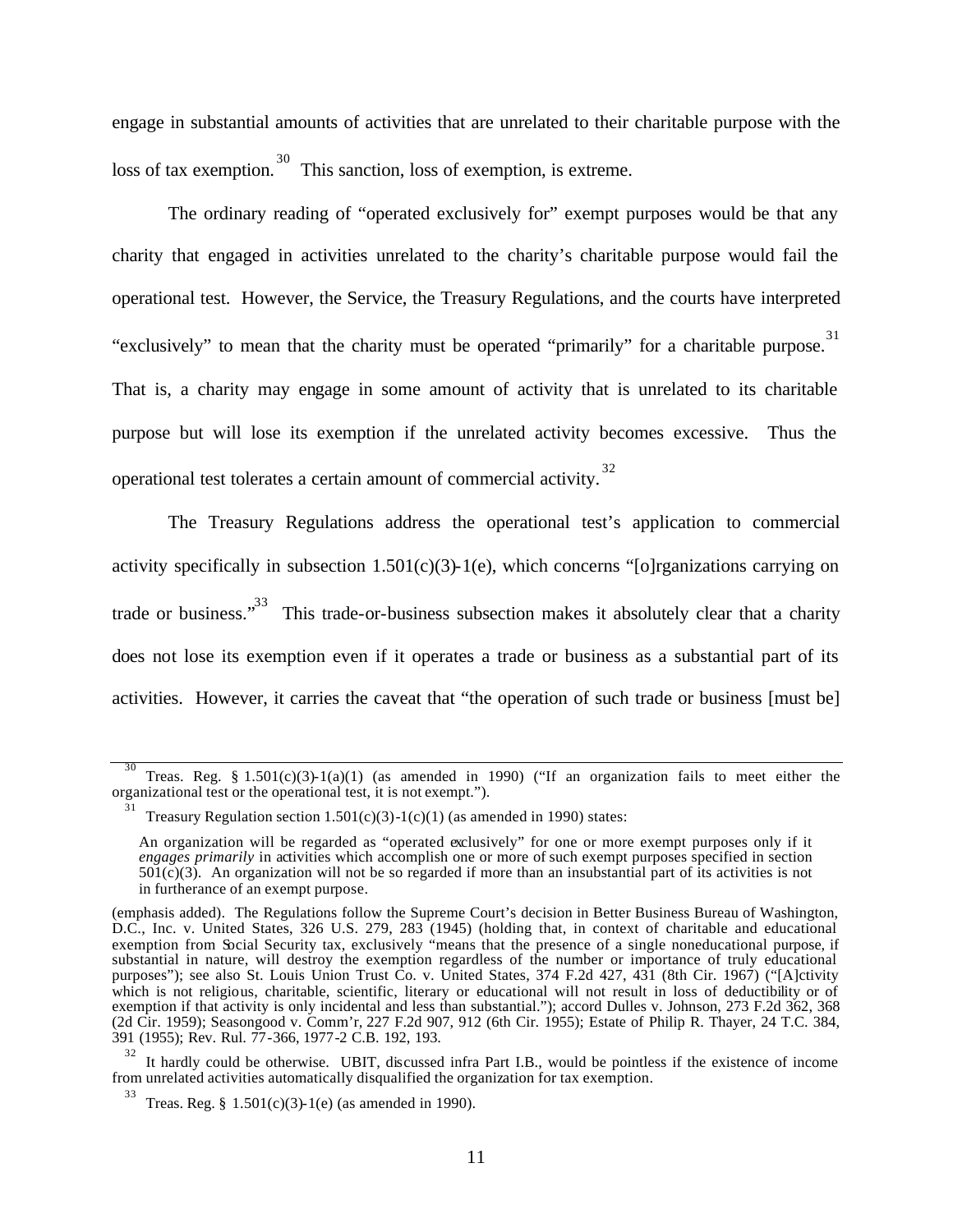*in furtherance*<sup>34</sup> of the organization's exempt [i.e., charitable] purpose or purposes," and it requires that "the organization is not organized or operated for the primary purpose of carrying on an unrelated trade or business, as defined in  $\S$  513 [a UBIT provision].<sup>35</sup>

The trade-or-business subsection provides that a charity may operate a trade or business that is in furtherance of—and related to—its charitable purpose to whatever extent it pleases without violating the operational test. However, it must not engage in so much unrelated trade or business as to become operated for the primary purpose of conducting trade or business unrelated to an exempt purpose. As such, the operational test limits the amount of unrelated trade or business activity but does not limit related trade or business activity. Understood in this way, the application of the operational test should be simple: First, identify which activities are related and which are unrelated to (i.e., do not further) the charity's charitable purposes; second, make sure that those activities that are related to the charitable purposes are the charity's primary activities and purposes.

Rather than set forth a rule that utilizes the logical two-part inquiry above, the Treasury Regulations establish a subjective facts-and-circumstances standard: "In determining the existence or nonexistence of such primary purpose, all the circumstances must be considered, including the size and extent of the trade or business and the size and extent of the activities which are in furtherance of one or more exempt purposes."<sup>36</sup> By encouraging a broad, facts-and-

<sup>34</sup> It is unclear whether the Treasury meant to distinguish the phrase "in furtherance" from the term "related" appearing in the statute and as used in the other part of the regulation. Arguably, "furthering" an exempt purpose might include conducting unrelated commercial activity and using the profits to further charitable activity. However, the reference in the trade or business subsection to § 513 and the corresponding Treasury Regulations clarifies the matter: As stated in Treasury Regulation section 1.513-2(a)(4) (as amended in 1983), "[o]rdinarily, a trade or business is substantially related to the activities for which an organization is granted exemption if the principal purpose of such trade or business is to further (other than through the production of income) the purpose for which the organization is granted exemption." This Note will use the terms "related" and "in furtherance" interchangeably.

<sup>35</sup> Treas. Reg.  $§ 1.501(c)(3)-1(e)(1)$  (as amended in 1990) (emphasis added).

<sup>36</sup> Id.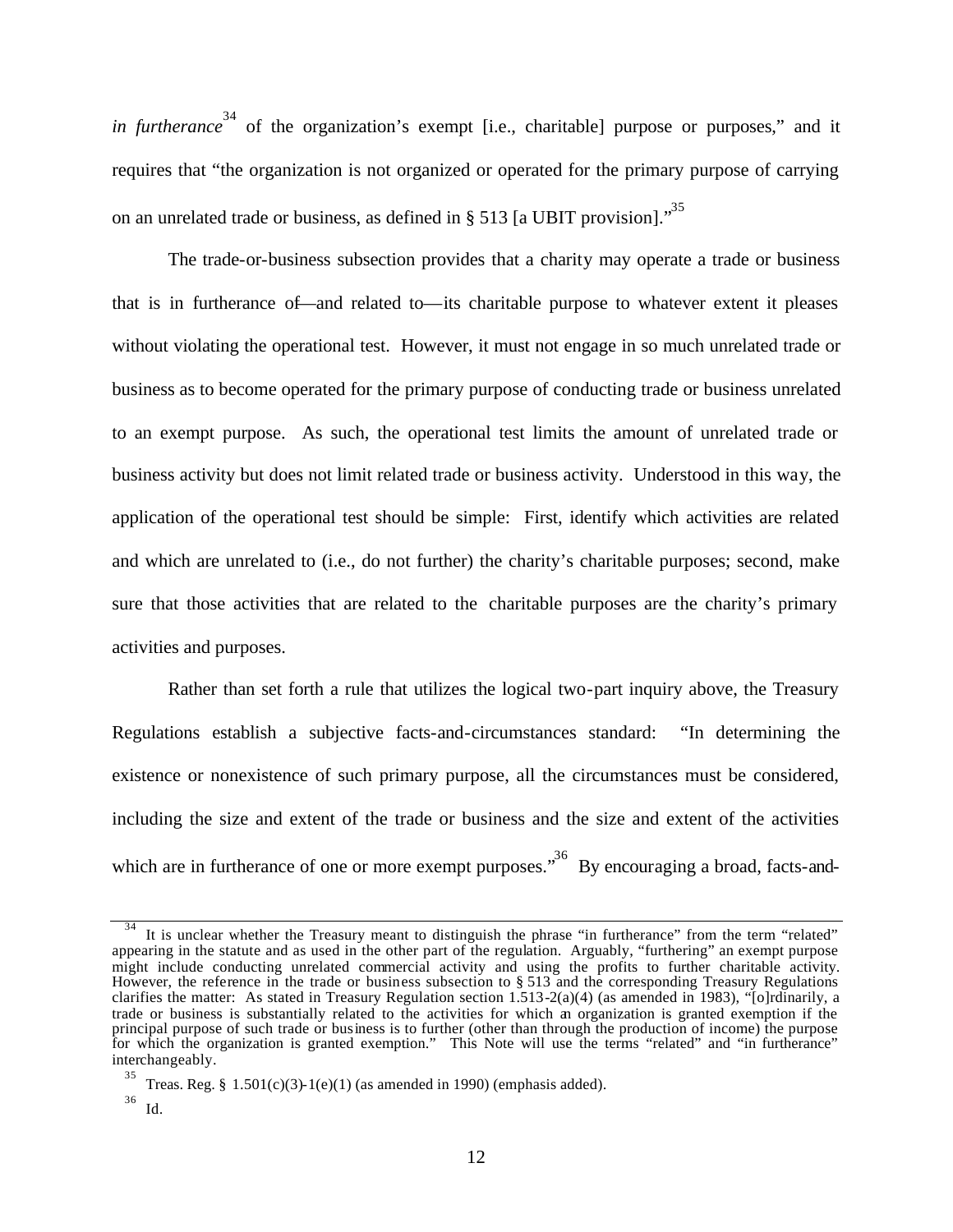circumstances inquiry, the Regulations permit the analysis to devolve into a "[d]oes this organization smell like a charity to me?" standard—which is just what has happened. As Part II will show, the facts-and-circumstances approach ultimately has encouraged the conflation of two discrete questions: (1) Is the activity related to and in furtherance of the charitable purpose, and (2) if not, is the activity substantial?

#### *B. UBIT*

In contrast with the operational test of  $\S 501(c)(3)$ , UBIT imposes a more moderate sanction on unrelated commercial activity—namely a tax on a charity's unrelated-business income at the corporate tax rate.<sup>37</sup> UBIT taxes charities on trade or business that regularly is carried on and unrelated to the charity's exempt purposes. Section 511 imposes the tax. Section 512 defines unrelated business taxable income as "the gross income derived by any organization from any unrelated trade or business . . . regularly carried on by it, less the deductions allowed by this chapter  $\ldots$ ";<sup>38</sup> and § 513 defines "unrelated trade or business" as "any trade or business the conduct of which is not substantially related . . . to the exercise or performance by such organization of its charitable, educational, or other purpose or function constituting the basis for its exemption under section 501 . . . . "<sup>39</sup> Finally, § 513(c) defines the term "trade or business" as "any activity which is carried on for the production of income from the sale of goods or the performance of services."<sup>40</sup>

<sup>37</sup> Section 511 imposes a tax on unrelated-business taxable income, defined in § 512, at the rates for corporate taxable income provided in § 11. I.R.C. § 511 (1994).

<sup>38</sup>  $§ 512(a)(1).$ 

<sup>39</sup> § 513(a).

<sup>40</sup>  $§ 513(c).$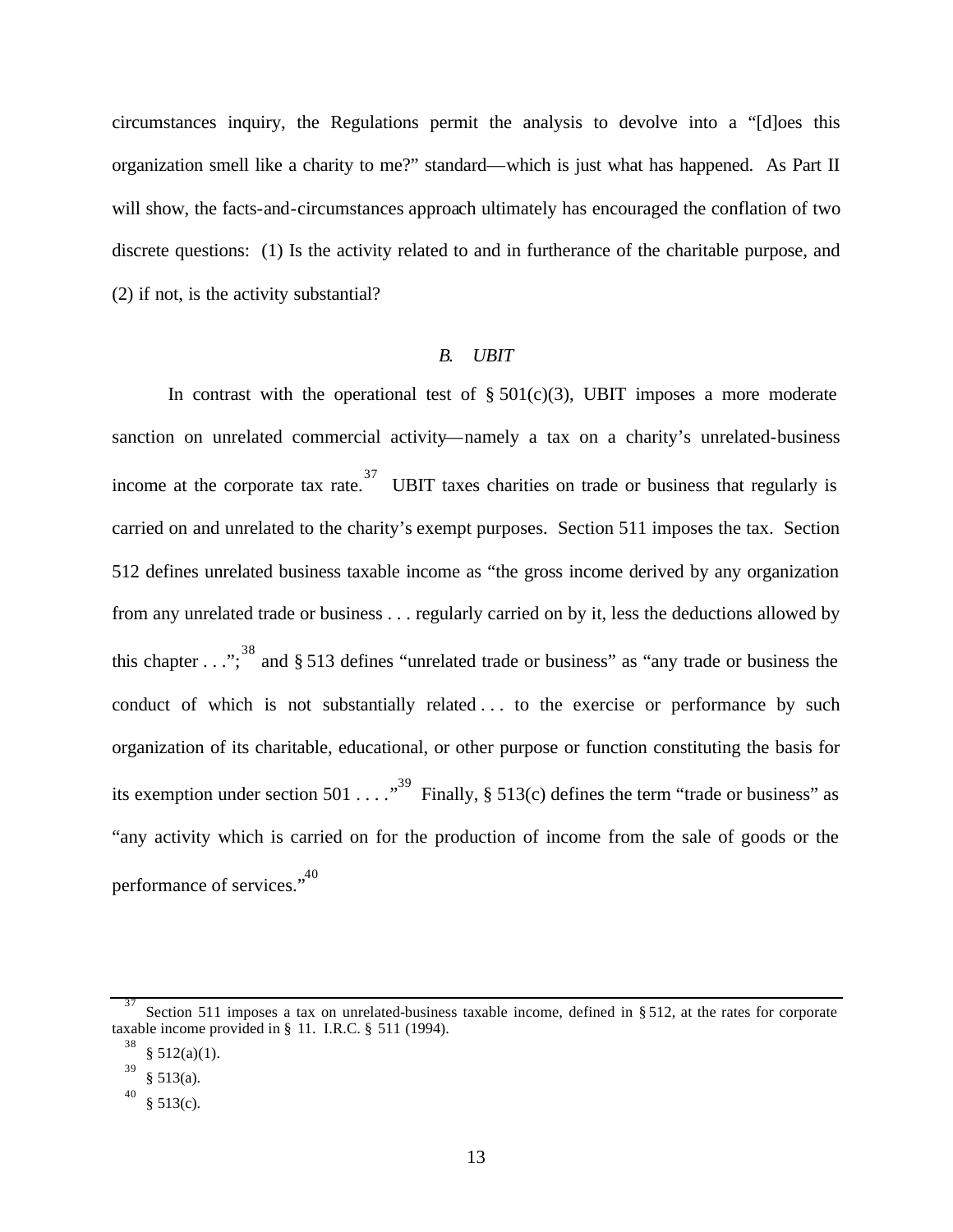Congress created UBIT in 1954 to curb competition between charities and for-profit companies.<sup>41</sup> Treasury explicitly wrote this rationale into the UBIT Regulations: "The primary objective of adoption of the unrelated business income tax was to eliminate a source of unfair competition by placing the unrelated business activities of certain exempt organizations upon the same tax basis as the nonexempt business endeavors with which they compete."<sup>42</sup> To effect the same end (curbing competition with for-profits), § 502 denies exemption to "feeder organizations."<sup>43</sup> A feeder organization is one whose primary purpose is to carry on a trade or business for profit, but which gives all of its profits to a charity.<sup>44</sup> Before § 502, a charity like the New York University (N.Y.U.) School of Law could operate a for-profit subsidiary like the Mueller Macaroni Corporation, the nation's largest pasta manufacturing company, free of tax.<sup>45</sup>

UBIT has many exemptions  $46$  and is relatively easy to avoid through careful tax planning.<sup>47</sup> Indeed, some call UBIT a "voluntary tax"—which is to say, not a tax at all.<sup>48</sup> Many

<sup>41</sup> See H.R. Rep. No. 81-2319, at 36 (1950); S. Rep. No. 2375, at 28-29 (1950); Internal Revenue Code of 1954, Pub. L. No. 83-591, 68 Stat. 730.

<sup>42</sup> Treas. Reg. § 1.513-1(b) (as amended in 1983).

<sup>43</sup> See § 502(a) (defining "feeder organizations" as organizations that primarily conduct trade or business but donate all profits to charity).

<sup>44</sup> Section 502 overrules the destination-of-income test, a common-law test for charitable tax exemption created by Trinidad v. Sagrada Orden de Predicadores, 263 U.S. 578 (1924), and explicitly forbids tax exemption for feeder organizations. The destination-of-income test specified that the place to test for the charitable exemption is the destination, not the origin, of the income. Thus, any organization that donated substantially all of its profits to charity was exempt from tax, including purely for-profit, commercial enterprises, known as "feeder organizations." Were they tax exempt, feeder organizations would have a competitive advantage over their for-profit counterparts: Feeder organizations would be able to reinvest a greater amount of income in their businesses than for-profits, thus enabling them to grow faster than taxed corporations, potentially even to monopolize the market. See Donald L. Sharpe, Unfair Business Comp etition and the Tax on Income Destined for Charity: Forty-Six Years Later, 3 Fla. Tax Rev. 367, 386-87 (1996). Sharpe proposes a novel destination of income test inspired by § 512(b)(15). For a history of the enactment of § 502 and an analysis of the policy for that section, see Eliasberg, supra note 28, at 80-93.

<sup>45</sup> See C.F. Mueller Co. v. Comm'r, 190 F.2d 120 (3d Cir. 1951) (upholding exemption of N.Y.U.'s macaroni corporation). At that time, N.Y.U. also held Howes Leather Company, American Limoges China, and the Ramsey Corporation. See Schwarz supra note 3, at 1-2; John Brooks, The Marts of Trade: The Law School and the Noodle Factory, New Yorker, Dec. 26, 1977, at 48-53 (explaining how N.Y.U Law School made tremendous profits as exclusive beneficiary of Mueller Company).

<sup>46</sup> The exceptions to §512(b) include seventeen subsections modifying UBIT to exclude various commercial activities including passive investment income (e.g., dividends and royalties), rents from real property, and research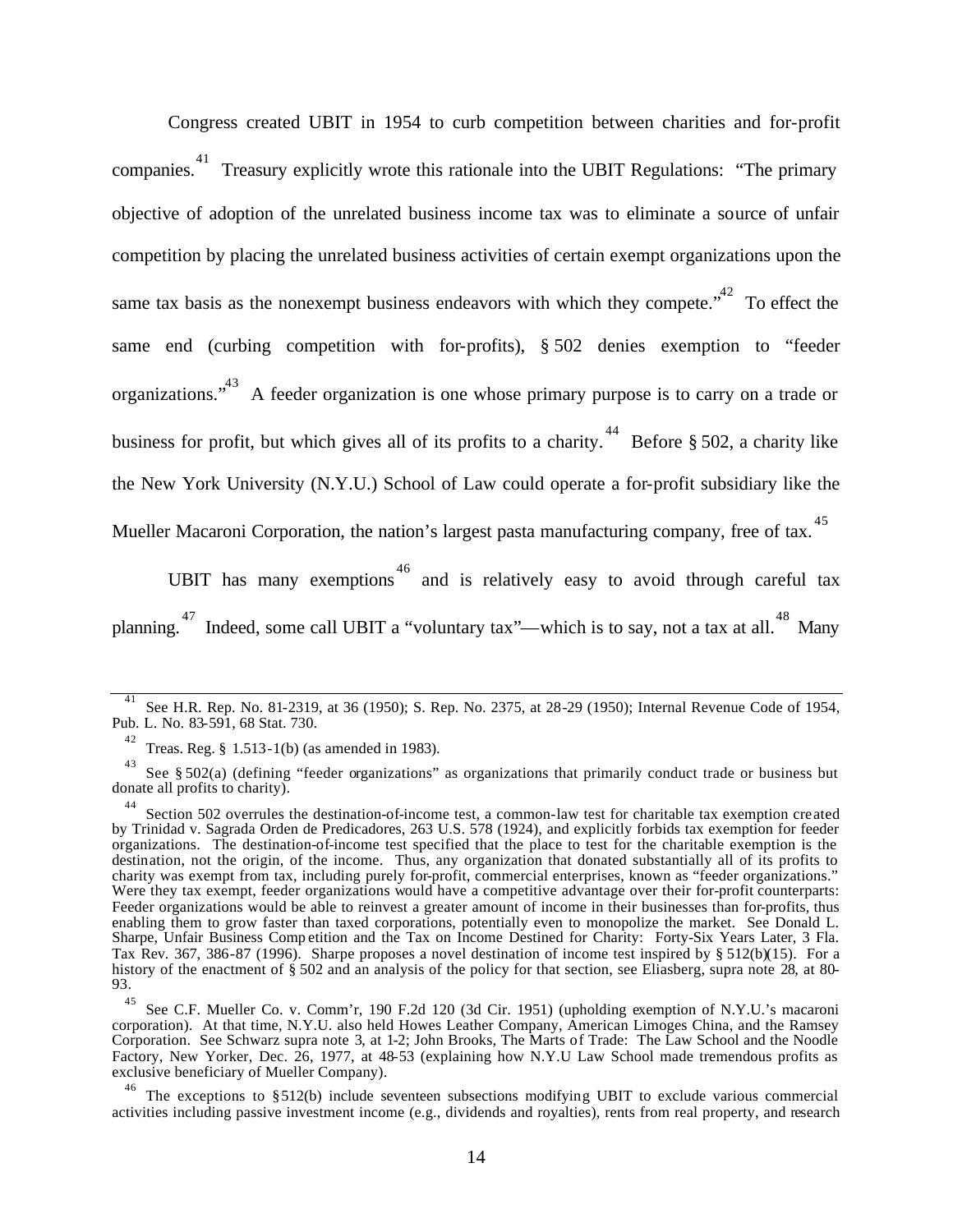others have written about the ways in which UBIT has failed not only to regulate commercial activity in charities generally, but even to accomplish the purposes for which it was enacted.<sup>49</sup> This Note focuses instead on the fundamental requirements for receiving a charitable tax exemption: that is, on the operational test and its failings.

#### II. DEVELOPMENT AND APPLICATION OF THE OPERATIONAL TEST

The Treasury Regulations establish that the operational test is meant to indicate when an organization is operating exclusively for charitable purposes. 50 Under the test, all the relevant "facts and circumstances" should be considered.<sup>51</sup> However, the regulations fail to articulate a

48 Schwarz, supra note 3, at 34. At the November 2-3, 2000 conference of the National Center on Philanthropy and the Law, entitled "Taxing Charitable Investments," the assembled members of the nonprofit tax bar reviled UBIT variously as "a picture of a tax, with nearly zero compliance"; "merely a barrier to entry" to commercial markets rather than a bar or intermediate sanction, and "a dog that doesn't bite." Nat'l Ctr. on Philanthropy and the Law, N.Y.U. Sch. of Law, Conference, Taxing Charitable Instruments, Nov. 2-3, 2000 (notes on file with author).

income. §§ 512(b)(1)-(17) (1994 & Supp. IV 1999). Section 513 excludes many other activities, such as trade or business performed by unpaid volunteers, trade or business performed for the convenience of the organization's members (e.g., university cafeterias), sales of donated merchandise, bingo, some types of corporate sponsorships, public entertainment at state fairs, and the rental of telephone poles. §§ 513(a)-(i) (1994 & Supp. IV 1999).

<sup>47</sup> A classic way of avoiding UBIT is to create a taxable subsidiary of the charity, which conducts all the unrelated trade or business. The parent charity pays no UBIT as long as it does not "control" the subsidiary, which § 512(b)(13)(D) defines as owning more than fifty percent of the vote or value of a corporation or fifty percent of the profits in a partnership or other entity. However, charities may avoid the control issue by adding another exempt organization between it and the UBIT-paying subsidiary. A parent is not deemed to control a subsidiary two tiers below it. See Tech. Adv. Mem. 93-38-003 (June 16, 1993) (noting that UBIT does not tax parent on rental income from second-tier subsidiary). Note that in order to avoid the constructive ownership rules that would apply to the parent organization, the first-tier organization must own less than 50% of the second-tier organization. § 512(b)(13)(D)(ii) (Supp. IV 1999). A large parent charity holding many types of assets—some generating profits and others losses—can then drop some of the loss assets into its profitmaking, taxpaying subsidiary organization to soak up the subsidiary's taxable income with the income tax deductions generated by the loss-making assets. A taxable subsidiary can still be a good solution even if the charity does not have the right kind of assets to net out the unrelated-business taxable income, since donors do not like to see their charities engaged in unrelated trade or business. Charities also may use controlled subsidiaries to limit liability. See generally Michael I. Sanders, Joint Ventures Involving Tax-Exempt Organizations 163-68 (2000) (describing use of subsidiaries to avoid UBIT); James J. McGovern, The Use of Taxable Subsidiary Corporations by Public Charities—A Tax Policy Issue for 1988, 38 Tax Notes 1125 (1988) (discussing taxable subsidiaries and competition between taxable and exempt entities).

<sup>49</sup> For general discussion of UBIT issues, see To Profit or Not to Profit: The Commercial Transformation of the Nonprofit Sector (Burton A. Weisbrod ed., 1998); see also Henry B. Hansmann, Unfair Competition and the Unrelated Business Income Tax, 75 Va. L. Rev. 605 (1989) (surveying arguments for repeal of UBIT, but ultimately defending it).

<sup>50</sup> See supra notes 29-31 and accompanying text.

<sup>51</sup> Treas. Reg. §  $1.501(c)(3)-1(c)(1)$  (as amended in 1990).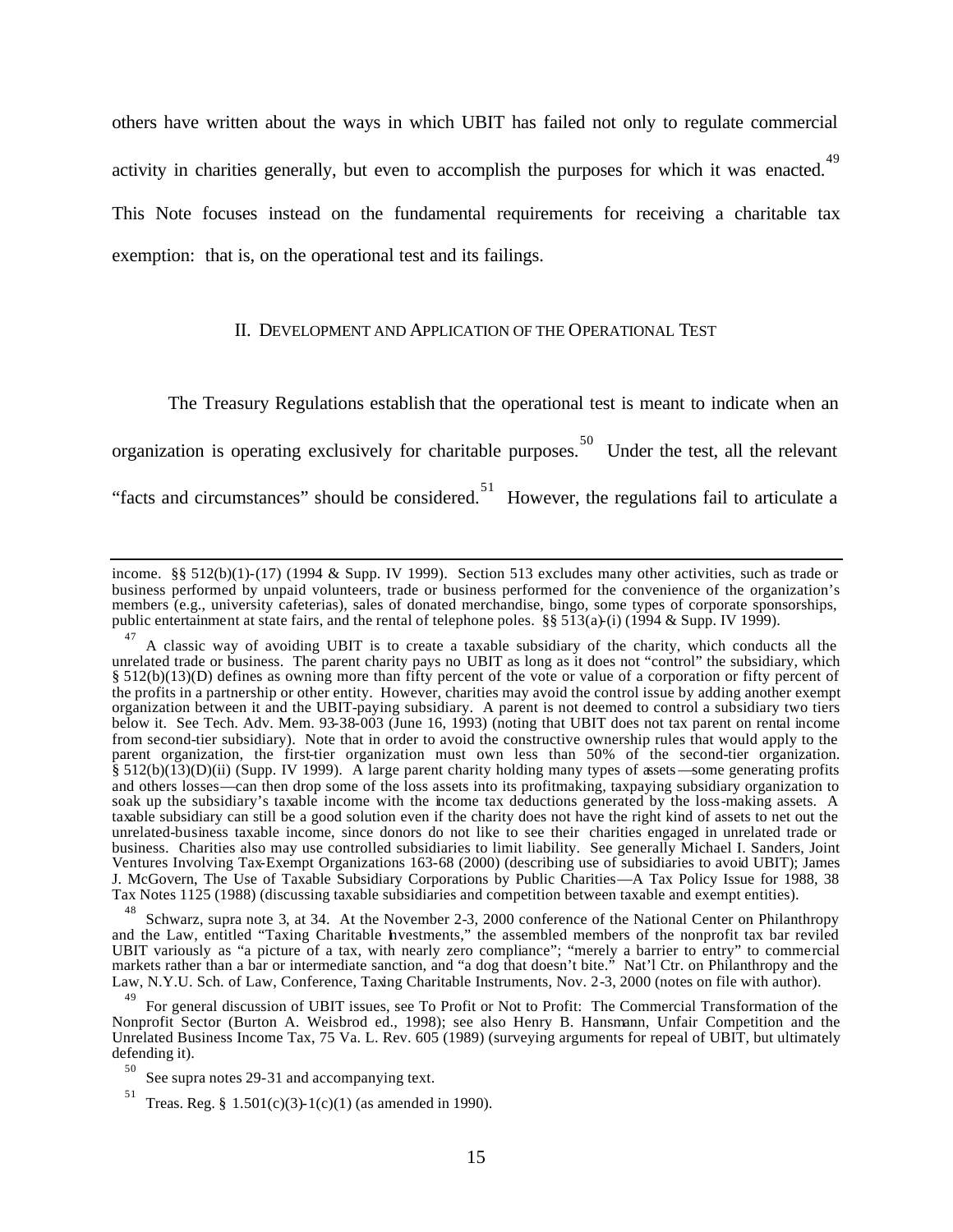clear framework for identifying what amounts to "more than an insubstantial" nonexempt purpose.<sup>52</sup> This failure has left the Service with the responsibility of interpreting and enforcing the operational test, and the courts with the task of developing jurisprudence based primarily on subjective notions of how much commercial conduct is acceptable for charitable organizations. The result has been the development of a facts-and-circumstances test that is unpredictable and difficult to administer.

Part II.A will discuss *B.S.W. Group Inc. v. Commissioner*, <sup>53</sup> the case most often credited with formulating the operational test's facts-and-circumstances approach. Part II.B will review and critique the factors most often utilized in the facts-and-circumstances test and illustrate why this approach, as it has been employed, is an inadequate tool for identifying unrelated commercial activity. Part II.C addresses two alternatives to the facts-and-circumstances approach: the integral-part test and the commensurate-in-scope test. The creation of these tests reflects the inadequacy of the facts-and-circumstances approach and highlights some of its problems. Finally, Part II.D will conclude with a critique of the Service's position on how much commercial activity is allowable and how these determinations are made at the administrative level.

#### *A.* B.S.W. Group Inc. v. Commissioner *and the Birth of the Facts-and-Circumstances Test*

*B.S.W. Group Inc. v. Commissioner*<sup>54</sup> was the first case to engage in a full facts-andcircumstances analysis in an attempt to enforce the operational test. B.S.W. was an organization

<sup>52</sup> The full text of subsection  $1.501(c)(3)-1(c)(1)$  reads as follows: "Primary activities. An organization will be regarded as 'operated exclusively' for one or more exempt purposes only if it engages primarily in activities which accomplish one or more of such exempt purposes specified in section  $501(c)(3)$ . An organization will not be so regarded if more than an insubstantial part of its activities is not in furtherance of an exempt purpose." Id.

<sup>53</sup> 70 T.C. 352 (1978).

<sup>54</sup> Id.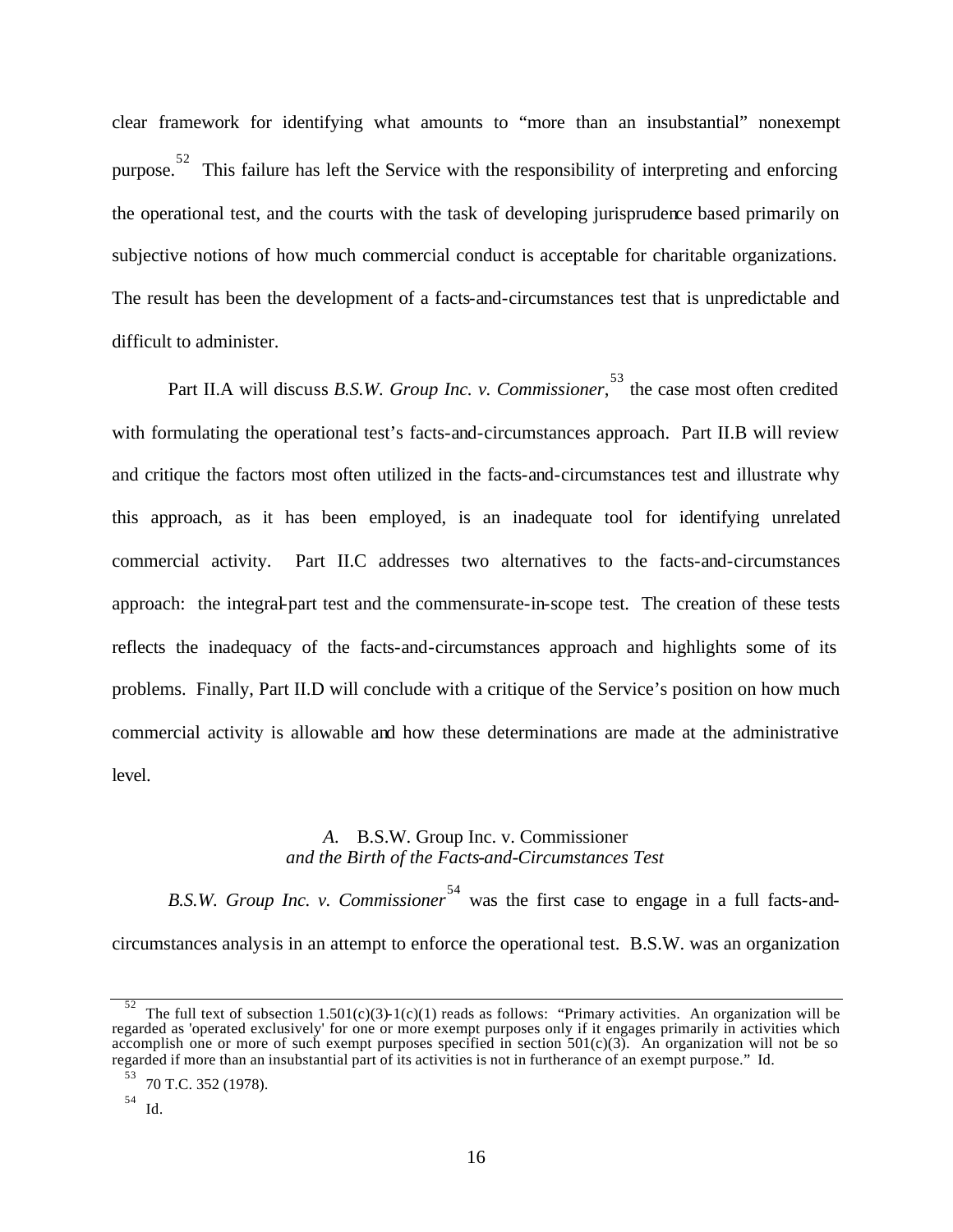with the stated purpose of providing consulting services in the area of rural policy and program development. B.S.W. assisted organizations in dealing with problems involving their operating environment, internal management, and planning. B.S.W.'s only activity was the provision of these services exclusively to other exempt organizations via a third-party consultant. 55

In upholding the Service's decision not to extend  $501(c)(3)$  status to B.S.W., the tax court identified the following factors as evidence of a "forbidden predominant purpose": fees set at or close to cost rather than below cost; the provision of services to any nonprofit organization rather than only to tax-exempt  $501(c)(3)$ s; no proof that B.S.W. would not compete with for-profit entities engaged in similar activities; the existence of profits; <sup>56</sup> the fact that B.S.W.'s only source of revenue was from its consulting activities; and the lack of any assurance that officers serving without pay would not eventually be paid.<sup>57</sup> The court determined that these factors illustrated a commercial hue that amounted to "the conduct of a consulting business of the sort which is ordinarily carried on by commercial ventures organized for profit  $\ldots$ .<sup>58</sup> The fact that profits were fairly low, that B.S.W. did not advertise, and that officers worked on a volunteer basis were not enough to qualify B.S.W. for  $\S$  501(c)(3) exemption.

*B.S.W.* made clear that all relevant factors should be considered when a court engages in an operational test analysis.<sup>59</sup> Yet, the court provided no guidance for how to identify the relevant factors, how to conduct the operational test, or how to make a substantiality

58 Id. at 358.

<sup>55</sup> Id. at 353-55.

<sup>56</sup> Id. at 354-57, 360.

 $57$  Id. at 358-60. The court notes that the "financing does not resemble that of the typical section 501(c)(3) organization. Petitioner has not solicited, nor has it received voluntary contributions . . . ." Interestingly, there is no statutory requirement that a  $501(c)(3)$  receive contributions as part of its revenue stream.

<sup>59</sup> Id. at 356-58. The reality is that courts consider whatever number and combination of factors they deem relevant. It was not until 1994 that a court clearly indicated there might be limits on this discretion. See Nonprofits Ins. Alliance of Cal. v. United States, 32 Fed. Cl. 277, 284 (1994) (noting that no one factor is dispositive of primary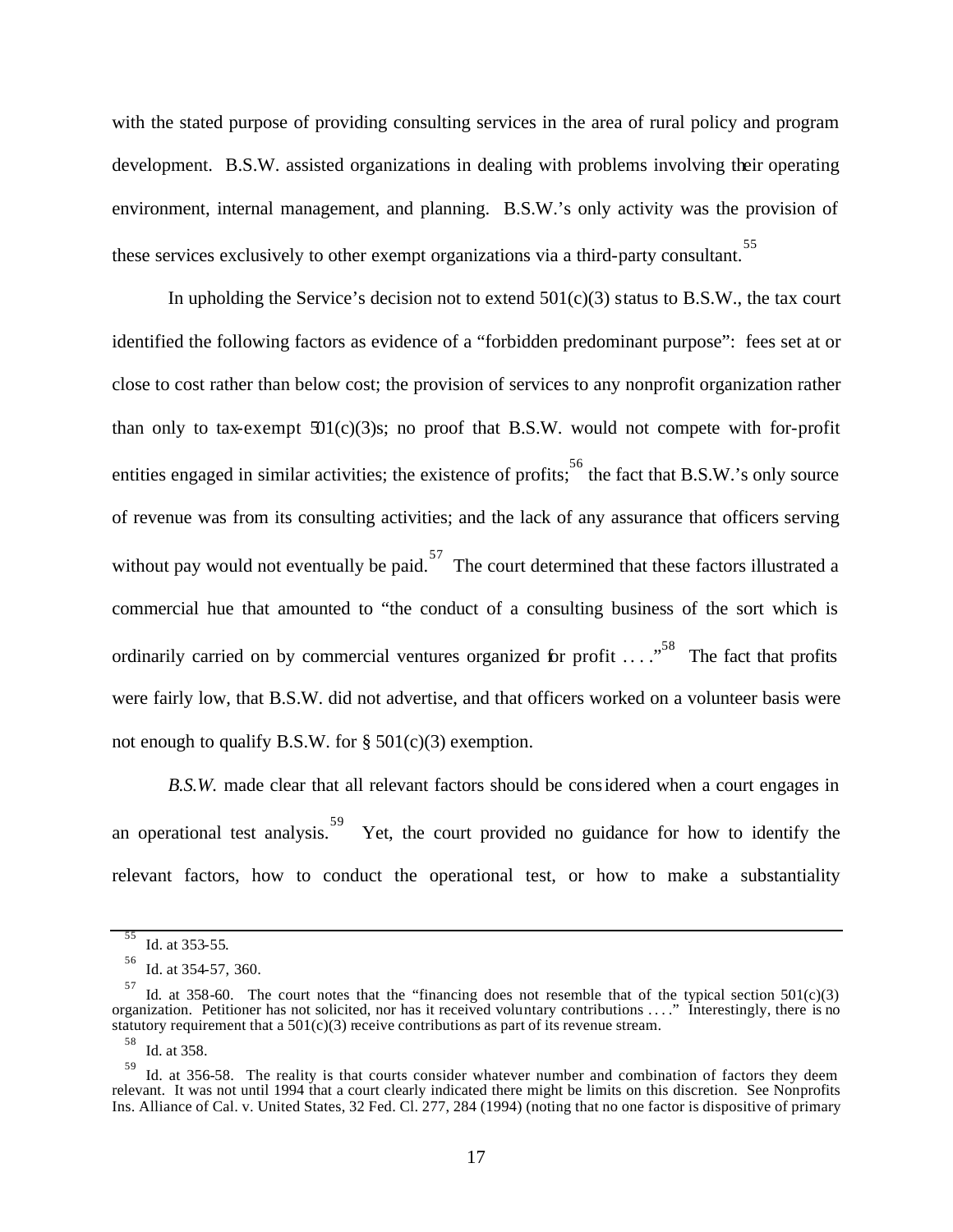determination.<sup>60</sup> Aside from identifying some factors as weighing more heavily in the equation than others, the court made no specific suggestions and provided no standardized method for determining whether there exists a substantial unrelated purpose. Without clear guidance, the test can be applied ad hoc, with determinations based on whatever facts of the case at hand appear relevant.<sup>62</sup> The problem with this individualized approach is that the decisionmaker can manipulate factors or only consider those factors that support an outcome reflective of his or her subjective notions about what amount of commercial activity is acceptable.

The facts-and-circumstances test also is fraught with administrative problems. One common problem is a misunderstanding of the facts-and-circumstances test's focus. In the words of the *B.S.W.* court, it is "the purpose towards which an organization's activities are directed, and not the nature of the activities themselves, [that are] ultimately dispositive of the organization's right to be classified as a section  $501(c)(3)$  organization . . . .<sup>63</sup> The test's goal is to identify the charity's primary purposes. Activities should be relevant only to the extent that

commercial purpose and that all relevant factors must be considered).

<sup>60</sup> Some courts engage in a comparison of the exempt and nonexempt activities in an attempt to determine when a purpose is substantial, but there is no established requirement this approach be taken. See Christian Manner Int'l v. Comm'r, 71 T.C. 661, 665-66 (1979) (confirming that "weighing of the importance of the exempt purpose against the substantial nonexempt purpose is not the test," but noting that whether exempt purpose is incident to nonexempt purpose is relevant); Lit. Guideline Mem. (Jan. 22, 1988) (clarifying manner in which operational test should be conducted and citing *Christian Manner* for proposition that "'substantial' has a qualitative . . . meaning"). However, some courts do perform a comparative analysis. See, e.g., Columbia Park & Recreation Ass'n v. Comm'r, 88 T.C. 1, 25 (1987) (comparing revenues and expenditures of commercial recreational activities against exempt community service activities); Greater United Navajo Dev. Enters. v. Comm'r, 74 T.C. 69, 78 (1980) (noting that to determine if nonexempt purpose is substantial, comparison between organization's activities serving exempt purpose must be made).

<sup>61</sup> *B.S.W.*, 70 T.C. at 358. The court noted that competition in particular was strong evidence of the predominance of a nonexempt purpose. Interestingly, the court did engage in some limited quantitative analysis. In examining B.S.W.'s profit, it determined that the net profit from consulting services was not insubstantial, at 10.8%, when compared to the projected income. Id. at 359.

<sup>62</sup> The lack of guidance has resulted in some courts considering as few as only one or two factors. See Wayne Baseball, Inc. v. Comm'r, 78 T.C.M. (CCH) 437, 439 (1999) (determining without referring to any factors that "on balance [the] nonexempt purpose was substantial in comparison to [the] petitioner's promotion of the game of baseball to the surrounding community").

<sup>63</sup> *B.S.W.*, 70 T.C. at 356; see also Aid to Artisans, Inc. v. Comm'r, 71 T.C. 202, 211 (1978) (noting that activities themselves and manner in which they are conducted are relevant, but only insofar as they offer insight into underlying purpose).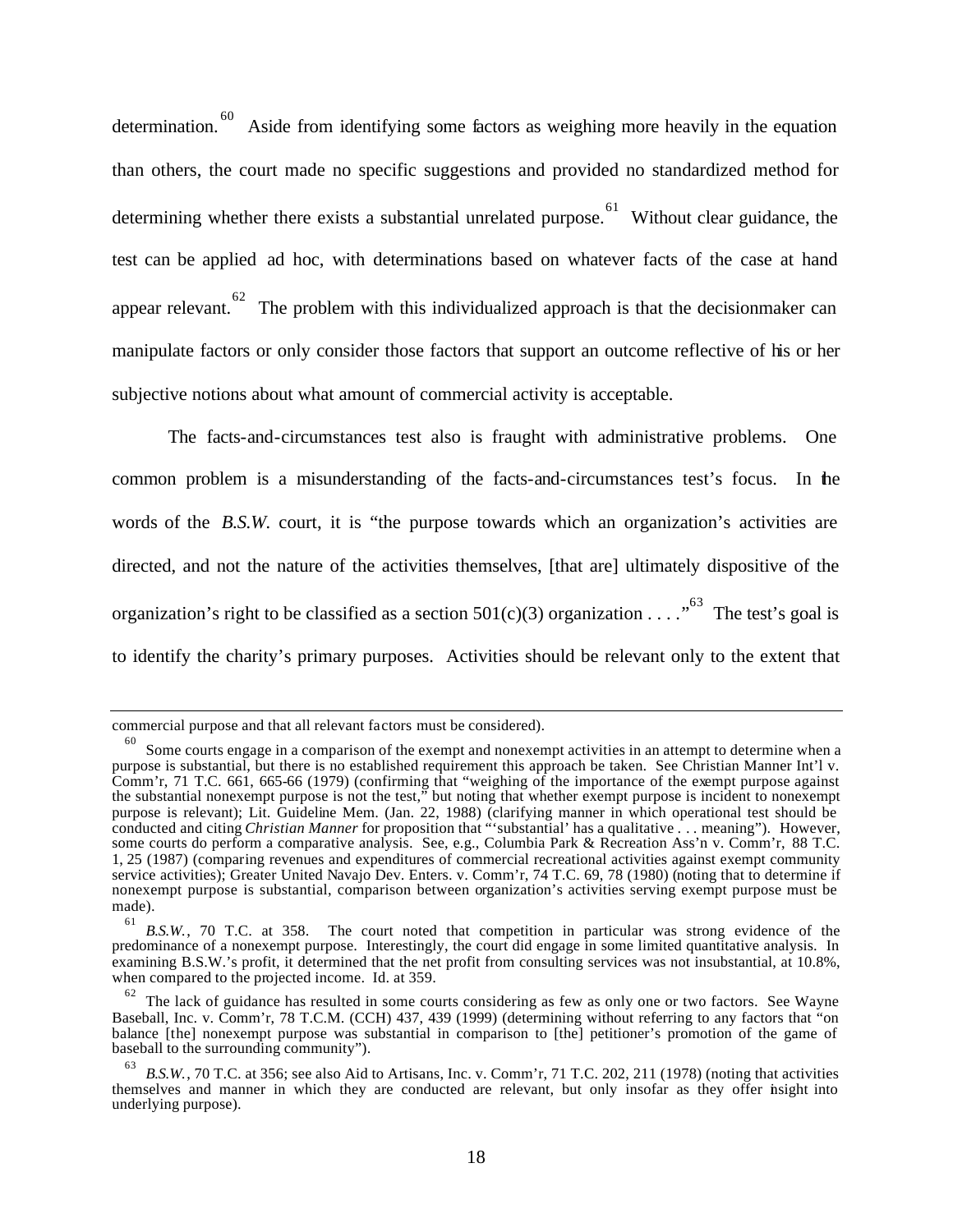they assist in making that determination.<sup>64</sup> The courts, however, often confuse the analysis and focus on the nature of the activities themselves rather than exploring what purpose the activities further.<sup>65</sup> Since an activity can further both an exempt and a nonexempt purpose, focusing solely on the nature of the activity without asking how that activity is related to the charity's purpose can lead erroneously to the revocation of exemption. 66

Furthermore, in applying the facts-and-circumstances test, courts often scrutinize all commercial activities, when only unrelated activities should be at issue. Both the Treasury Regulations and *B.S.W.* make it clear that the facts-and-circumstances test should be focused only on those activities that do not further the charity's exempt purposes. There is no limit to the amount of related commercial activities in which an organization may engage; hence, those activities are irrelevant under the facts-and-circumstances test. 67 The decision in *Nonprofits' Insurance Alliance of California v. United States* 68 illustrates the error that courts often make on this point. The activity in question was the administration of a group self-insurance risk pool. The stated purpose of Nonprofits' Insurance Alliance was to provide reasonably stably priced

<sup>64</sup> The Service recognized the pervasiveness of this confusion when in 1988 the Director of the IRS's Tax Litigation Division circulated a Litigation Guideline Memorandum in an attempt to resolve the problem. Lit. Guideline Mem. (Jan. 22, 1988). The Memorandum blames "arguably ambiguous regulatory language, seemingly inconsistent judicial development and insufficient administrative clarification" for the confusion. Id. However, the Memorandum does little to resolve the problem. Rather than propose a solution, the Memorandum reiterates how activities versus purposes are to be treated and encourages administrative decisionmakers to stop making the mistake. Id.

<sup>65</sup> Bethel Conservative Mennonite Church v. Comm'r, 80 T.C. 352, 361 (1983) (upholding denial of exemption because Church offered medical plan to congregation members only), rev'd, 746 F.2d 388, 391-92 (1984) (noting that Tax Court had misapplied test and should have asked whether medical plan furthered Church's exempt purposes; fact that medical plan was only available to congregation members was irrelevant); Copyright Clearance Ctr. v. Comm'r, 79 T.C. 793, 803 (1982) (noting manner in which fundraising efforts were conducted indicated nonexempt purpose, but only briefly inquiring into what charitable purpose was behind organization's other activities).

<sup>66</sup> *B.S.W.*, 70 T.C. at 357.

<sup>67</sup> This principle has been recognized for some time. In A.A. Allen Revivals, Inc. v. Commissioner, 22 T.C.M. (CCH) 1435, 1443 (1963), the court stated that "profitable or even competitive activities in furtherance of [the charity's] religious purpose do not affect its right to exemption."

<sup>68</sup> 32 Fed. Cl. 277 (1994).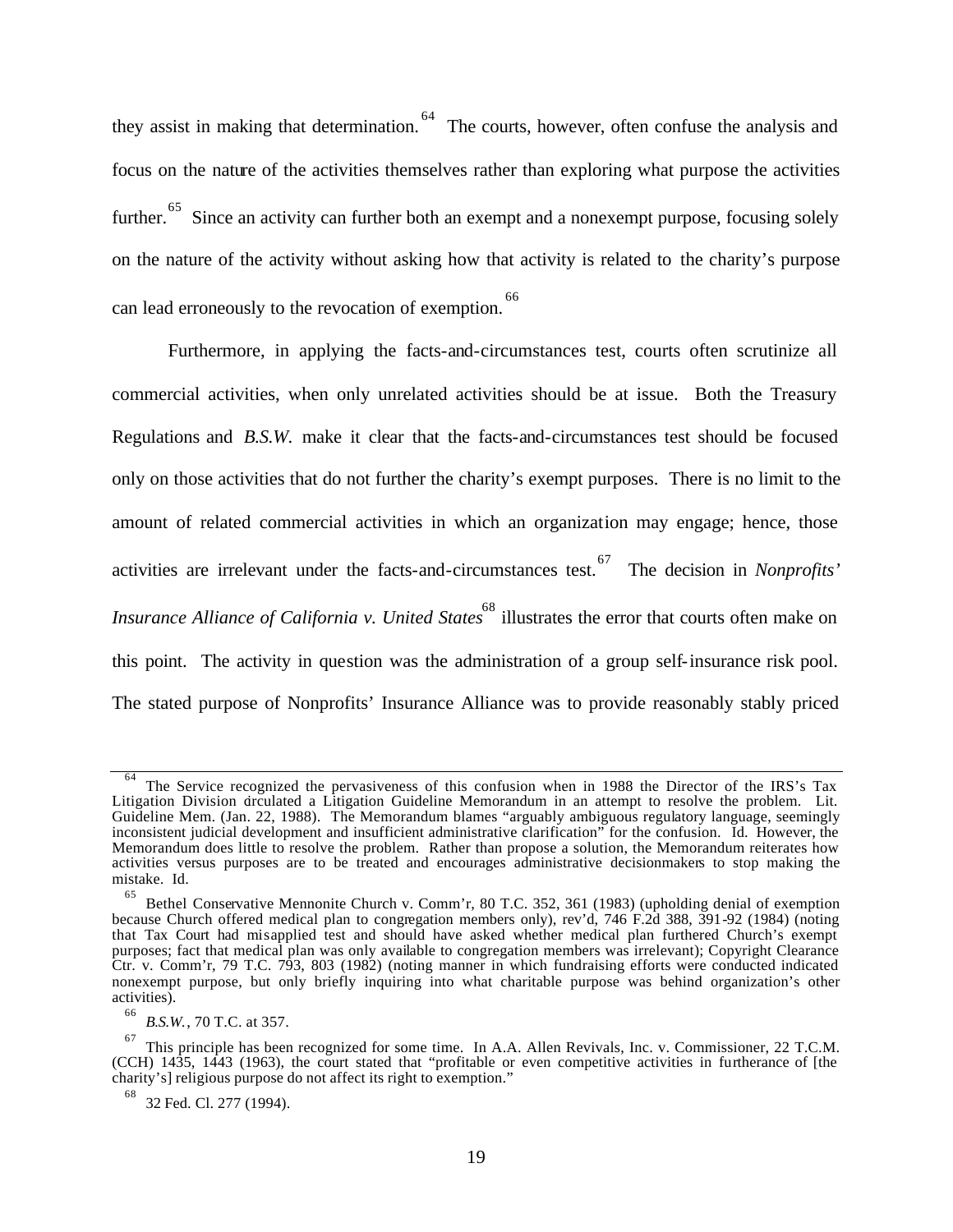liability coverage to its nonprofit members. <sup>69</sup> The court engaged in a thorough review of all the relevant case law, and explicitly recognized that the sole fact that an organization is engaged in a trade or business does not, in and of itself, bar the organization from exemption. Despite this, the court never bothered to ask whether or not the activities of Nonprofits' Insurance Alliance were in furtherance of its exempt purposes.<sup>70</sup> Rather, the court simply applied the facts-andcircumstances analysis and determined that the organization's activities amounted to a substantial, nonexempt purpose.<sup>71</sup>

While the Treasury Regulations make clear that only unrelated commercial activities jeopardize exemption, neither the regulations nor the courts attempt to identify questionable activities as related or unrelated before engaging in the facts-and-circumstances test analysis.<sup>72</sup> As a result, the standard is to launch into a facts-and-circumstances test whenever an organization engages in commercial activity of any kind. Furthermore, as the next Section will show, the factors that are considered under the facts-and-circumstances test are inadequate tools for determining whether a nonexempt purpose exists and whether that purpose is substantial.

#### *B. Factors of the Facts-and-Circumstances Test*

This Section reviews and critiques some of the more common factors considered in the facts-and-circumstances test. These ill-focused and ill-used factors often result in subjective

<sup>69</sup> Id. at 279.

<sup>70</sup> Id. at 287 (referring only to organization's nonexempt purpose); see also Bethel Conservative Mennonite Church v. Comm'r, 746 F.2d 388, 391 (1984) (overruling lower court, which failed to consider whether medical plan in question was in furtherance of Church's exempt purposes).

<sup>71</sup> *Nonprofits' Ins. Alliance*, 32 Fed. Cl. at 283-87.

<sup>72</sup> Although Treasury Regulation section 1.501(c)(3)-1(e)(1) refers to I.R.C. § 513 (1994), which outlines more precisely the meaning of relatedness, it may be that the reader never looks to § 513 for the meaning of "relatedness" because she is confused as to how "relatedness" is important in the analysis. Part of this confusion might stem from the inconsistent language used in the Treasury Regulations. Section 1.501(c)(3)-1(c)(1) talks about activities that "accomplish," while section  $1.501(c)(3)-1(e)(1)$  uses both "relatedness" and "in furtherance." These terms presumably refer to the same concept. See supra note 34.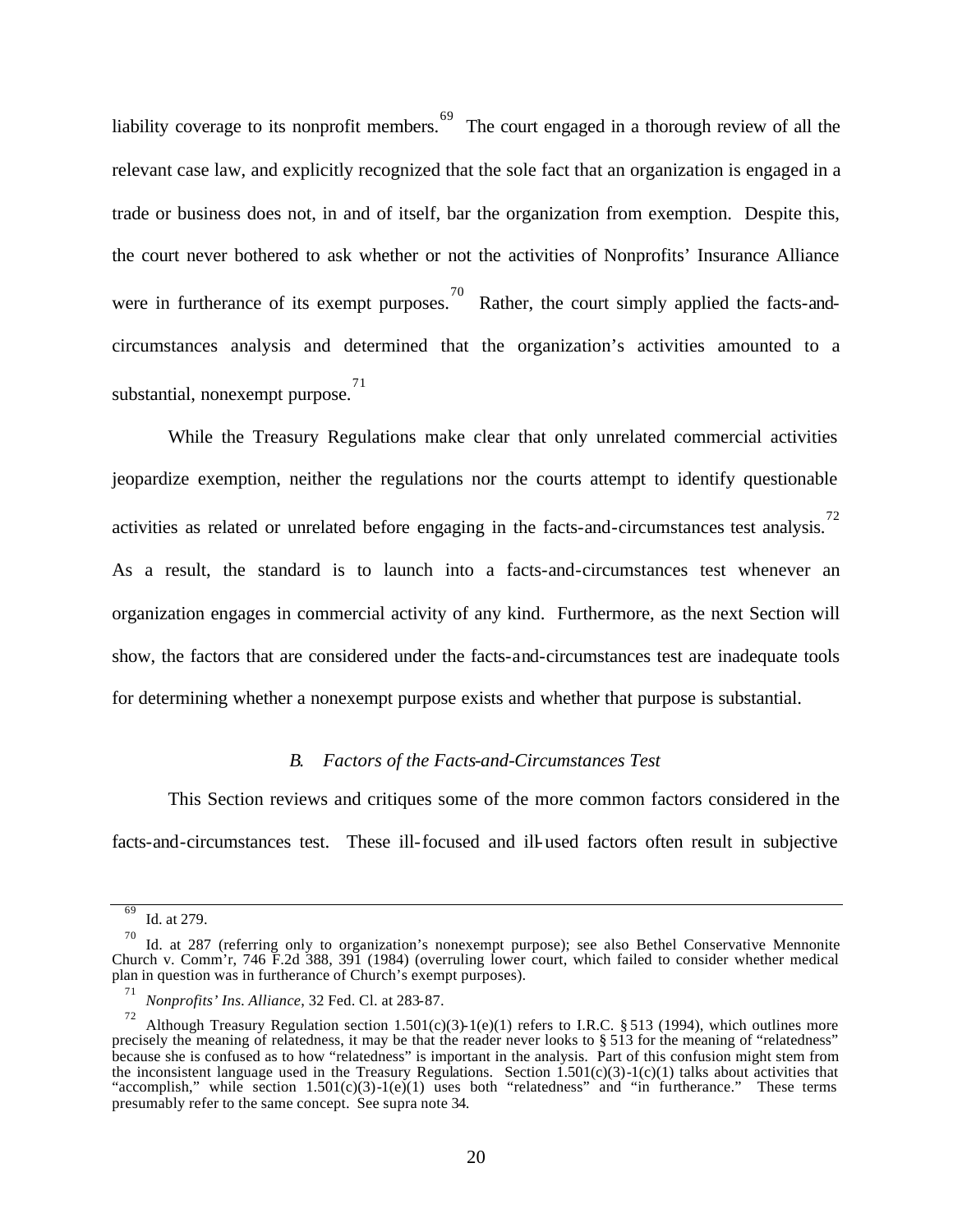analyses and inconsistent case law, both of which make it impossible for a charity to anticipate how much commercial conduct it can engage in before jeopardizing its exempt status. Some factors are qualitative in nature, and are inherently flawed because they only establish whether the conduct in question is commercial, which says nothing about how much of the conduct is unrelated to the organization's exempt purposes. The quantitative factors are potentially helpful, but the absence of standards for factors such as profit or level of sales allows courts to continue making inconsistent decisions.

### *1. Profits*

The case law has not set a precise limit on the amount of profit a charity may earn from commercial conduct before it will be found to have a substantial nonexempt purpose in violation of the operational test. Nor is there a consensus on how heavily profits should weigh in the analysis. Some courts cite the proposition that the existence of profits is only "some" evidence of a commercial purpose,  $^{73}$  while others have noted that "consistent non-profitability" can suggest the absence of a commercial purpose.<sup>74</sup> One court has gone so far as to distinguish the lack of profits in the early stages of an activity from the lack of profits later on, arguing that later nonprofitability is stronger evidence of lack of commercial purpose. 75

High profits from commercial activities often have resulted in adverse determinations, even if other factors weigh against revocation. For example, in *Fides Publishing v. United* 

<sup>&</sup>lt;sup>73</sup> Scripture Press Found. v. United States, 152 Ct. Cl. 463, 468 (1961) (rejecting IRS's argument that where there are large profits, commercial purpose will follow).

<sup>74</sup> Golden Rule Church Ass'n v. Comm'r, 41 T.C. 719, 731 (1964); but see Peoples Translation Serv./Newsfront Int'l v. Comm'r, 72 T.C. 42, 49 (1979) (holding that two consistent years of nonprofitability is insufficient to contradict evidence of commercial purpose).

<sup>75</sup> Living Faith, Inc. v. Comm'r, 950 F.2d 365, 374 (7th Cir. 1991).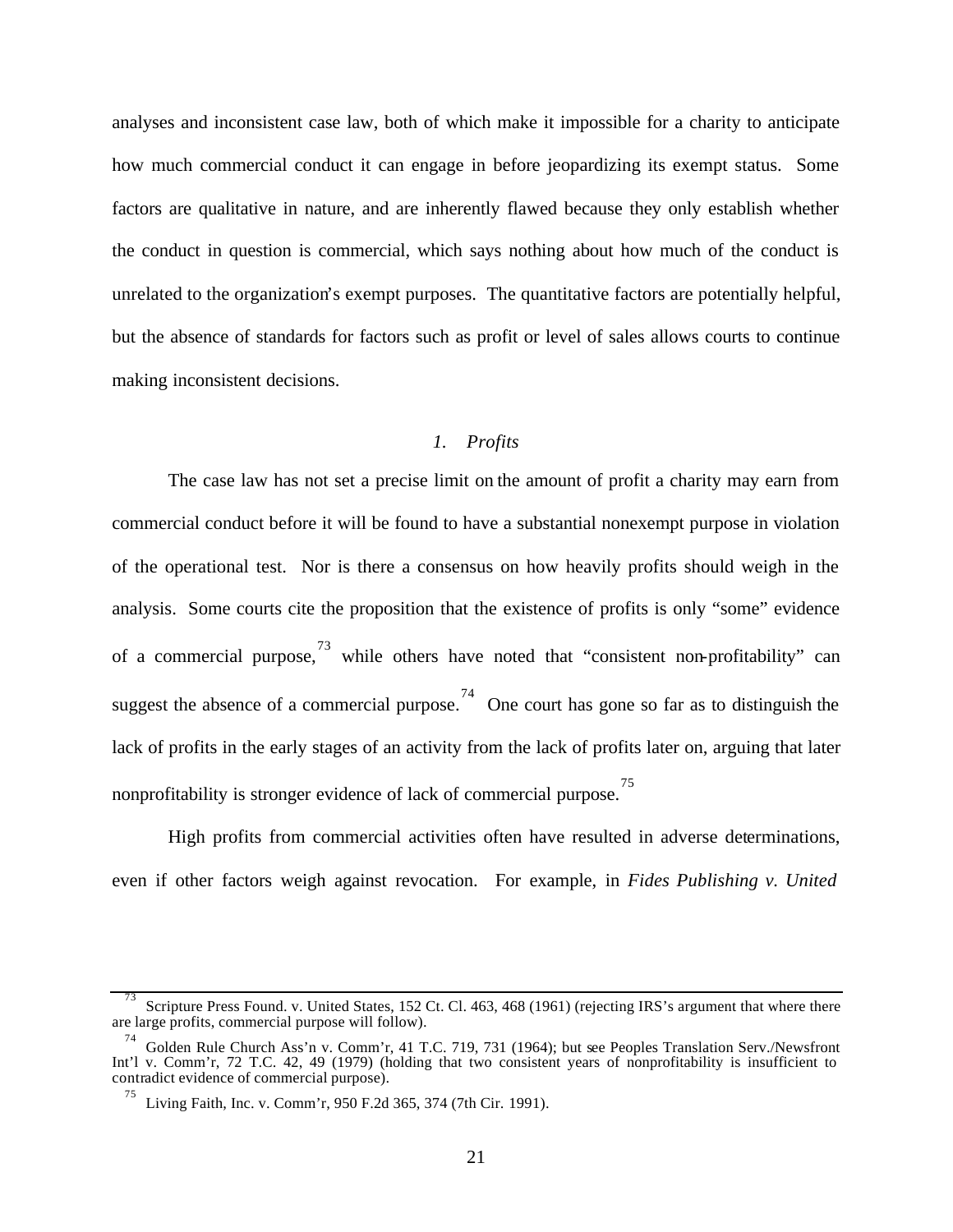*States*,<sup>76</sup> the sale and publication of religious materials returned a significant profit.<sup>77</sup> The court, clearly disturbed by the level of profits generated, held that Fides was not operated for exempt purposes. In downplaying its overreliance on the profit factor, the court stressed the fact that a commercial activity—publishing—was Fides's only activity.<sup>78</sup> The court never asked if this activity furthered the organization's exempt purpose. 79

Not surprisingly, in cases where profits are minimal, the courts do not seem to be bothered. For example, in *Cleveland Creative Arts Guild v. Commissioner*<sup>80</sup> the profits generated from arts and crafts festivals never exceeded \$3500.<sup>81</sup> There, the court noted that the financial results of the various arts and craft festivals did not suggest that the motivation for these events was to make a profit since they furthered the organization's exempt purpose of promoting the arts. 82 In neither *Cleveland Creative Arts* nor *Fides Publishing* did the courts admit that the level of profits was the determining factor.

80 50 T.C.M. (CCH) 272 (1985).

81 Id. at 278.

<sup>76</sup> 263 F. Supp. 924 (N.D. Ind. 1967).

<sup>77</sup> Id. at 931; see also Inc. Trustees of the Gospel Worker v. United States, 510 F. Supp. 374 (1981) (upholding revocation of religious organization's exemption because five million dollars generated from publishing activities indicated highly efficient business venture as commercial purpose).

<sup>78</sup> *Fides Publishing*, 263 F. Supp. at 934.

<sup>79</sup> See Scripture Press Found. v. United States, 285 F.2d 800, 804-05 (Ct. Cl. 1961) (revoking exemption of organization engaged in sole activity of publishing religious materials). But see Presbyterian & Reformed Publ'g Co. v. Comm'r, 743 F.2d 148, 157-58 (3d Cir. 1984) (agreeing that profit is relevant factor to consider, but reversing Tax Court's determination that large amounts of profits indicated petitioner, religious publishing house, did not qualify for  $\S$  501(c)(3) status).

<sup>82</sup> Id. at 278-79; see also Passaic United Hebrew Burial Ass'n v. United States, 216 F. Supp. 500 (D.N.J. 1963), in which the Service asserted that profits, ranging from \$6500 one year to \$298 three years later, from the sale of caskets and burial charges meant that Passaic United was indistinguishable from a commercial funeral parlor and in violation of the operational test. In rejecting this argument, the court noted that the Service had not given "adequate consideration to plaintiff's charitable purposes as expressed in its certificate of incorporation, [which was] to provide for the burial of 'the indigent and poor of the Hebrew faith' and the devotion of any 'profit' to 'the care of the aged and the chronic ill.'" Id. at 505-06. Since *Passaic United Hebrew Burial Ass'n*, the Service appears to have loosened its position on burial activities for profit. In Private Letter Ruling 2000-33-049 (May 24, 2000), the Service determined that the sale of caskets by a monastic church will not result in revocation, and only sales to the general public will result in UBIT. It should be noted, however, that the Ruling does not state the amount of expected or actual profit generated.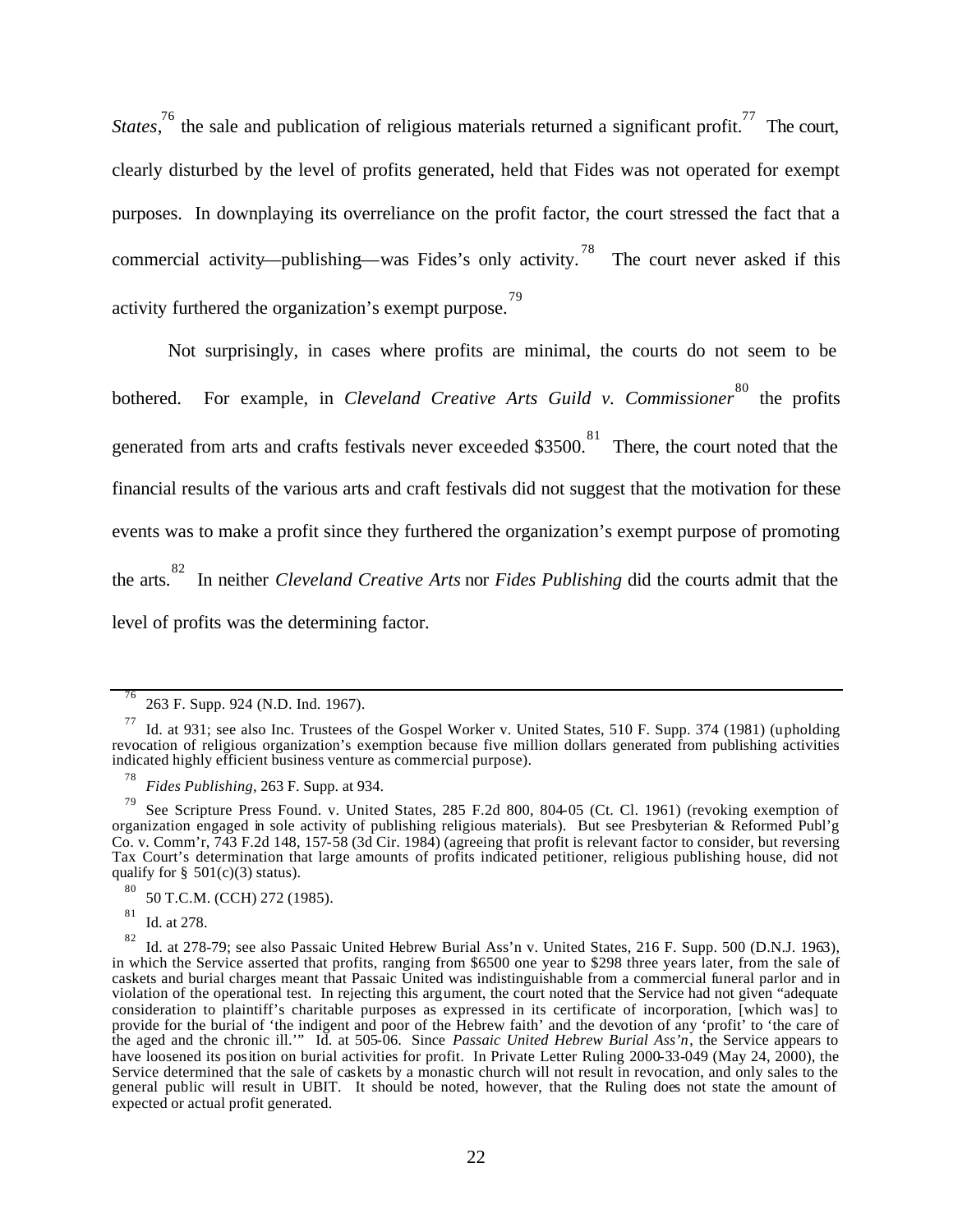Including profits as a factor to consider raises several concerns. In most cases, the decision to engage in a trade or business, whether made by an exempt or nonexempt organization, is by definition driven by a desire to generate revenues and, eventually, profits. Thus, any charity engaging in commercial conduct is intending to generate revenue. Allowing courts to decide on a case-by-case basis how much profit may be earned puts charities in the position of guessing how much profit they are allowed to generate before jeopardizing their taxexempt status. 83

The use of profits in the analysis is relevant and should be preserved, but in order to prevent inconsistent revocations, which occur when profits are afforded too much weight, a standard must be established. In addition, in conducting the analysis, courts must be sure to consider as a negative factor only profit generated from unrelated commercial activity.

## *2. Competition and Fees or Cost of Services*

The inclusion of both competition and cost of services among the factors is inconsistent. On the one hand, under the facts-and-circumstances test, courts consider competition to be "strong evidence of the predominance of nonexempt commercial purposes."<sup>84</sup> On the other hand, charging fees that are below cost is considered evidence of activities that are conducted in furtherance of a charitable purpose.<sup>85</sup> In the context of the facts-and-circumstances test, where

<sup>83</sup> Interestingly, some types of conduct raise concern while others do not. For example, many large hospitals, healthcare systems, and traditional university-type educational institutions make significant amounts of profit but are rarely in danger of losing their charitable exemption. Their commercial activity is mostly policed by UBIT. On the other hand, the Service clearly is disturbed by some commercial activities more than others, such as publishing by religious institutions. The traditional importance of religious institutions and education, and the expansive definition of "charitable," are two possible reasons for this discrepancy in treatment. See generally Nina J. Crimm, Evolutionary Forces: Changes in For-Profit and Not-For-Profit Health Care Delivery Structures; A Regeneration of Tax Exemption Standards, 37 B.C. L. Rev. 1 (1995); Thompson, supra note 18, at 10-14.

<sup>84</sup> B.S.W. Group Inc. v. Comm'r, 70 T.C. 352, 358 (1978).

<sup>85</sup> Peoples Transl. Serv./Newsfront Int'l v. Comm'r, 72 T.C. 42, 49 (1979) (arguing that setting rates below cost distinguished organization from organizations denied exempt status); see also Rev. Rul. 68-306, 1968-1 C.B. 257 (granting exemption to newspaper publisher whose subscription was not enough to cover costs of operation).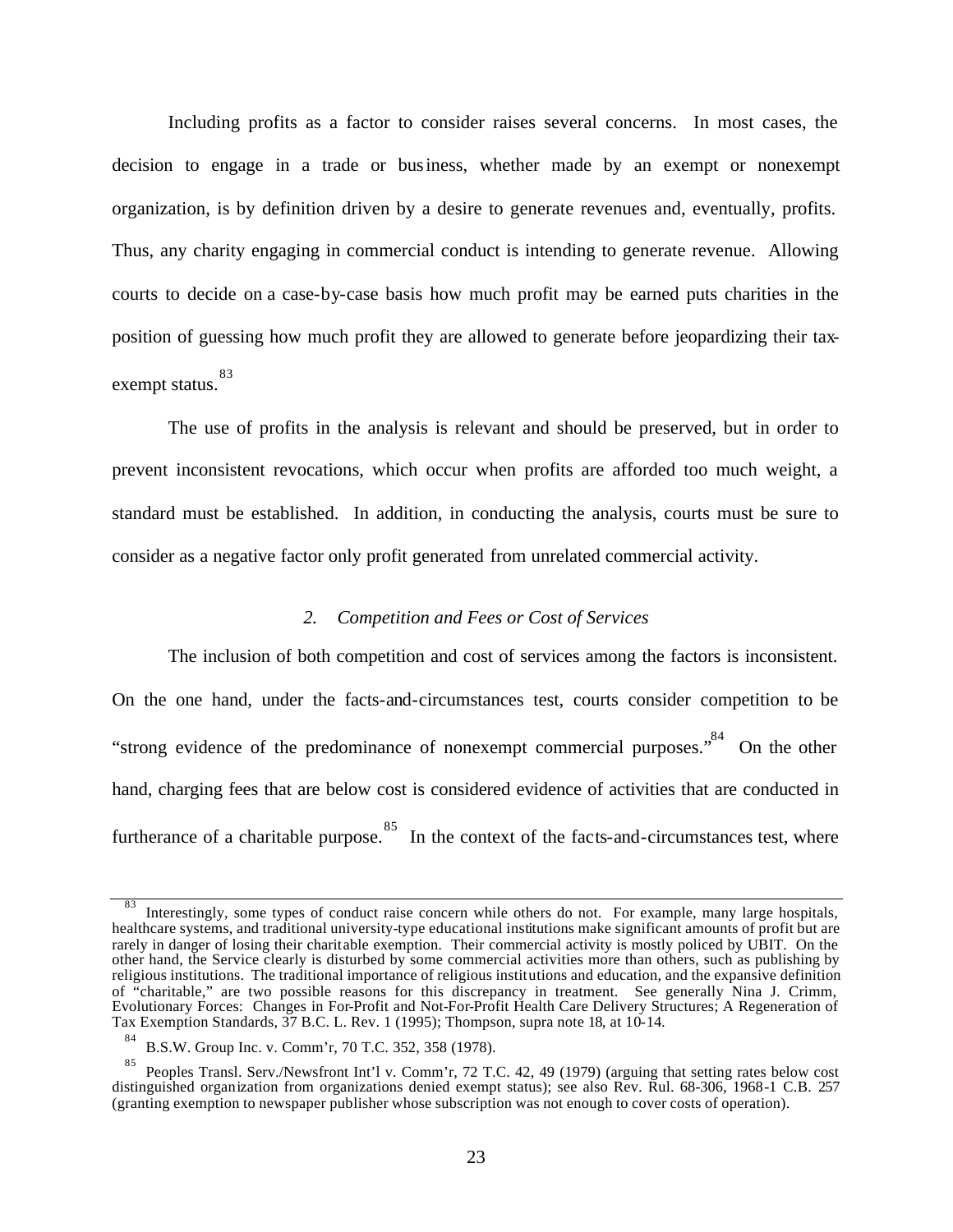competition is frowned upon and low-cost services are encouraged, this puts service-providing organizations seeking exemption in a lose-lose situation. If a charity does not charge a belowcost price for its goods or services, this fact will weigh against it in the facts-and-circumstances analysis. However, if it sets prices that are below cost or discounted, not only is its trade or business activity likely to be unsuccessful, but also the charity likely will be accused of competing with its for-profit counterparts in violation of the operational test. For example, in *Federation Pharmacy Services, Inc. v. Commissioner*, 86 the court found that the sale of prescription drugs at a discount to the elderly "smack[ed] more of commercialism than of charity."<sup>87</sup> In addition, the court concluded that Federation Pharmacy Services was competing directly with profitmaking drug stores.<sup>88</sup> The opinion made clear that evidence of competition, even if prices are low and sales are made to the elderly and disabled, is evidence of a nonexempt purpose. 89

The competition factor, irrespective of cost of services, also raises an evidentiary problem. A charity has the burden of demonstrating it qualifies for exemption. <sup>90</sup> Thus, in the facts-and-circumstances test context, it must provide information about the relevant factors so that the decisionmaker can engage in the facts-and-circumstances analysis. With regard to the competition factor, if the charity is engaged in commercial conduct, it could be difficult to show

<sup>86</sup> 72 T.C. 687 (1979).

<sup>87</sup> Id. at 692.

<sup>88</sup> Id. at 691-92. The court did note briefly that had prices been set below cost or at no cost, the situation would be different, but it did not elaborate on how. Id. at 692; see also Wash. Research Found. v. Comm'r, 50 T.C.M. (CCH) 1457, 1462-63 (1985) (upholding revocation of educational organization's exemption that failed to show it would not compete with commercial firms); Pulpit Resource v. Comm'r, 70 T.C. 594, 611 (1978) (noting that profit from sale of religious publication suggests commercial purpose, but does not "negate that petitioner was operated exclusively for charitable purposes").

<sup>89</sup> See *Fed'n Pharmacy Servs.*, 72 T.C. at 690.

<sup>90</sup> See Am. Campaign Acad. v. Comm'r, 92 T.C. 1053, 1065 (1989); Hancock Acad. of Savannah, Inc. v. Comm'r, 69 T.C. 488, 492 (1977).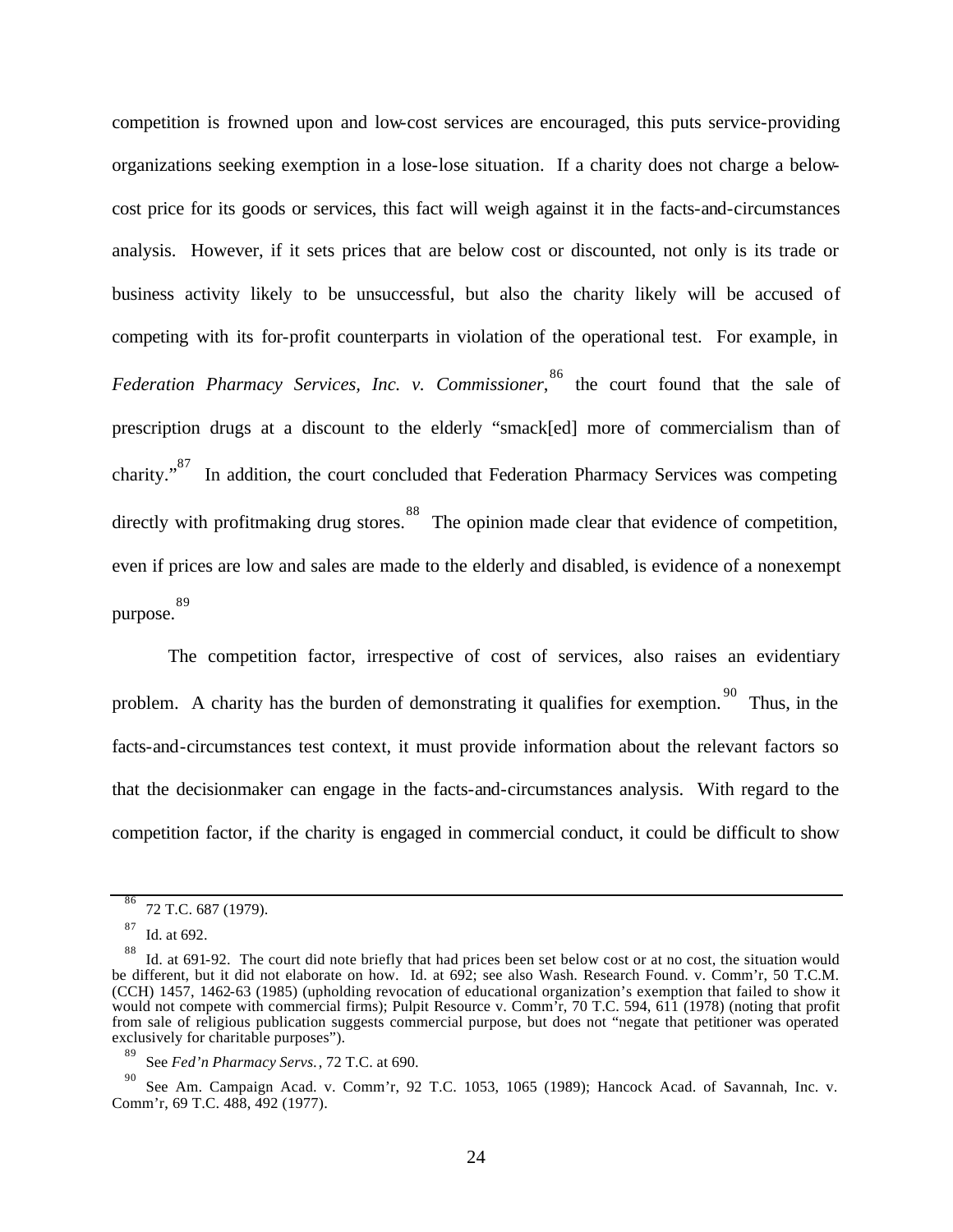that there is no competition with for-profit entities. For example, in *Living Faith, Inc. v.* Commissioner,<sup>91</sup> the court upheld revocation of exemption when Living Faith failed to illustrate that it was not in competition with its commercial counterparts.  $^{92}$  Living Faith was engaged in the promotion of the healthy-living doctrines of the Seventh Day Adventist Church and operated a vegetarian restaurant and health-food store located in a mall.<sup>93</sup>

With regard to Living Faith's failure to prove lack of competition, the court suggested that Living Faith might have met its burden by illustrating how "dining or shopping at Living Faith's restaurant and health food stores differs, if it does, from the same experience one might have while dining or shopping at other vegetarian restaurants and health food stores."<sup>94</sup> Exactly how Living Faith could have shown to the Tax Court's satisfaction that a different dining experience was provided at its restaurant is not clear. 95

This example highlights an evidentiary problem that plagues all of the qualitative factors. Unless charities know in advance what factors will disturb the adjudicator and what type of evidence satisfies that concern, they will always be engaged in a guessing game. <sup>96</sup> Furthermore, considering competition adds little to the facts-and-circumstances analysis. It does not identify an activity as related or unrelated to an exempt purpose, nor does it measure the substantiality of

<sup>91</sup> 950 F.2d 365 (7th Cir. 1991).

<sup>92</sup> Id. at 373.

<sup>93</sup> Id. at 367-68.

<sup>94</sup> Id. at 375.

<sup>95</sup> Courts concerned that  $\S 501(c)(3)$  organizations are competing with for-profit firms seem to be forgetting that UBIT was instituted for that very reason. See supra Part I.B. Including competition in the operational test is redundant.

<sup>96</sup> Competition seems to be a factor that the courts, not the Service, are concerned with. For example, in a 1997 Private Letter Ruling, the IRS upheld the  $\S 501(c)(3)$  status of a health center in direct competition with for-profit health clubs in the area. See Priv. Ltr. Rul. 89-35-061 (June 12, 1989) (granting exemption to health club because it furthered charity's exempt purpose, without addressing competition issue). For a discussion of the Service's more lenient approach to commercial activity by charities, see infra Part II.D.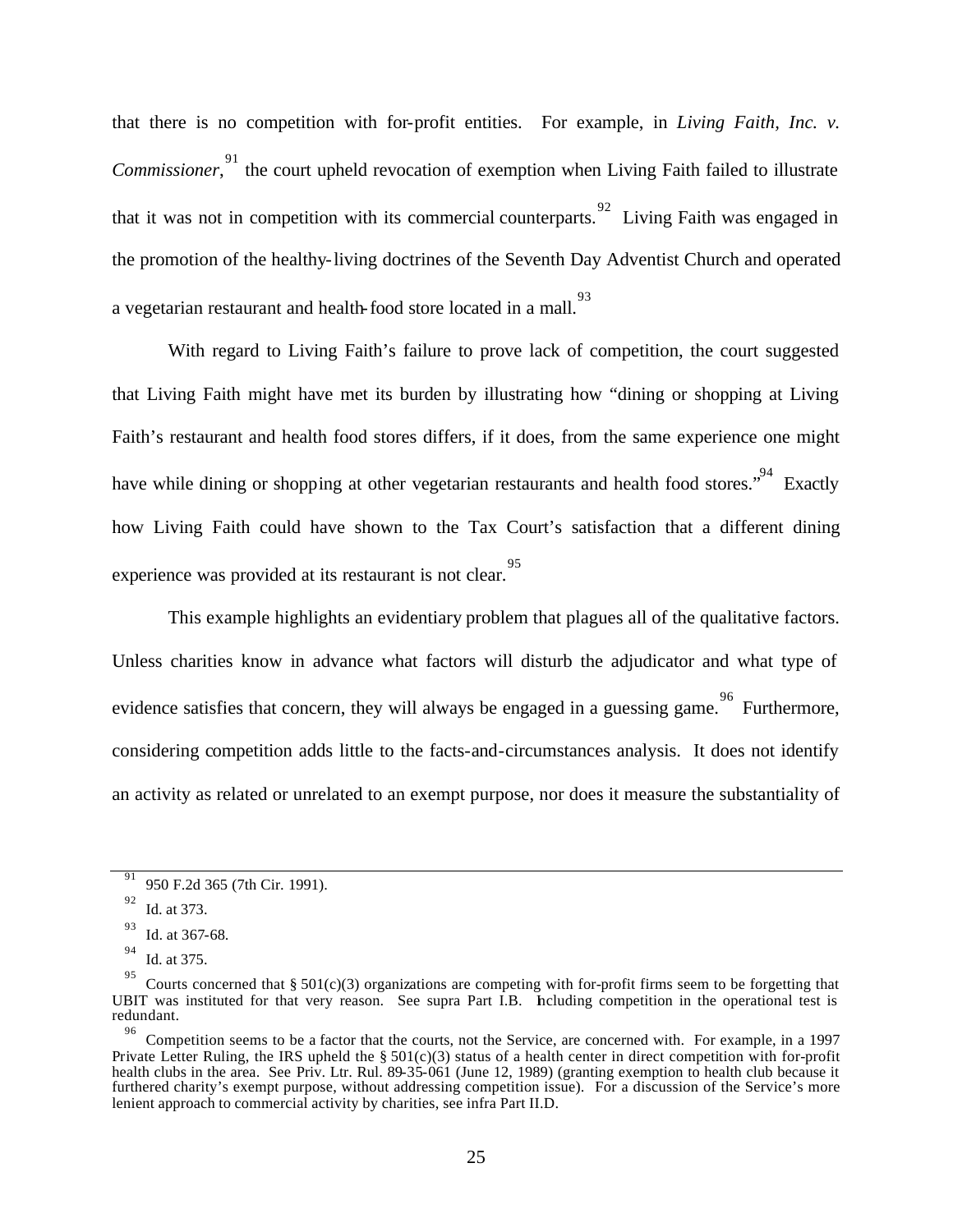the activity in question. Considering competition confuses the analysis and should not be part of the facts-and-circumstances test.

#### *3. Commercial Hue or Manner of Operations*

Perhaps the most troubling factor of all is the commercial hue factor. It poses the tautological question: Does the commercial activity in question have a commercial hue? Given that the analysis begins with the identification of commercial conduct, it is difficult to comprehend how confirmation that the activity is, in fact, commercial assists in making a determination of the substantiality of that activity.

There is no precise definition of "commercial hue." Generally, any activity or element of an activity conducted by a charity in a manner similar to how a for-profit might conduct that activity could suggest a commercial hue.<sup>97</sup> In *Plumstead Theater Society, Inc. v.* Commissioner,<sup>98</sup> the Service argued that Plumstead Theater had a commercial hue because the only play it had produced was an original literary work in which professional actors were used and for which tickets were sold to the public. 99 In another case, *Better Business Bureau of Washington D.C., Inc. v. United States*, <sup>100</sup> the Court found that the organization's corporate sounding title indicated a "permeating" commercial hue.  $101$  There is no established method for identifying a commercial hue; hence, such a finding is completely discretionary.

<sup>97</sup> See Paratransit Ins. Corp. v. Comm'r, 102 T.C. 745, 754 (1994) (noting that manner in which petitioner insures its members "clearly bespeaks" commercial nature).

<sup>98</sup> 74 T.C. 1324 (1980).

<sup>99</sup> Id. at 1331. The court disagreed with the Service and granted exemption in this case, but it never challenged the use of the commercial hue factor. See Living Faith, Inc. v. Comm'r, 950 F.2d 365, 373 (7th Cir. 1991) (considering mailings distributed by religious organization that stated: "We want to serve you better with expanded hours and services<sup>[1]</sup>" as strong evidence of commercial hue).

<sup>100</sup> 326 U.S. 279 (1945).

<sup>101</sup> Id. at 283-84 (describing organization's "corporate title" as indication of permeating commercial hue); see also Am. Ass'n of Christian Sch. Voluntary Employees Beneficiary Ass'n Welfare Plan Trust v. United States, 850 F.2d 1510, 1513-15 (11th Cir. 1988) (holding plaintiff was not exempt because it operated like commercial mutual-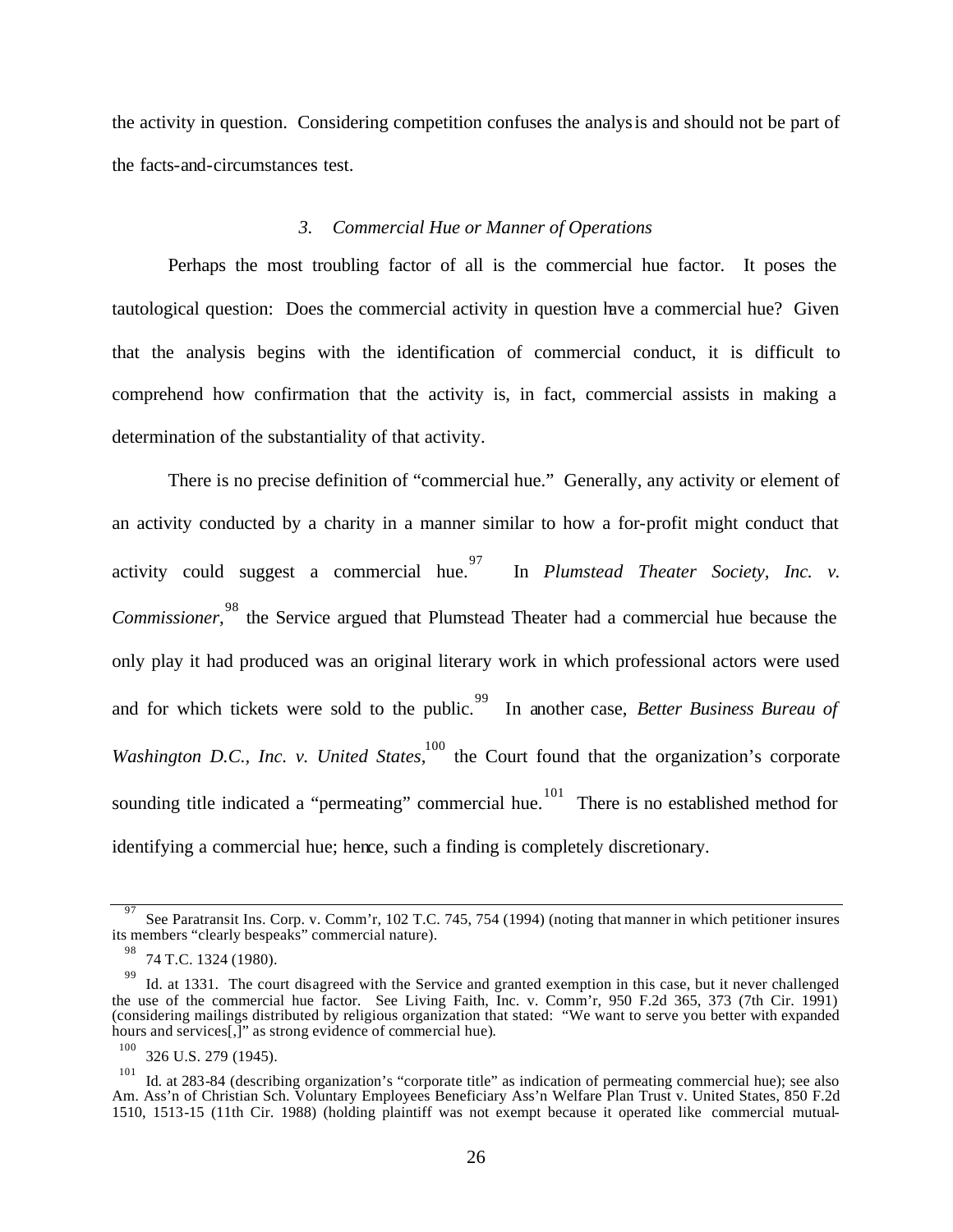In some cases, the presence of the commercial hue is more apparent and its use less troubling. For example, in *Incorporated Trustees of the Gospel Worker Society v. United* States,<sup>102</sup> the court rightly revoked the exemption of an organization that had 5.3 million dollars in accumulated profits. The organization's main activities were publishing religious materials and providing living arrangements for twenty-three elderly women at the cost of \$500,000 a year.  $103$  In another case, the Tax Court revoked the exemption of a church operating a debtcollecting agency and magazine subscription service, both of which were found to be "imbued with . . . a commercial hue."<sup>104</sup> Not every case, however, will be this clear.

More than any other factor, commercial hue allows adjudicators to replace crucial steps in the analysis with their own intuitive sense of what is right and wrong. The factor is both theoretically unsound and practically inadministrable. Commercial hue should be left out of the facts-and-circumstances test entirely. 105

#### *4. Other Factors*

The factors reviewed above are among those most commonly utilized. This list, however, is by no means exhaustive. Any fact or circumstance deemed relevant to the operational test analysis may be considered. Additional factors include the type of clients

insurance company, collecting premiums and engaging in underwriting practices consistent with those of industry).

<sup>102</sup> 510 F. Supp. 374 (D.D.C. 1981).

<sup>103</sup> Id. at 374-76, 380-81; see also N. Am. Sequential Sweepstakes v. Comm'r, 77 T.C. 1087, 1094-96 (1981) (holding that organization conducting team skydiving competition in which only its creators participated, and financially supporting participation in international competition was not operated for exempt purposes).

<sup>104</sup> Universal Church of Jesus Christ, Inc. v. Comm'r, 55 T.C.M. (CCH) 144, 153 (1988).

<sup>105</sup> See, e.g., Zelenak, supra note 23, at 3 (proposing test for granting exempt status, "whether or not the organization's activities are imbued with a 'commercial hue'").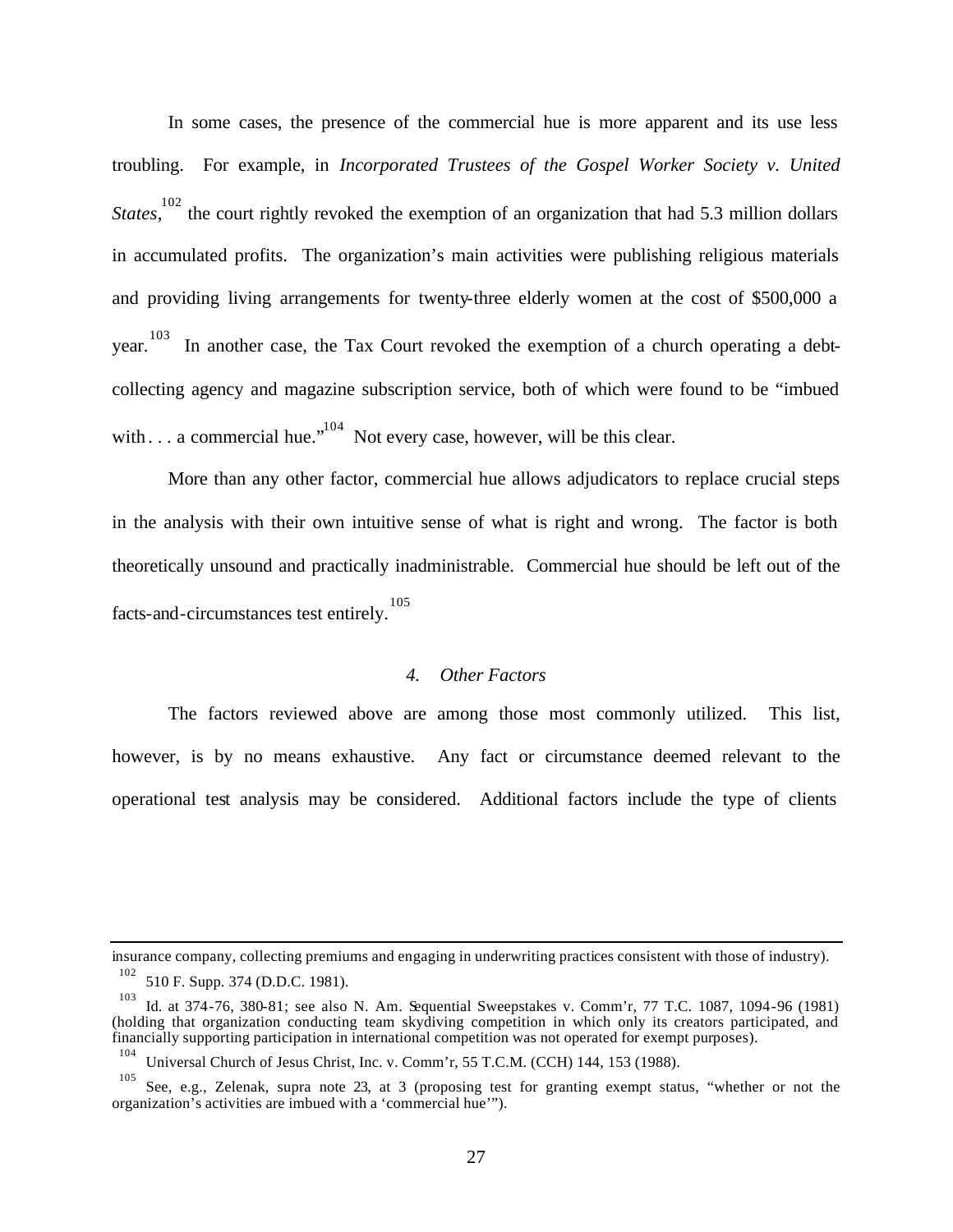receiving services, 106 funding sources, 107 expenditures, 108 advertising, 109 source of revenues, and the charity's corporate structure. 110

From the perspective of a charity litigating loss of exemption, allowing the consideration of factors outside the usual list means courts may consider mitigating circumstances that indicate a charitable exemption is appropriate. Of course, flexibility also presents a danger because it never can be known in advance what factors will be weighed negatively.<sup>111</sup> The "dining experience" factor in *Living Faith* illustrates this danger.<sup>112</sup> Nevertheless, so long as standards are introduced into the equation, some flexibility should remain an element of the operationa l

test.

As we have seen, purely qualitative factors, such as commercial hue and the existence of

profits or competition, add little to the analysis. These factors do nothing more than provide a

<sup>106</sup> See Quality Auditing, Inc. v. Comm'r, 114 T.C. 498, 508-09 (2000) (arguing that steel auditor services were provided to private entities); United Cancer Council, Inc. v. Comm'r, 109 T.C. 326, 339-42 (1997) (challenging appropriateness of multimillion-dollar fundraising contract with third party that primarily worked with nonprofits), rev'd, 165 F.3d 1173 (7th Cir. 1999); B.S.W. Group., Inc. v. Comm'r, 70 T.C. 352, 360 (1978) (considering fact that only some of B.S.W.'s clients were exempt organizations).

<sup>107</sup> See Copyright Clearance Ctr., Inc. v. Comm'r, 79 T.C. 793, 801-02 (1982) (considering amount of revenues from contributions as relevant factor); Greater United Navajo Dev. Enters., Inc. v. Comm'r, 74 T.C. 69, 75-76 (1980) (meticulously examining all of petitioner's financial reports to review expenditures and sources of funding); *B.S.W.*, 70 T.C. at 359 (noting that petitioner had not received any public contributions).

<sup>108</sup> See Church by Mail, Inc. v. Comm'r, 765 F.2d 1387, 1392 (9th Cir. 1985) ("[T]he purpose and objective to which the income of the Church is devoted is the ultimate test in determining whether it is operated exclusively for an exempt purpose."); Easter House v. United States, 12 Cl. Ct. 476, 479 (1987) (noting what petitioner, adoption agency, spent on advertising and that agency had voluntarily paid for birth mothers' medical care); Columbia Park & Recreation Ass'n, Inc. v. Comm'r, 88 T.C. 1, 25 (1987) (comparing expenditures for commercial activities and community service activities).

<sup>109</sup> See Plumstead Theatre Soc'y, Inc. v. Comm'r, 74 T.C. 1324, 1331-32 (1980) (overruling Service and noting that advertising plays in newspaper is acceptable); Peoples Translation Serv./Newsfront Int'l v. Comm'r, 72 T.C. 42, 50 (1979) (noting favorably that bi-weekly published bulletin sells no advertising space).

<sup>110</sup> In Housing Pioneers, Inc. v. Commissioner, 65 T.C.M. (CCH) 2191 (1993), the court revoked the charitable exemption of an organization with the stated purpose of providing affordable housing to low-income and handicapped people because of the complicated nature of a limited-partnership agreement with a for-profit real estate company. In determining that Housing Pioneers was operated for a substantially nonexempt purpose, the court did not weigh any of the *B.S.W.* factors. Instead it noted that the tax benefits to the for-profit partner and the exempt purposes of Housing Pioneers were "inextricably interwoven." Id. at 2196.

<sup>111</sup> Another less commonly considered factor that might be useful in the analysis is the amount of time spent on activities. See, e.g., Rev. Rul. 77-366, 1977-2 C.B. 192, 193 (referring to amount of time spent organizing lectures, discussions, and workshops).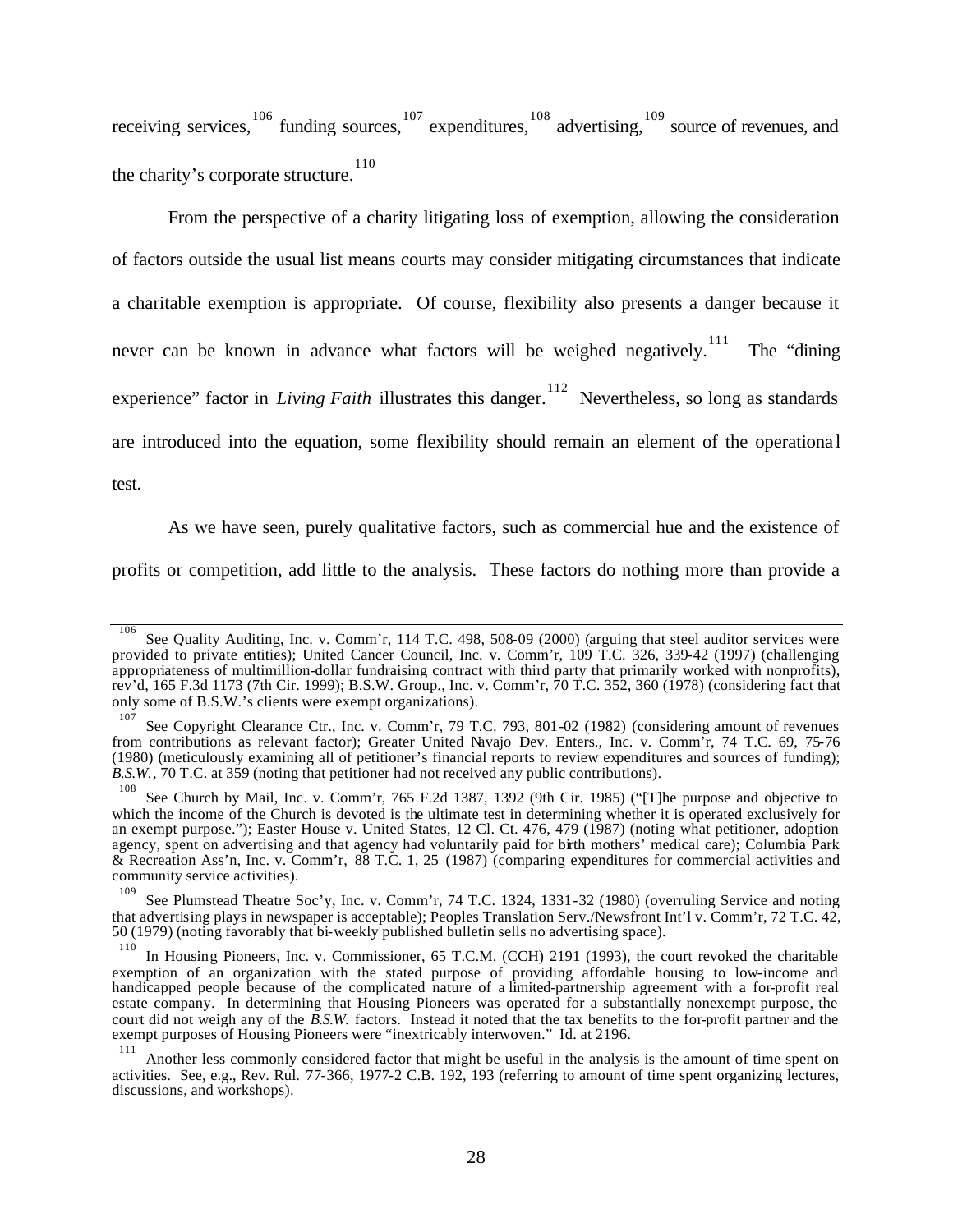descriptive critique of the activity in question. In order for a facts-and-circumstances test to be effective in determining whether a charity is engaged in substantial amounts of unrelated commercial activity, the factors considered must be quantitative in nature and be weighed in a predictable manner.

#### *C. The Commensurate-in-Scope and Integral-Part Tests*

This Section will review two outgrowths of the facts-and-circumstances test: the commensurate-in-scope test and the integral-part test. In certain circumstances, courts have occasionally used these tests in place of the facts-and-circumstances test. The integral-part test is still alive, but is only used in limited circumstances when two charities are engaged in a partnersubsidiary relationship. The commensurate-in-scope test, rarely used today, injects a comparative element into the facts-and-circumstances analysis by comparing the commercial activity in question to the charitable purpose in an effort to identify the charity's primary purpose. Both tests were born in an attempt to improve the analysis, but as this Section will show, neither the commensurate-in-scope test nor the integral-part test solves the problems associated with the facts-and-circumstances test. However, each test highlights the ineptness of the operational test as it exists today.

#### *1. Commensurate-in-Scope Test*

The commensurate-in-scope test attempted to inject the operational test with a measuring tool for deciding when commercial conduct rises to the level of an inappropriate primary purpose in violation of the operational test. Specifically, the test requires the adjudicator to compare the amount of commercial and charitable activities. Unfortunately, the test achieved only limited success and died before it fully developed. Still, a look at the commensurate-in-scope test's

<sup>112</sup> See Living Faith, Inc. v. Comm'r, 950 F.2d 365, 375 (7th Cir. 1991); see also supra note 91-95.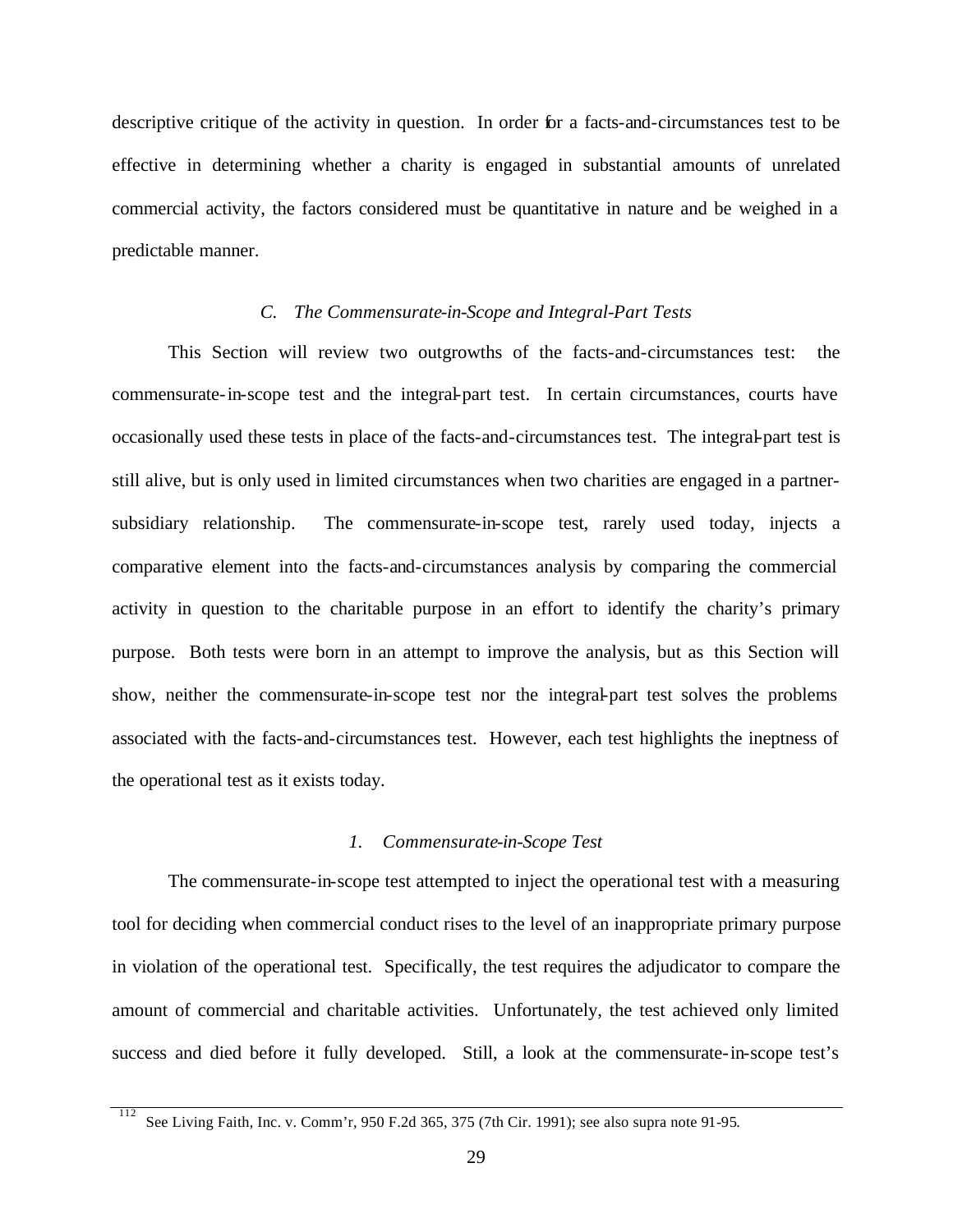comparison approach illustrates the utility of, and need for, a more concrete method of identifying a substantial commercial purpose. The commensurate-in-scope test first was introduced in a 1964 Revenue Ruling.  $113$  The test requires that charities engaged in commercial activities conduct charitable activities that are in scope with their revenues.<sup>114</sup> When employed, it was used in place of, rather than as a supplement to, the facts-and-circumstances test. 115

In a 1969 General Counsel Memorandum, the General Counsel applied the commensurate-in-scope test and advised denying exemption to a farming operation formed to assist charitable programs through contributions.<sup>116</sup> In this Memorandum, the General Counsel also set forth two principles for evaluation under the operational test via the commensurate-inscope analysis: (1) "That the amount of expenditures of an organization for charitable purposes must be taken into consideration in equating business activities with charitable activities" and (2) that the primary purpose of an organization is charitable if the charitable activities are "commensurate in financial scope with its financial resources and its income from its business activities and other sources."<sup>117</sup>

The 1969 Memorandum makes it clear that the amount of charitable work required under the commensurate-in-scope test is contingent upon the amount of commercial revenue generated. It did not, however, set forth specific levels of allowable commercial activity or required

<sup>113</sup> Rev. Rul. 64-182, 1964-1 C.B. 186 (granting exemption to organization that derived its revenue principally from renting large commercial space because charitable activities were commensurate in scope with financial resources).

<sup>114</sup> Id.; see also Rev. Rul. 67-5, 1967-1 C.B. 123 ("Foundation [was not] carrying on a charitable program commensurate in scope with its financial resources.")

<sup>115</sup> In Revenue Ruling 64-182, 1964-1 C.B. 186, and Revenue Ruling 67-5, 1967-1 C.B. 123, the Service made a commensurate-in-scope determination, but did not engage in the traditional *B.S.W.* facts-and-circumstances analysis.

<sup>116</sup> Gen. Couns. Mem. 34,176 (July 30, 1969).

<sup>117</sup> Id.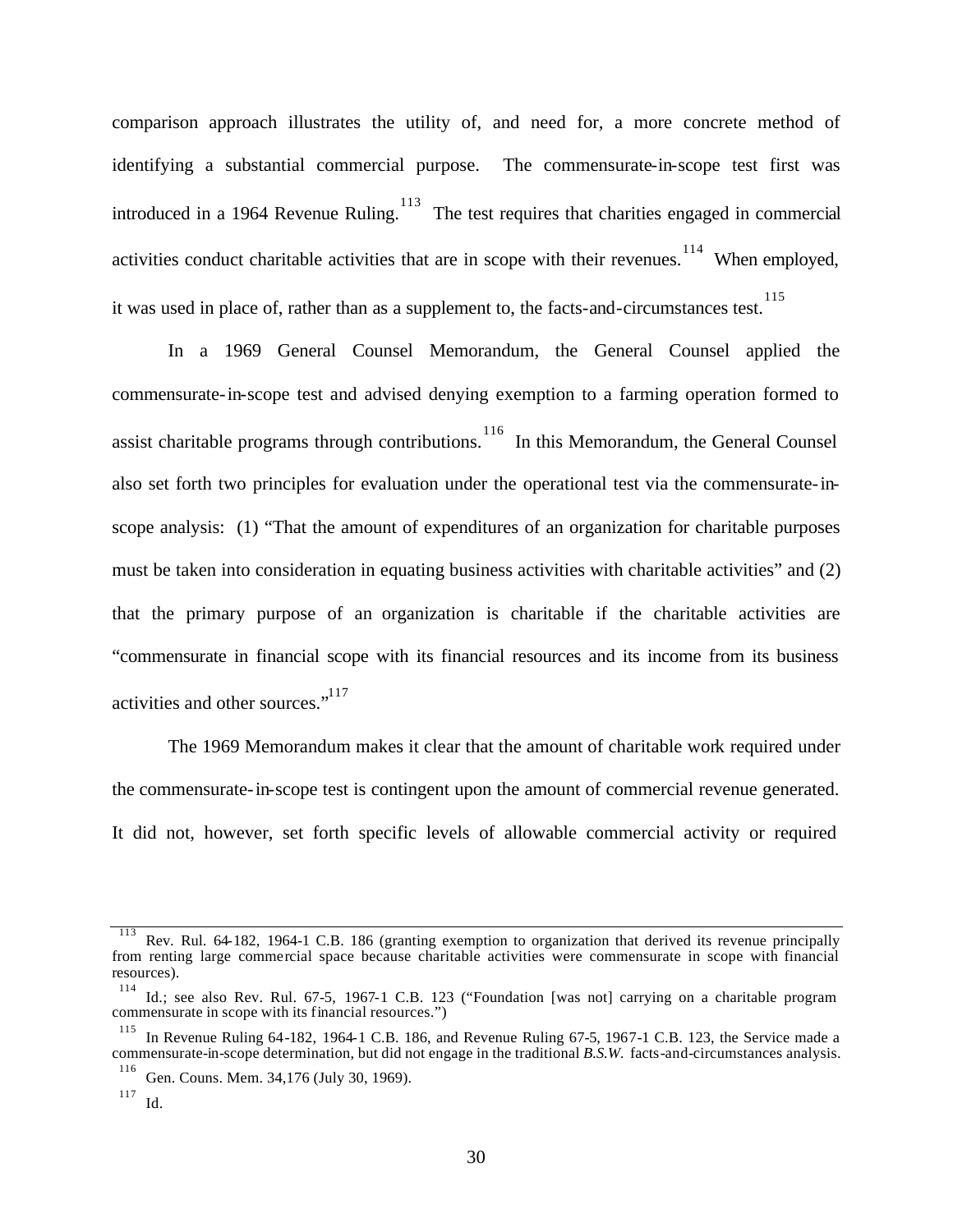charitable activity.<sup>118</sup> While the commensurate-in-scope test still leaves the decisionmaker with the final say, it does provide some guidance for how to make that determination.

In a 1981 General Counsel Memorandum, the test took a step backwards. In this Memorandum, the General Counsel refused to publish a Revenue Ruling that applied the commensurate-in-scope test to a fundraising golf tournament because he did not want taxpayers to believe that the commensurate test was a sufficient analysis.<sup>119</sup> The Memorandum cited the proposition that there is no "categorical rule" or "quantitative limitation" to determine the correct proportion of charitable and commercial activity.<sup>120</sup> The General Counsel wrote that the "answer" to each case is a complex, difficult, many-sided factual and legal problem, the solution to which cannot be arrived at by any simply formulated rule."<sup>121</sup> Thus, the Service reverted to a facts-andcircumstances analysis, nullifying the utility of the commensurate-in-scope test's comparison approach.

It is not clear why the Service suddenly abandoned the commensurate-in-scope test in favor of the facts-and-circumstances approach.<sup>122</sup> There is, however, a lesson in the short-lived success of the commensurate-in-scope test: Guidance in the analysis need not replace the factsand-circumstances approach wholesale. The operational test can include a quantitative or standardized element without defeating the facts-and-circumstances approach, which would

<sup>118</sup> See id.

<sup>119</sup> Gen. Couns. Mem. 38,742 (June 3, 1981) ("[T]he commensurate-in-scope test must be applied carefully and specifically to the individual facts and circumstances of a particular case.").

<sup>120</sup> Id.

<sup>121</sup> Id.

<sup>122</sup>

See Evelyn Brody, A Taxing Time for the Bishop Estate: What Is the I.R.S. Role in Charity Governance?, 21 U. Haw. L. Rev. 537, 573-78 (1999) (suggesting that commensurate-in-scope test was introduced exclusively for purpose of providing charitable exemptions to organizations that exist solely for purpose of distributing income to other  $501(c)(3)$  organizations).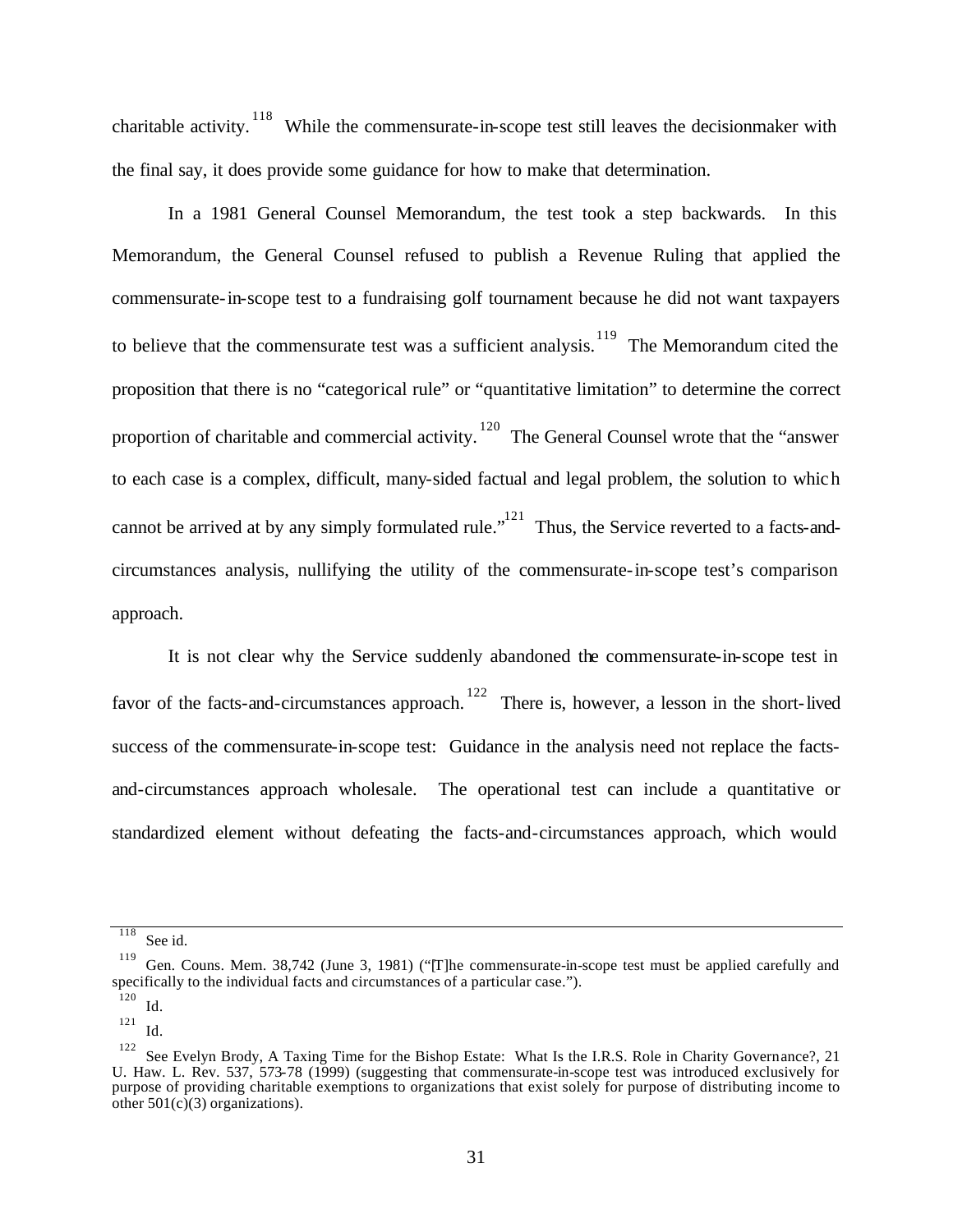assist the adjudicator in making consistent primary-purpose findings and improve the consistency of such determinations.

#### *2. The Integral-Part Test*

The integral-part test addresses a unique set of operational test cases and thus has only limited applicability. For that subset of cases, however, the integral-part test has improved the operational-test analysis. The integral-part test is not codified.<sup>123</sup> It is a judicial creation used in limited circumstances in place of the facts-and-circumstances test, and it focuses not on the purposes or activities of a charitable organization, but rather on the relationship between a service-providing organization seeking exemption and the tax-exempt charity purchasing the services.<sup>124</sup> Under this doctrine, a corporation providing services, which may not be eligible for a  $\S 501(c)(3)$  exemption on a stand-alone basis, may qualify derivatively for an exemption if it provides services to a charity that are integral to the operation of the tax-exempt corporation.

The weak statutory foundation of this test resulted in some initial confusion regarding how to make an integral-part finding. One line of cases required a "necessary and indispensable" relationship between the service provider and the charity.<sup>125</sup> Meanwhile, the Service sometimes

<sup>123</sup> Treas. Reg. § 1.502-1(b) (as amended in 1990) is statutory support for the doctrine. See Geisinger Health Plan v. Comm'r, 100 T.C. 394, 401 (1993) (noting that integral-part test is noncodified, but recognized, basis for exemption); IHC Health Plans, Inc. v. Comm'r, T.C. Memo 2001-246, 43 (Sept. 19, 2001) (noting that genesis of integral-part test may be found in Treasury Regulation section 1.502-1(b)), available at 2001 WL 1103284. Subsection 1.502-1(b) outlines an exception to the prohibition on tax exemptions for feeder organizations, stating in relevant part that "[i]f a subsidiary organization of a tax-exempt organization would itself be exempt on the ground that its *activities are an integral part of the exempt activities of the parent organization*, its exemption will not be lost because ... the subsidiary derives a profit from its dealings with its parent organization ...." Treas. Reg. § 1.502-1(b) (as amended in 1970) (emphasis added); see also Rev. Rul. 80-106, 1980-1 C.B. 113 (granting exemption to organization that operated thrift shop); Rev. Rul. 68-26, 1968-1 C.B. 272 (granting § 501(c)(3) status to organization run by church that published educational and religious materials for parochial schools).

<sup>124</sup> The seminal integral-part doctrine case is Squire v. Students Book Corp., 191 F.2d 1018 (9th Cir. 1951), in which the court held that a bookstore located on a college campus was exempt because it bore "a close and intimate relationship to the functioning of the College." Id. at 1020.

<sup>125</sup> See Hosp. Bureau of Standards & Supplies, Inc. v. United States, 158 F. Supp. 560, 563 (Ct. Cl. 1958); see also HCSC-Laundry v. United States, 450 U.S. 1, 6-7 (1981) (discussing *Hospital Bureau*); Council for Bibliographic & Info. Techs. v. Comm'r, 63 T.C.M. (CCH) 3186 (1992) (applying *Hospital Bureau* standard).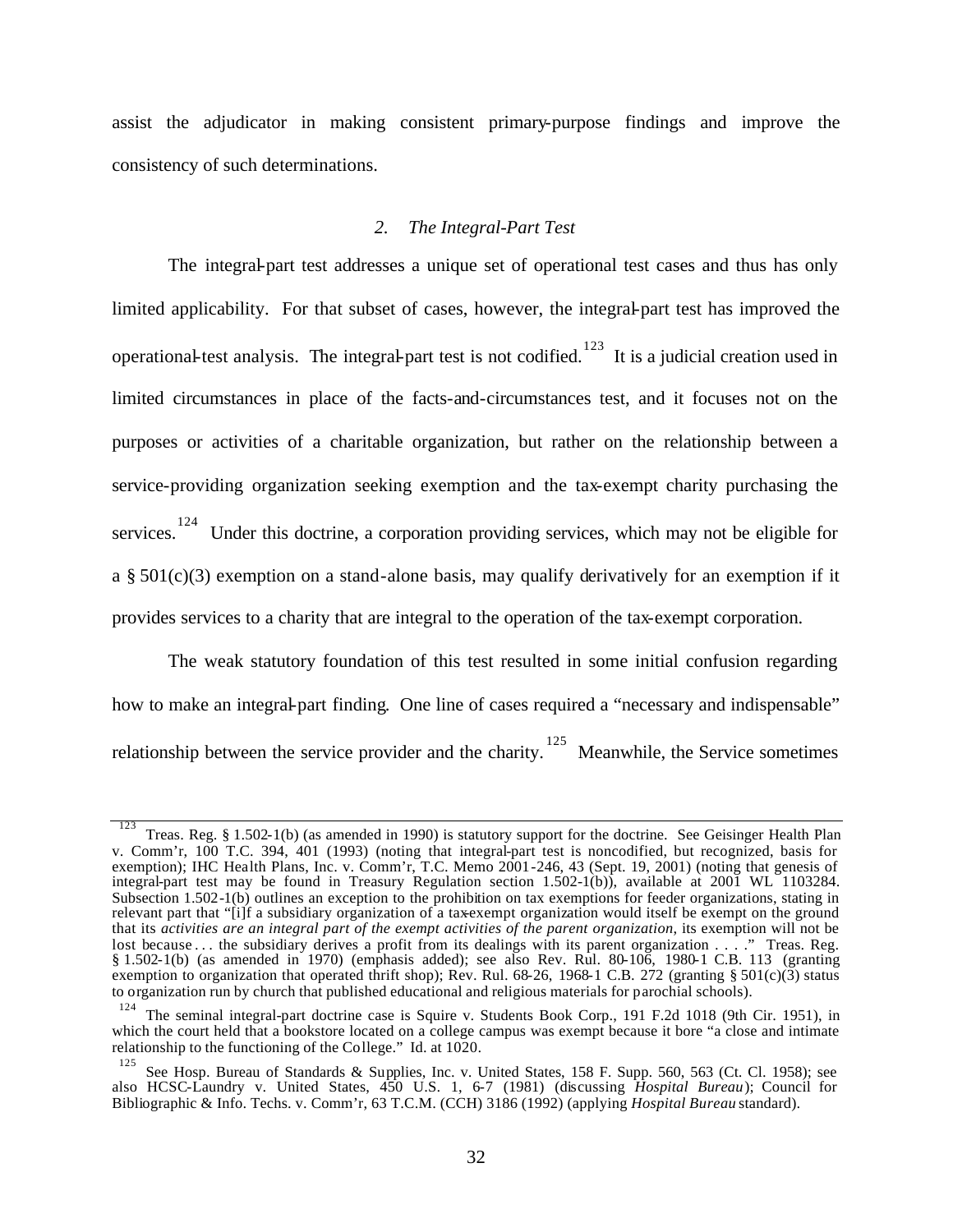required that the services provided by the subsidiary be "essential" to the charity before the Service could make an integral-part finding.<sup>126</sup> These definitions, however, only replaced one set of words with another without clarifying how to administer the test or identifying its boundaries.

In 1994, a Third Circuit case, *Geisinger Health Plan v. Commissioner*, finally provided a framework for the analysis. 127 The *Geisinger* court proposed a two-pronged analysis for the integral-part test. The first prong requires that the subsidiary not carry on a trade or business that would amount to a substantial unrelated trade or business were it regularly carried on by the parent. Second, the relationship of the subsidiary to its parent must "somehow enhance[] the subsidiary's own exempt character to the point that . . . the subsidiary would be entitled to § 501(c)(3) status."<sup>128</sup> For the most part, the Service has adopted this framework.<sup>129</sup>

The exact relationship between the integral-part test and the facts-and-circumstances test is unclear. The integral-part test has taken the place of the traditional facts-and-circumstances approach when the exempt status of two organizations in parent-subsidiary or common-control relationship is at issue. On occasion, however, the integral-part test is combined or used in conjunction with the facts-and-circumstances test. For example, in *Council for Bibliographic* 

<sup>126</sup> See Gen. Couns. Mem. 39,830 (Aug. 30, 1990) (analyzing whether HMO provides essential services to hospital before making integral-part finding). But see Rev. Rul. 81-19, 1981-1 C.B. 353 (reasoning simply that organization operating vending machines is "integral part" of exempt university because it exclusively benefits members of student body and faculty).

<sup>127</sup> 30 F.3d 494, 502 (3d Cir. 1994). For a discussion of the *Geisinger* case, see John D. Colombo, Health Care Reform and Federal Tax Exemption: Rethinking the Issues, 29 Wake Forest L. Rev. 215, 231-35 (1994), which discusses the importance of *Geisinger* in establishing "important principles in exemption for health care providers"; Seth Dewees, Healthcare Organizations and  $501(c)(3)$ : Uncertainty in the Post-Geisinger World, 7 Health Matrix 351 (1997).

<sup>128</sup> *Geisinger*, 30 F.3d at 502. It should be noted that the integral-part doctrine does not require a strict subsidiary relationship. Rather, a control and close supervisory relationship must exist between the entities. See Gen. Couns. Mem. 39,830 (Aug. 30, 1990) ("A strict parent-subsidiary relationship is not required."); see also Gen. Couns. Mem. 39,003 (June 24, 1983) (referring to this as "structural relatedness" requirement).

<sup>129</sup> See, e.g., Priv. Ltr. Rul. 2001-32-039 (May 15, 2001); Priv. Ltr. Rul. 1999-18-066 (Feb. 11, 1999); Priv. Ltr. Rul. 98-35-031 (July 30, 1998); Priv. Ltr. Rul 97-21-031 (Feb. 26, 1997). But see Priv. Ltr. Rul. 97-20-035 (Feb. 19, 1997), in which the Service accepted the assertion that an educational institution created to build and operate three facilities: a continuing-education center, a golf course, and a hotel, functions as an integral part of the university without ever inquiring into whether or not the *Geisinger* requirements were met.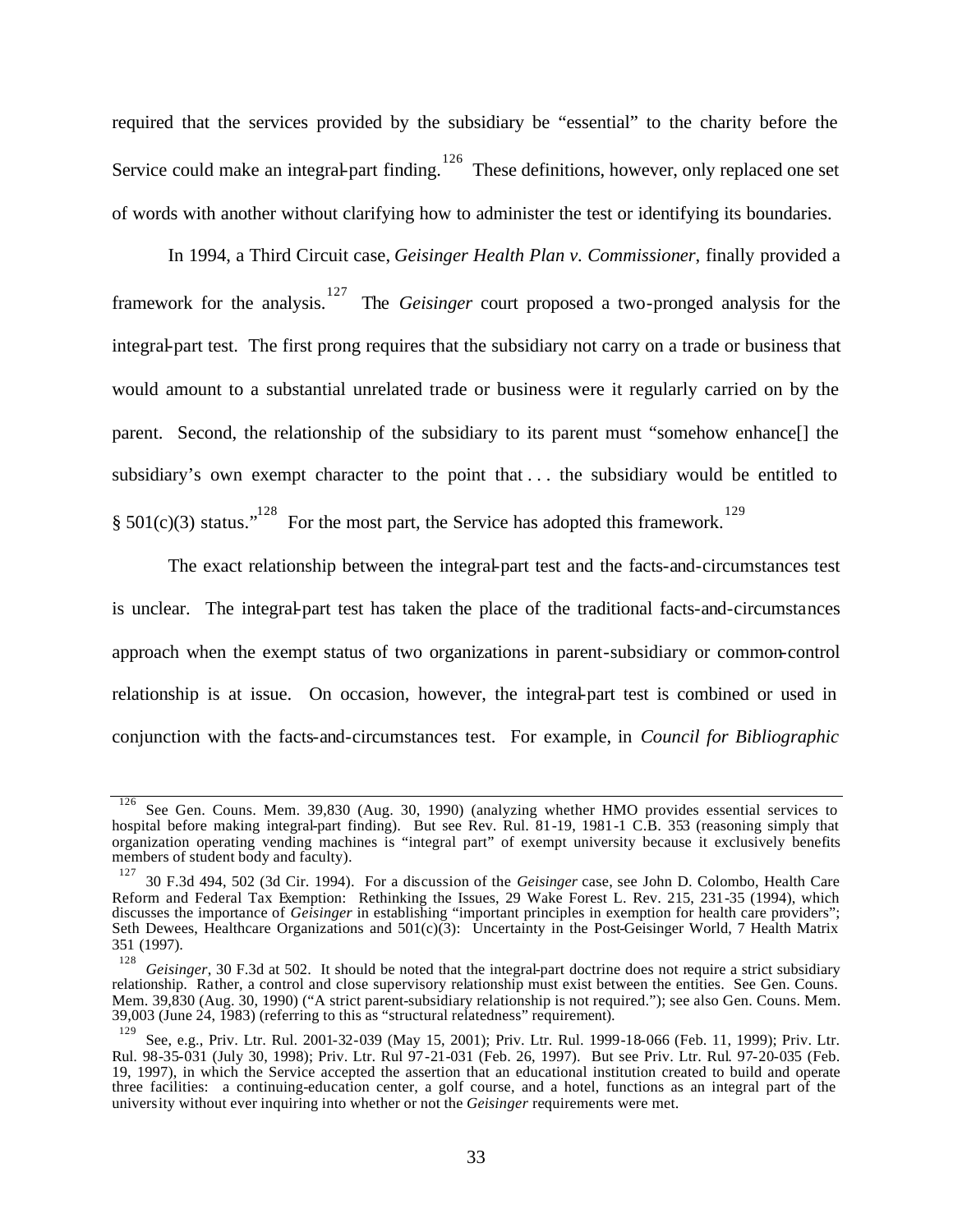*and Information Technologies v. Commissioner*, the Service argued that an organization that operated to provide a local library with an electronic cataloging system, software, and technological support was operated for a substantial nonexempt purpose.<sup>130</sup> The Service did not find that the corporation's activities advanced any educational or other charitable purpose. Relying heavily on integral-part doctrine cases, the court overruled the Service and held that the existing "close and intimate relationship" between the corporation and the library was sufficient to meet the "operated exclusively for" requirement.<sup>131</sup> The court also noted that the services were provided at costs substantially below fair market value and that the organization's profits would be used to reduce future costs. 132

The integral-part test is a direct response to the facts-and-circumstances test's inability to deal with complex multiple-entity cases. Unlike the facts-and-circumstances test, which purports to be analyzing purposes, but often involves a confused analysis of activities as well, the integral-part test identifies the focus of the analysis with more clarity. Furthermore, the "but for" determination required by the test is less vague and inconsistent than the weighing of factors that takes place under the facts-and-circumstances test. Lastly, the integral-part test may allow exemptions for some organizations that are certain to fail the facts-and-circumstances test, but are deserving of exemption nonethe less.

In the end, however, the benefits of the integral-part test are overshadowed by the fact that the doctrine only serves to muddle the commercial-activity doctrine further. Because the integral-part doctrine was created and functions solely to deal with service-providing organizations, it can only be supplemental. Furthermore, measuring what is "necessary" or

<sup>130</sup> 63 T.C.M. (CCH) 3186, 3187-2, 3187-3 (1992).

<sup>131</sup> Id. at 3187-3.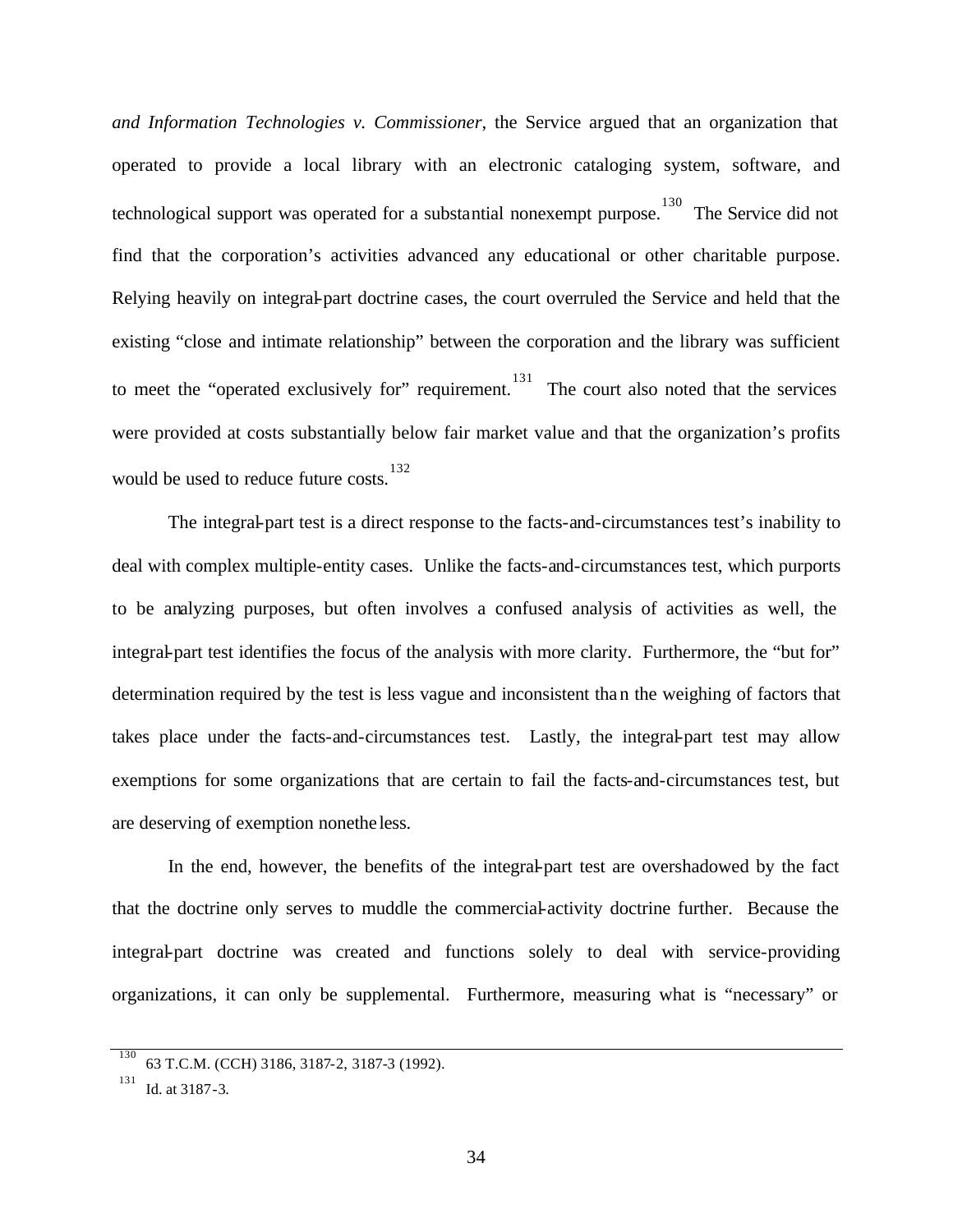"indispensable" may be just as difficult as determining "substantiality" under the facts-andcircumstances test.

#### *D. The Service's Position on the Commercial Activity of Charities*

The Service formally asserts that it adheres to the judicially created facts-andcircumstances test<sup>133</sup> to determine whether or not a charity is engaging in substantial amounts of unrelated commercial activity in violation of the operational test of  $\S 501(c)(3)$ . Despite this formal assertion, over the last decade the Service's administrative rulings have rarely involved a facts-and-circumstances analysis. As this Section will show, the Service's unofficial position is to allow considerable amounts of commercial activity before questioning a charity's qualification for exemption.<sup>134</sup> This is in direct conflict with the case law, which, as we have seen, favors revocation whenever a charity "looks" too much like a for-profit entity.<sup>135</sup> The Service takes a different approach, making determinations in a conclusory manner, engaging in no, or minimal, reasoning, or simply ignoring the inquiry altogether. This lax approach seems to benefit charities at first glance, but in fact, the Service's failure to develop a coherent test for what amounts to a substantial nonexempt purpose only adds additional uncertainty to the turmoil surrounding the operational test. 136

<sup>132</sup> Id. at 3187, 3188.

<sup>133</sup> The 1988 Litigation Guideline Memorandum clarifying the focus of the operational test confirmed that the facts-and-circumstances approach was the law. Lit. Guideline Mem. (Jan. 22, 1988).

<sup>134</sup> This liberal stance is a fairly recent phenomenon. After all, most of the cases reviewed in Part II are from the 1960s through the 1980s and are cases that were initiated by a Service decision to revoke an organization's charitable exemption. The fact that there have been fewer operational test cases in recent years, aside from the complex joint venture variety, supports this argument. It could be that the Service made an affirmative decision to scale back the policing of commercial activity, but the exact reason for the shift is not clear.

<sup>135</sup> See supra Part II.B.1.

<sup>136</sup> This analysis will be based on private administrative rulings issued by the Service to charities over the last decade. Under I.R.C. § 6110(j)(3) (1994), these private rulings cannot be cited as legal precedent. Despite their limited legal weight, they are a valuable resource when examining the IRS's treatment of a particular issue. However, a few practical concerns should be noted. First, because private rulings are initiated by the taxpayer, it is unlikely that the most troubling cases will be confronted. Also, unsophisticated or unadvised charities probably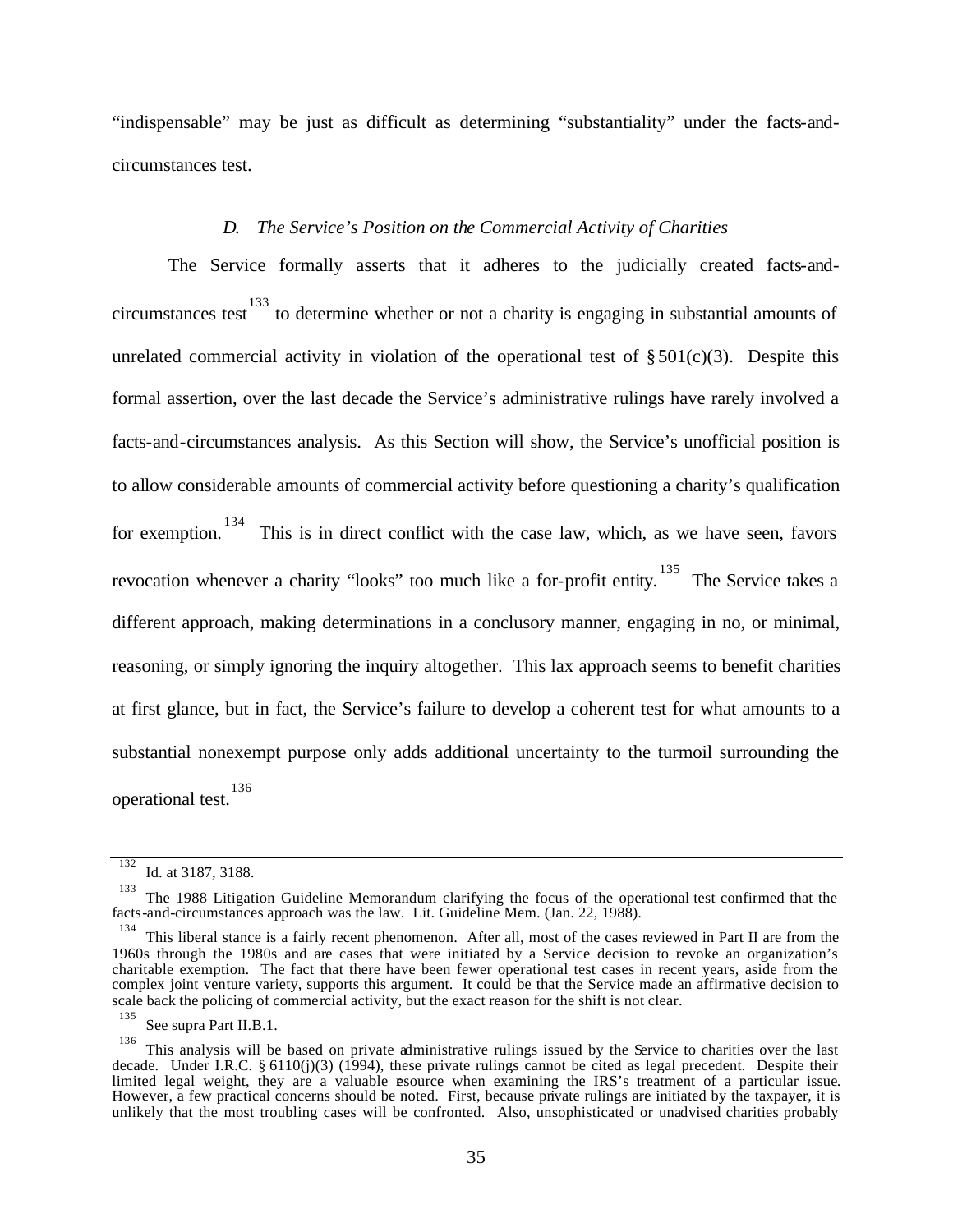The Service most often encounters commercial activity by charities in the cont ext of determining whether or not that organization should be paying UBIT on income generated by a particular unrelated commercial activity. In a 1994 Private Letter Ruling, the Service described the relationship between UBIT and the operational test as follows: "[I]f [an activity] is found to be unrelated to [the charity's] exempt purpose, [the charity] would at the very least be subject to the tax on unrelated business income. If the [unrelated] activity is found to be substantial, then [the charity's] exempt status would be jeopardized."<sup>137</sup>

Although the Service recognizes that there is a relationship between the operational test and UBIT, it does not always treat UBIT and the operational test as a continuum of inquiries. In fact, it is commonplace for the Service to make a UBIT determination without ever questioning whether or not the charity continues to qualify for exemption.<sup>138</sup> In some cases, the decision not to delve into a facts-and-circumstances test inquiry is somewhat surprising and suggests the Service's reluctance to disturb a charity's exempt status.

For example, in a 1996 Private Letter Ruling, the Service did not question the exempt status of a consortium of charitable and educational institutions organized for the purpose of providing noncommercial instructional television, even though they were renting more than half of those stations to for-profit organizations.<sup>139</sup> In another, more recent example, the Service was

often do not request private rulings. Thus, the private letter rulings may represent an incomplete picture of the issues. 137

Priv. Ltr. Rul. 94-36-002 (Jan. 26, 1994).

<sup>138</sup> See Priv. Ltr. Rul. 97-20-035 (Feb. 19, 1997) (holding that educational institution must pay UBIT on certain golf course income when charity's only other activity was operating continuing education center; Service never questioned organization's qualification for exemption); Priv. Ltr. Rul. 97-02-004 (Aug. 28, 1996) (finding tours with purpose of fostering survival and unity of certain group are subject to UBIT when tour amounts to luxury vacation, without inquiring into whether operational test had been violated); Priv. Ltr. Rul. 96-45-004 (July 17, 1996) (holding that certain income earned by university from its golf course is subject to UBIT; no operational test inquiry); Priv. Ltr. Rul. 89-47-002 (July 31, 1989) (holding that charity engaged in sale of court directory to general public is subject to UBIT, while sales to me mbers is not; does not mention operational test requirement).

<sup>139</sup> Priv. Ltr. Rul. 97-03-025 (Oct. 21, 1996). The Service determined that the income from the leasing of radio stations was not subject to UBIT because the income could be classified as income from real property rent, an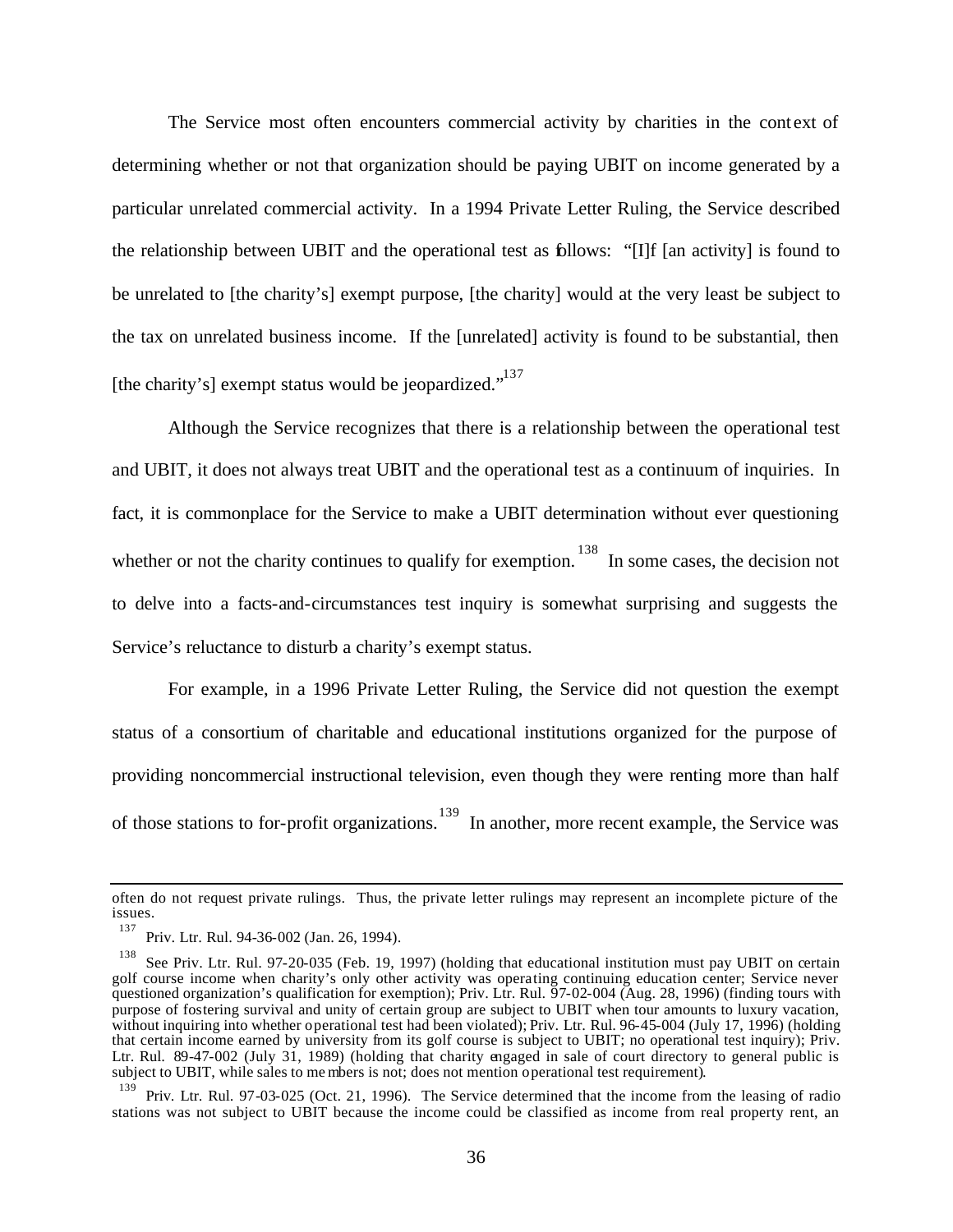asked to determine whether or not a charity with the sole purpose of running a five-day summer agricultural festival should pay UBIT on income generated from the leasing of storage space during the winter months. The Service determined that the charity would have to pay UBIT on income generated from the winter-storage-rental activity, but never questioned the organization's exempt status. 140

This liberal approach also can be seen in several cases where the Service has made affirmative determinations that considerable amounts of unrelated commercial activity do not violate the facts-and-circumstances test. For example, in a 1994 Private Letter Ruling, the Service did not revoke the tax exemption of a charity that was engaged in the sale of herbs and that planned to enter into an agreement with a for-profit distributor. 141 The organization's purpose was to provide instruction and promote the practice of traditional medicinal systems. The sale of herbs was initially expected to generate thirty percent of the revenues, but actually had generated eighty to eighty-one percent of the organization's revenue. Even more surprising, because the sale of herbs was found to be a related activity, the charity was not required to pay UBIT.  $142$  A few years later, the Service again made a determination that suggests that generating over three-quarters of one's income from an unrelated commercial activity is acceptable; in 1995 it upheld the charitable exemption of an educational institution engaged in publishing activities that generated seventy-five percent of the charity's income. In that case, however, the publishing

exception to UBIT. For a discussion of the problems the exceptions to UBIT create for the operational test, see infra Part III.A.

<sup>140</sup> Priv. Ltr. Rul. 98-22-006 (Jan. 29, 1998).

<sup>141</sup> Priv. Ltr. Rul. 94-36-002 (Jan. 26, 1994).

<sup>142</sup> Id.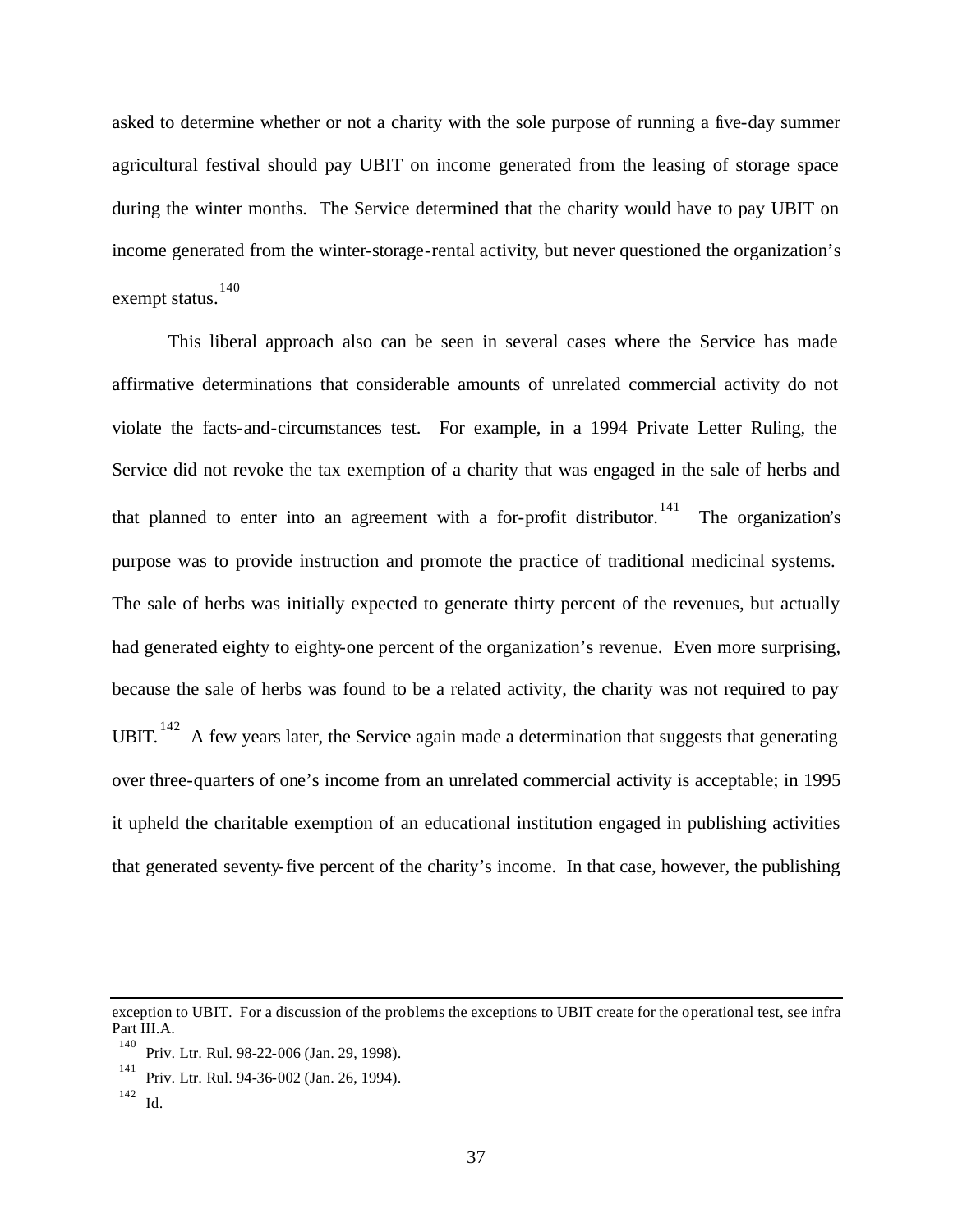activities were deemed unrelated, and the Service did require the organization to pay UBIT on any generated income. 143

Although the trend has been for the Service to allow liberal amounts of unrelated commercial activity, the Service makes these decisions without engaging in any rational or coherent analysis. Despite the fact that  $\S 501(c)(3)$  and the Treasury Regulations promulgated thereunder require an analysis, the Service typically engages in no inquiry at all.<sup>144</sup> This approach is not only unprincipled, it leads to uncertainty.<sup>145</sup> At any moment, the Service could change its position and begin limiting the amount of unrelated commercial activity allowed. In the interest of predictable and consistent results, a reliable and sensible standard is needed—one that can guide charities, the Service and the courts in determining whether or not charities are engaging in too much unrelated commercial activity. More certainty and guidance will protect charities from jeopardizing their exempt status.

#### III. A PROPOSAL TO REFORM THE OPERATIONAL TEST

As Part II has shown, the current incarnation of the operational test as a facts-andcircumstances standard suffers from subjectivity and from a lack of consideration for the fact that charities are entitled to conduct as much commercial activity as they wish, so long as it is related

<sup>143</sup> Priv. Ltr. Rul. 96-36-001 (Jan. 4, 1995).

<sup>144</sup> For example, in the case involving the sale of herbs, the Service did not engage in any analysis or weighing of factors. Instead, it simply cited some of the related activities, such as research and training, as proof that the primary purpose was not disturbed by the herb sales. Priv. Ltr. Rul. 94-36-002 (Jan. 26, 1994).

<sup>145</sup> For example, a 1987 General Counsel Memorandum concluded that the provision of day care referrals and information was not an unrelated activity subject to UBIT where the charity's principal activity was operating day care centers. Gen. Couns. Mem. 39,622 (Apr. 10, 1987). Only five years later, in a 1992 Memorandum, the Service made the opposite determination and revoked the charitable exemption of an organization engaged in the same activity. This time, the Service deemed the activity an unrelated commercial activity. Gen. Couns. Mem. 39,872 (Apr. 19, 1992).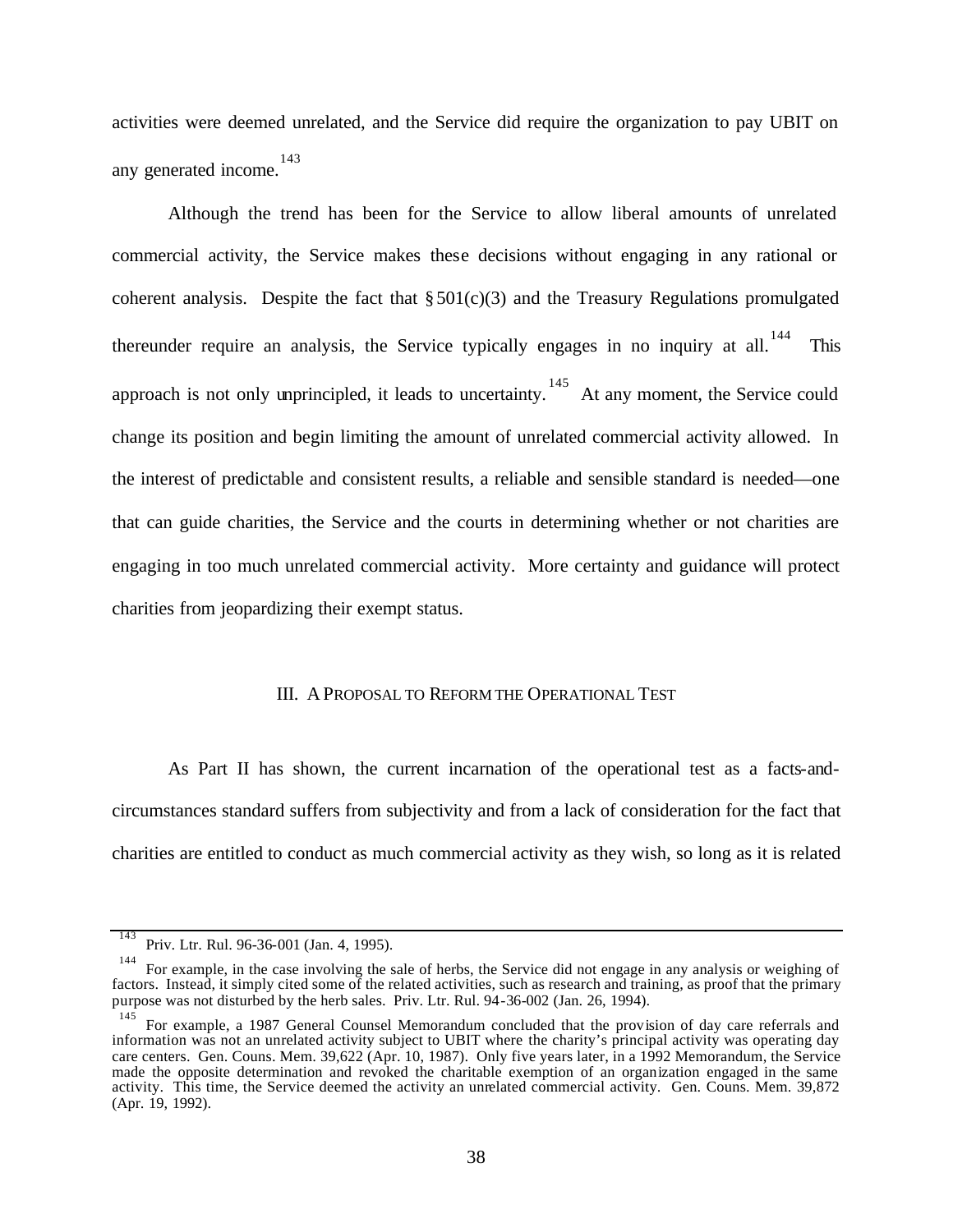to charitable purposes. However, as Part III.A will show, it would be inappropriate to rely solely on UBIT to police unrelated commercial activity in charities. Rather, the operational test should be enhanced, as Part III.B advocates, by modifying the "primary purposes test" in Treasury Regulation section  $1.501(c)(3)-1(e)$  so as to allow charities to create a rebuttable presumption of compliance with the operational test, provided that the charity's amount of unrelated business income and expenses does not exceed the related- business income and expenses, exclusive of certain items of passive income.

#### *A. The Unification of UBIT and the Operational Test: A False Hope for Reform*

Given the many problems with the operational test described above, a natural approach would be to avoid it by relying solely on UBIT to police the amount of unrelated commercial activity in charities or, alternatively, to apply the operational test only when an organization's unrelated-business taxable income becomes excessive, thereby making UBIT an intermediate sanction. However, UBIT was not designed for such a task, and, as discussed below, it cannot take the place of a well-defined operational test.

Such an integration of UBIT and the operational test might function as follows: UBIT would tax unrelated-business income that is less than substantial while the operational test would revoke the charity's exemption only when the unrelated business becomes substantial. A charity would pass the operational test without triggering UBIT for any activity that is related to its charitable purposes, regardless of how substantial such activity was. Insubstantial amounts of unrelated commercial activity might or might not trigger UBIT, but they would not cause the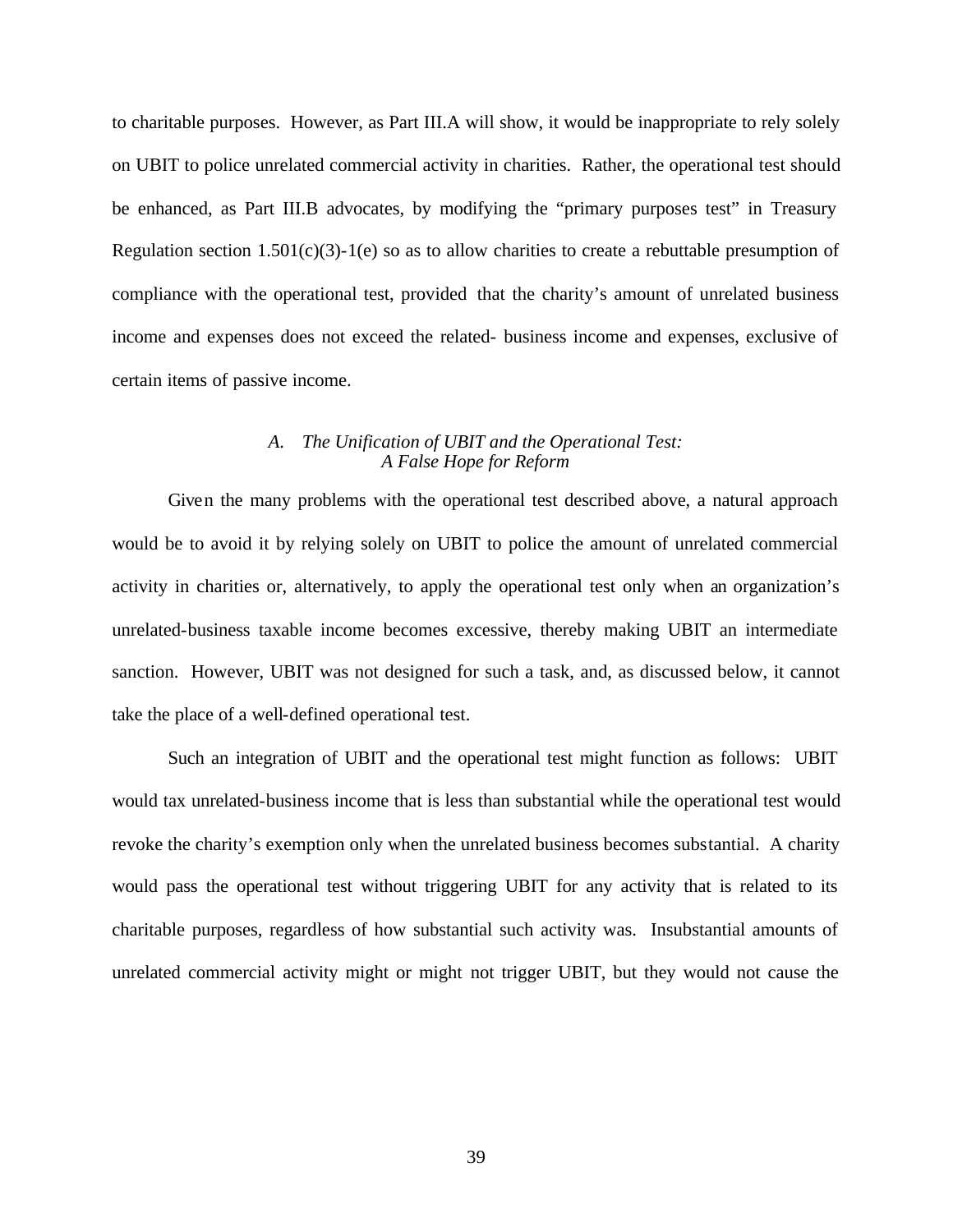charity to fail the operational test.<sup>146</sup> However, if the amount of unrelated activity were substantial, then the charity would fail the operational test and lose its exemption.<sup>147</sup>

Thus, administration of the operational test could be as simple as fixing the limit on the permissible amount of unrelated-business taxable income for charitable organizations: If an organization had too much unrelated-business taxable income, then it would no longer be operating primarily for exempt purposes and would lose its exemption. There could be a safeharbor rule, just as there is for the regulation of lobbying in charities,  $148$  that would define precisely how much unrelated-business income charities of different sizes could take in without risking loss of exemption.

Although that approach would have the advantage of precision and would avoid a factsand-circumstances analysis for purposes of the operational test, it would suffer from the imperfections of UBIT. As discussed above,  $149$  UBIT was not designed to police the border between exempt and nonexempt entities, and it is an inadequate replacement for the operational test because of UBIT's limitations, exceptions, and ease of avoidance. <sup>150</sup> For example, UBIT's

<sup>146</sup> The activity would trigger UBIT if it is regularly carried out and does not fall into one of the many exceptions to UBIT discussed below, and the organization has not structured itself such as to avoid UBIT.

<sup>147</sup> This integrated approach has its supporters. Consistent with its goal of collecting taxes, the Service already tends to use UBIT as an intermediate sanction, thereby avoiding the application of the facts-and-circumstances test entirely while raising modest amounts of revenue. See supra Part II.D. Going beyond integration, Kenneth Eliasberg has argued that there would be no need to limit unrelated commercial activity at all, and therefore no need to identify an organization's primary purpose, provided that unrelated activities in charities were taxed. See Eliasberg, supra note 28, at 100-01. Although Eliasberg's idea has the virtue of simplicity, it is not practical because UBIT, in its present incarnation, is a long way from taxing all unrelated activity, and even if it were expanded to cover all unrelated activity, it is not clear that the IRS would be up to the task of enforcing such a rule.

<sup>&</sup>lt;sup>148</sup> I.R.C. §501(c)(3) (1994) says "no substantial part of the activities [of a charity may be] carrying on propaganda, or otherwise attempting, to influence legislation . . . ." The Code and Treasury Regulations leave the definition of substantiality ambiguous for purposes of  $\S 501(c)(3)$ , which creates many of the same problems as the operational test. I.R.C. § 501(h) (1994) permits charities to opt out of the vague substantial lobbying standard of  $\S$  501(c)(3) by electing an "expenditure test" that requires separate accounting of a charity's grassroots and other lobbying expenses. Although complex to apply,  $\S 501(h)$  provides a precise definition of substantiality, and it gives charities a safe harbor within which they can be certain their activities do not jeopardize their tax exemption. 149

Supra notes 37-49 and accompanying text.

<sup>150</sup> See supra note 46-47 and accompanying text.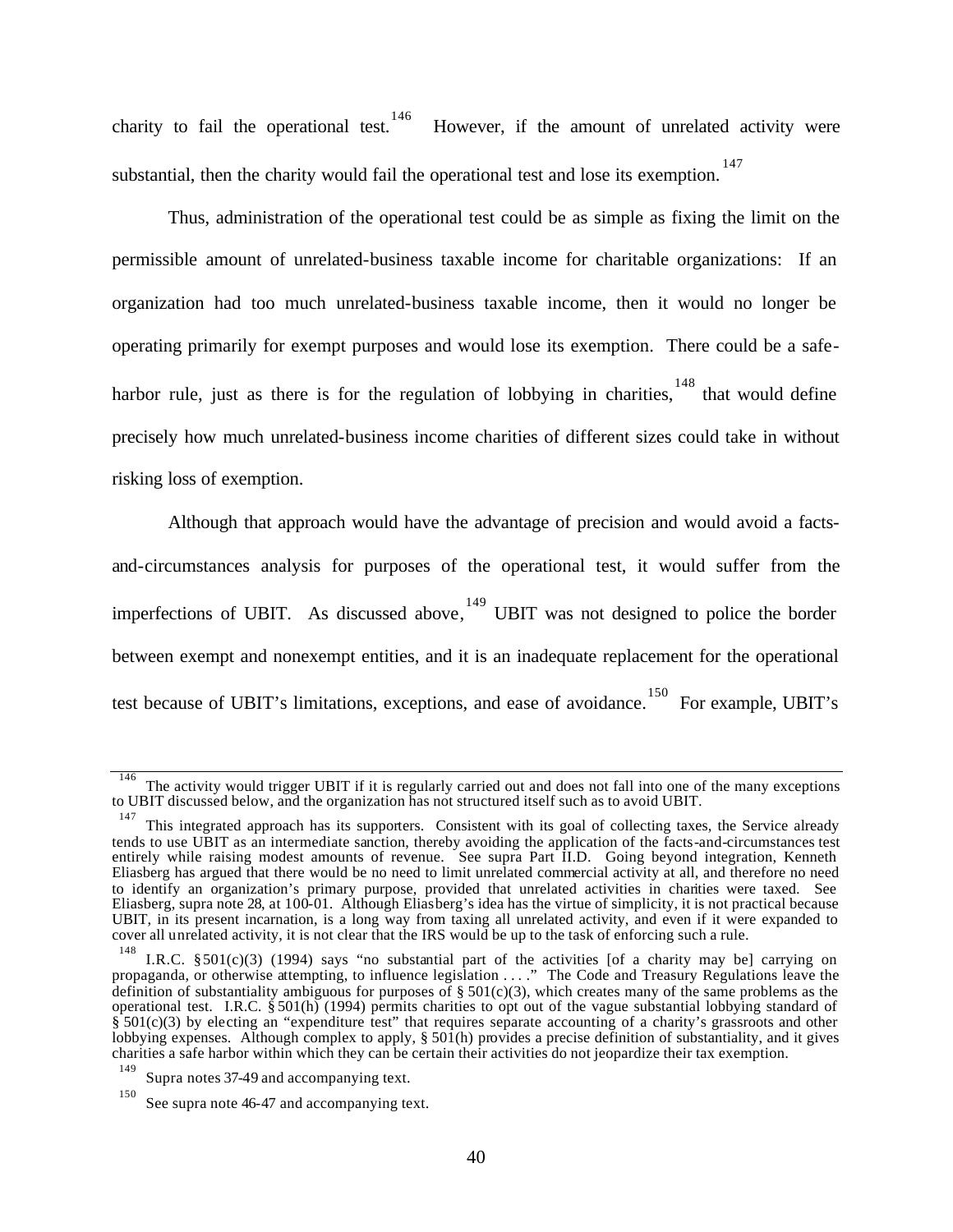"regularly carried on" requirement <sup>151</sup> is inappropriate for the operational test because it limits the focus of UBIT to ongoing commercially competitive activities, whereas the operational test should encompass all forms of unrelated commercial activities by charities.<sup>152</sup> If a charity with a small operating budget and very few activities occasionally provides investment banking services to high net worth individuals, with resulting income of millions of dollars, its status as a charity should at least be questioned, even though it is not subject to UBIT because the activity is "irregular." An unrelated but highly profitable commercial venture that eclipses an organization's other charitable activities ought to undermine the charity's exempt status even if that venture happens only once in a while.

Perhaps the most serious of the UBIT exemptions is the exception of royalty income under  $\S 512(b)(2)$ , which allows charities (e.g., the Sierra Club) to sell or rent their extremely valuable subscriber lists to for-profit companies (e.g., Visa) to create hugely profitable products (e.g., affinity credit cards). <sup>153</sup> Other exceptions include certain real property rents; <sup>154</sup> activity performed by unpaid volunteers; activity performed for the convenience of a charity's

<sup>151</sup>  $§ 512(a)(1).$ 

<sup>152</sup> The "regularly carried on" requirement serves to limit UBIT's focus to competition with for-profit firms, a goal which is not of primary importance for the operational test, since it is a qualification for tax exemption, while UBIT corrects the conduct of recognized charities without threatening their tax exemption.

<sup>153</sup> In Sierra Club, Inc. v. Commissioner, 86 F.3d 1526 (9th Cir. 1996), the 9th Circuit held that "'royalties' in § 512(b) are defined as payments received for the right to use intangible property rights and that such definition does not include payments for services." Id. at 1535. Schwarz identifies several other, similar fact patterns, including the National Geographic Society's recent acquisition of a stake in an Internet-based adventure-travel tour company, iExplore, Inc.; Columbia University's joint ventures with NutritionU.com, UNext.com, and Fathom.com to provide information and online education programs; the College Board's SAT tutoring for-profit subsidiary; and the Museum of Modern Art in New York's for-profit joint venture with the Tate Gallery to sell products on the Internet. Schwarz, supra note 3 at 32-33 (citing Karen W. Arenson, Columbia Sets Pace in Profiting Off Research, N.Y. Times, Aug. 2, 2000, at B1; Daniel Costello, Museum of Modern Art's Ambitious Expansion Plan Faces Trouble, Wall St. J., June 7, 2000, at B1; Jane Levere, National Geographic Buys Stake in iExplore, N.Y. Times, Aug. 21, 2000, at C7; Jodi Wilgoren, Aged Upstart, College Board, Is Joining Gold Rush on Web, N.Y. Times, Sept. 25, 1999, at A1).

<sup>154</sup> § 512(b)(3).

<sup>155</sup>  $§ 513(a)(1).$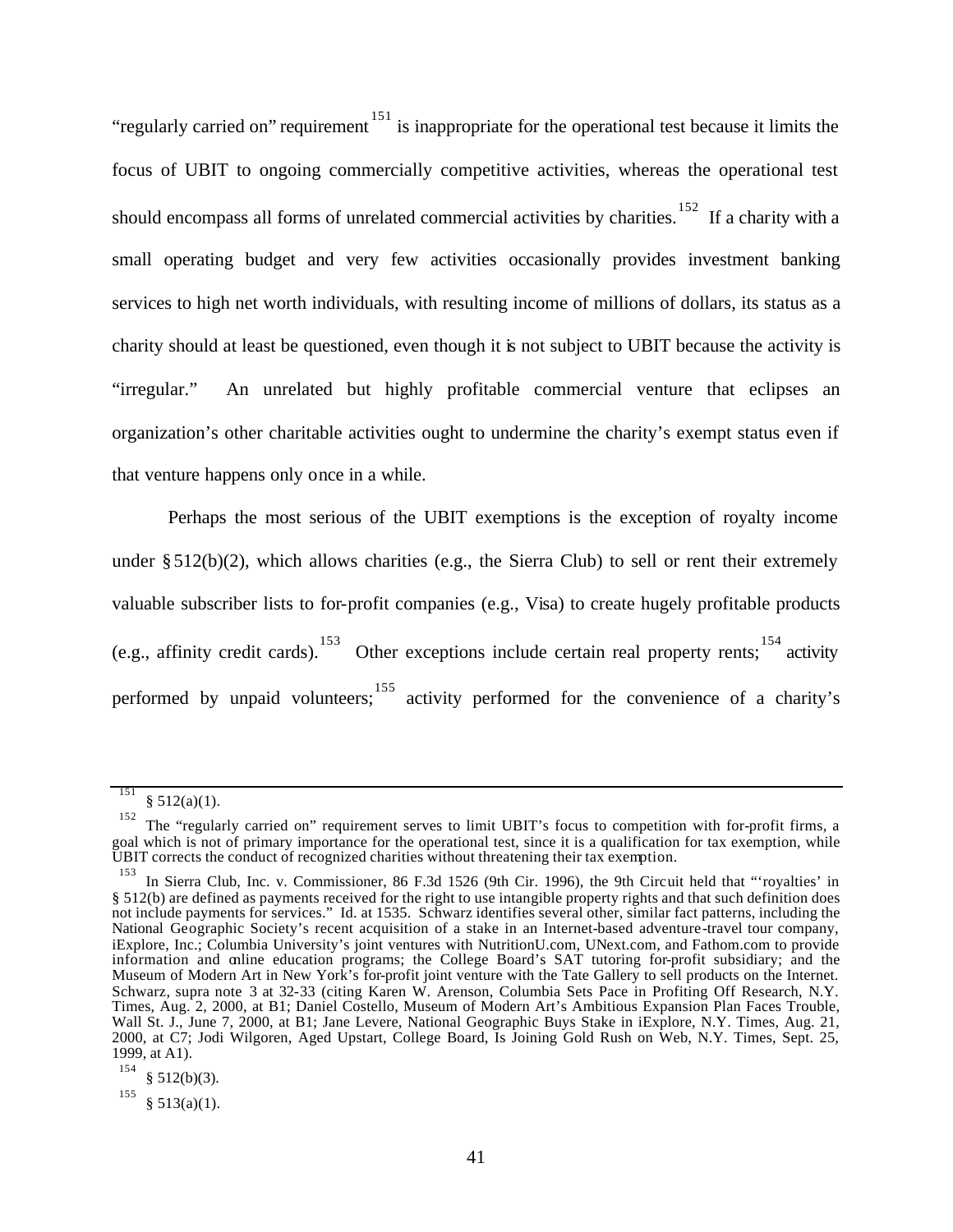members, students, patients, officers, or employees; <sup>156</sup> sales of merchandise that has been given to the organization (e.g., the clothes and other items sold by the Salvation Army);  $^{157}$  certain activities of trade shows, state fairs, and so on; <sup>158</sup> certain hospital services; <sup>159</sup> certain bingo games;  $160$  certain pole rentals;  $161$  distributions of low cost articles and exchanges or rentals of member lists among charities;  $162$  and finally, the activity of soliciting and receiving corporate sponsorship payments. 163

Another troubling exception to UBIT is the exemption of commercial activity conducted by unpaid volunteer labor.<sup>164</sup> Charities whose commercial activity is conducted exclusively by volunteers can escape UBIT entirely. The exception also gives organizations with both paid and volunteer laborers a planning opportunity to avoid UBIT by allocating the volunteer labor to the unrelated activity, and paying only those who conduct the related activity. Finally, since organizations can structure themselves to avoid UBIT by using subsidiary organizations, <sup>165</sup> tying

156

- 159 § 513(e).
- 160 § 513(f).
- 161  $§ 513(g).$
- 162  $§ 513(h).$

164  $§ 513(a)(1).$ 

 $§ 513(a)(2).$ 157

 $§ 513(a)(3).$ 158

<sup>§</sup> 513(d).

<sup>163</sup> § 513(i) (West 2000). This boondoggle allows charities to devote as much activity as they wish to soliciting corporate sponsorships as long as "there is no arrangement or expectation that such person will receive any substantial return benefit other than the use or acknowledgement of the name or logo (or product lines) of such person's trade or business in connection with the activities of the organization that receives such payment." § 513(i)(2)(A) (West 2000). Football fans know one example of a qualified sponsorship payment: The FedEx Orange Bowl. To those who have seen the program, it strains credulity to believe that FedEx is receiving nothing more than a "mere acknowledgment" in return for its sponsorship of the College Bowl given the number of times the company's name is mentioned and the amount of time the camera spends focusing on its logo. Rather, it appears to be nothing more than an advertising agreement between FedEx and the Orange Bowl, and a substantial one at that. See, e.g., http://www.orangebowl.org.

<sup>165</sup> See supra note 47.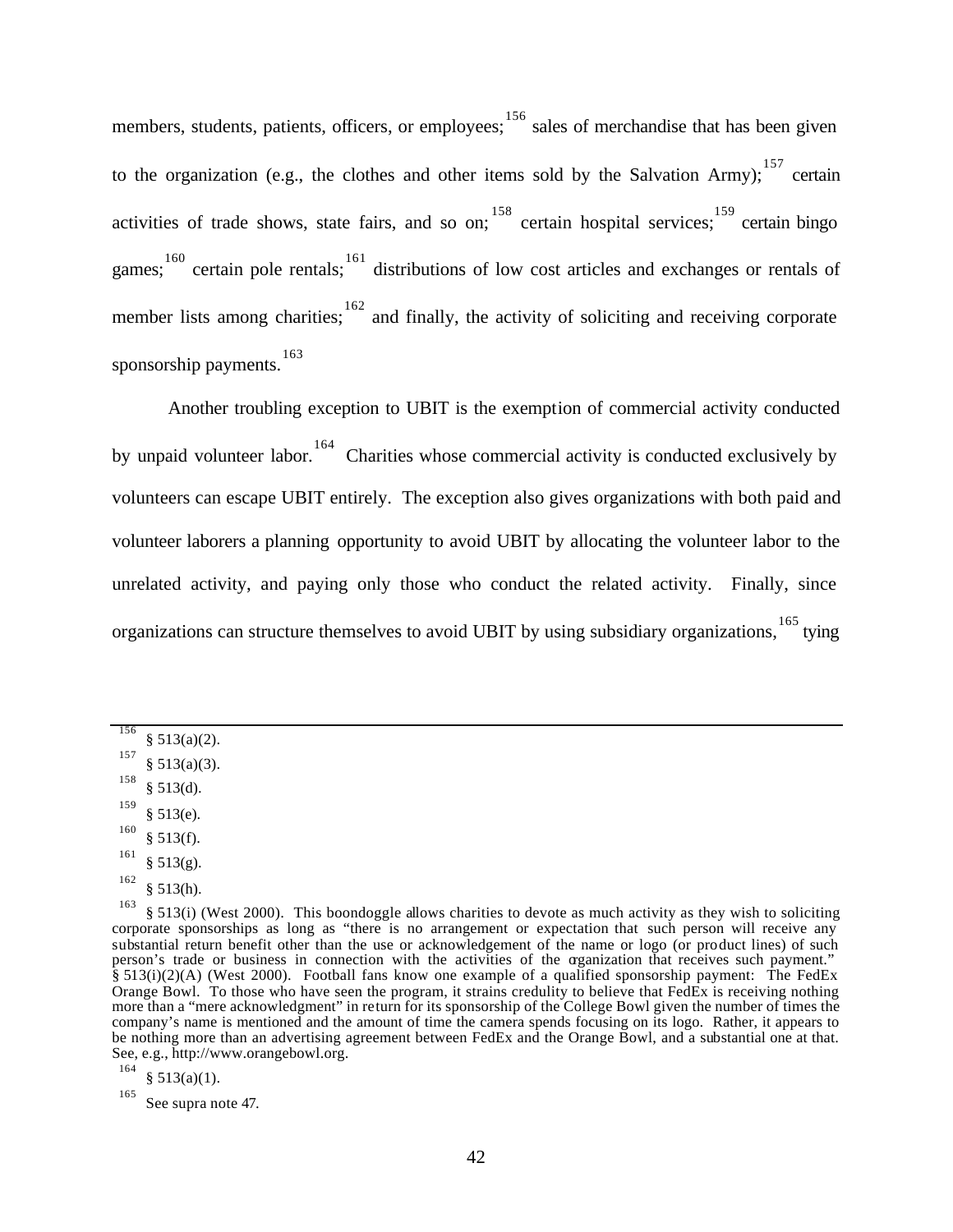the operational test to the amount of UBIT charities pay would make the operational test similarly avoidable.

Due to the many problems with UBIT, it would be a mistake to tie the operational test to the amount of UBIT a charity pays. However, incorporating some of the concepts of UBIT without all of its exceptions and limitations—into the operational test, as the following Section proposes, could convert the facts-and-circumstances standard into a more objective and coherent analysis that better serves the policy behind the operational test.

#### *B. The Exempt-Primary-Purposes Presumption: A Proposal to Modify the Operational Test*

The current state of the operational test often leads to a subjective investigation of the degree to which a charity resembles a for-profit company. At the same time, the Service's current practice is to ignore the unadministrable facts-and-circumstances approach and simply allow considerable amounts of unrelated commercial activity to pass unregulated. <sup>166</sup>

Treasury Regulation section  $1.501(c)(3)$ -1(e) should be modified to interpret the operational test of  $\S 501(c)(3)$  better.<sup>167</sup> Charities should be allowed to create the rebuttable presumption of the existence of an exempt primary purpose (and hence of compliance with the operational test), provided that the charity's unrelated-business income and expenses do not exceed the charity's related-business income and expenses, exclusive of certain items of passive income. Under this proposal, section  $1.501(c)(3)$ -1(e) might read as follows (blacklined to show added text in italics and deleted text struck through):

<sup>166</sup> See supra Part II.D.

<sup>167</sup> Of course, it would be hubris to pretend that such a difficult problem could be dispensed with a simple amendment to the Treasury Regulations. As such, the following proposal is offered in the spirit of generating discussion of the appropriate limitations on unrelated commercial activity in charities.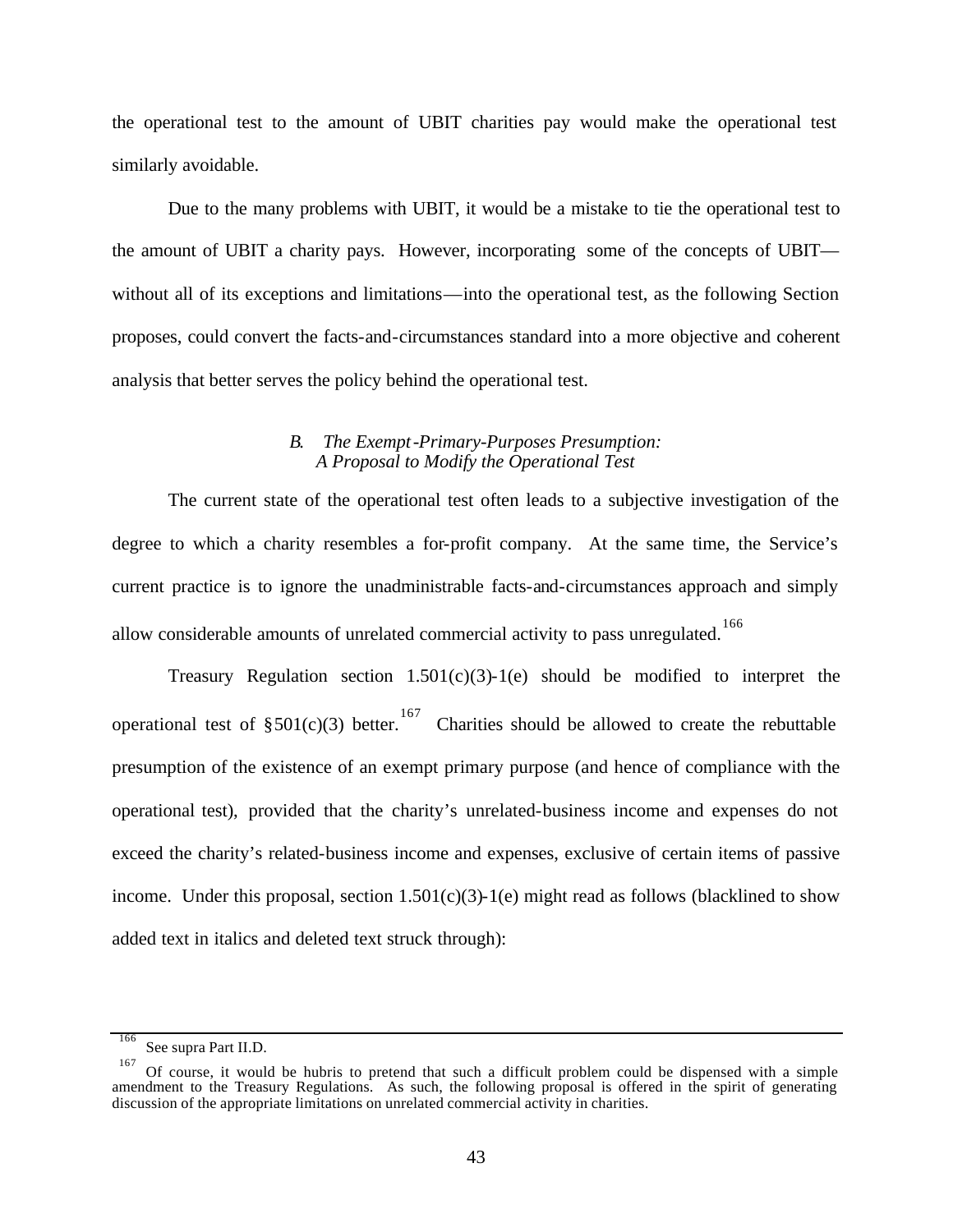§ 1.501(c)(3)-1 Organizations organized and operated for religious, charitable, scientific, testing for public safety, literary, or educational purposes, or for the prevention of cruelty to children or animals.

(e) Organizations carrying on trade or business—

(1) In general.

. . .

An organization may meet the requirements of section  $501(c)(3)$  although it operates a trade or business as a substantial part of its activities, if the operation of such trade or business is in furtherance of the organization's exempt purpose or purposes and if the organization is not organized or operated for the primary purpose of carrying on an unrelated trade or business[.], as defined in section 513 *The term "unrelated trade or business" means, for purposes of this subsection, any trade or business the conduct of which is not substantially related (aside from the need of such organization for income or funds or the use it makes of the profits derived) to the exercise or performance by such organization of its charitable, educational, or other purpose or function constituting the basis for its exemption under section 501.* 

*(i) Presumption of Exempt Primary Purpose.*

*An organization may create the rebuttable presumption that it is operated for an exempt primary purpose if it demonstrates with credible evidence that during an average, three-year period, the sum (rather than net) of its gross income and expenses derived from any unrelated trade or business (including amounts that would be treated as gross income derived from an unrelated trade or business for purposes of section 512(b)(13)) does not exceed the sum of its gross income and expenses (including those deductions directly connected with the carrying on of such trade or business) derived from any related activities, exclusive of income and expenses attributable to those items listed in sections 512(b)(1)-(17). The Internal Revenue Service may rebut this presumption only if it develops sufficient contrary evidence that such unrelated amounts exceed related amounts.* 

*(ii) Facts-and-Circumstances Test.*

*If the organization cannot create such a presumption, then* [i]n determining the existence or nonexistence of such *nature of its* primary purpose, all the circumstances must be considered, including the size and extent of the *unrelated* trade or business and the size and extent of the activities which are in furtherance of one or more exempt purposes. . . .

(2) Taxation of unrelated business income. . . .

*(3) Examples.* 

*The provisions of this section may be illustrated by the following examples:*

*Example (1). Over the last three years, X, an educational organization that otherwise satisfies the conditions of section 501(c)(3) had the following cash flows (averaged to even out abnormal amounts). X received \$90,000 of unrelated business income each year and spent \$10,000 in conducting such unrelated business. X received \$30,000 of tuition payments which were related to its charitable purpose. In addition, X received \$70,000 of charitable contributions and \$100,000 of investment income. X spent \$60,000 on the operation of its educational activities over the same period. X cannot create the presumption of an exempt primary purpose, and may lose its tax exempt status under a facts-and-circumstances analysis because the total unrelated business income and expenses of \$100,000 exceeds the total related income and expenses of \$90,000, which sum is composed of \$30,000 of tuition payments and \$60,000 of educational expenses. The charitable contributions and investment income*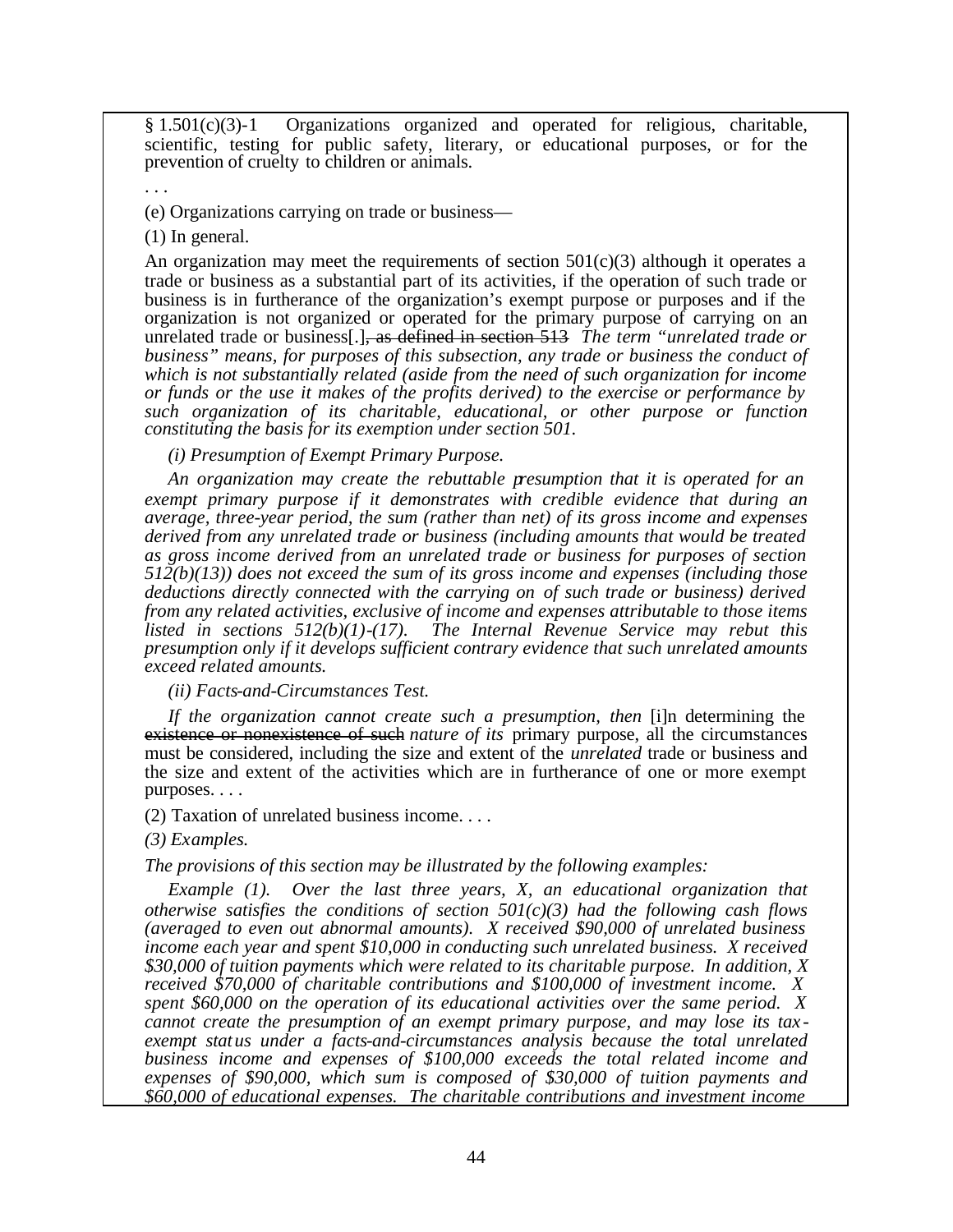*are excluded from the calculus because they fall under sections 512(b)(10) and 512(b)(1), respectively.*

*Example (2). The facts are the same as in Example (1) except X now receives \$50,000 of tuition payments. X may create the rebuttable presumption of an exempt primary purpose because related income and expenses total \$110,000, which exceeds the total unrelated business income and expenses of \$100,000. The Service may rebut such presumption, however, if it develops sufficient contrary evidence that X's unrelated amounts exceed its related amounts.*

*Example (3). The facts are the same as in Example (1) except X has no unrelated income or expenses other than a payment of \$100,000 from a wholly owned C corporation, a shoe store, that would be treated as gross income derived from an unrelated trade or business for purposes of section 512(b)(13). In addition, X now has no related income and \$110,000 of related expenses in the form of grants to other charitable educational organizations. X may create the rebuttable presumption of an exempt primary purpose for purposes of section 501(c)(3) because the related income and expenses total \$110,000, which exceeds the sum of unrelated business income and expenses of \$100,000.*

#### *1. The Identification of Unrelated Trade or Business*

The first step for creating the rebuttable presumption of an exempt primary purpose is to distinguish related from unrelated trade or business activities. Ultimately this relatedness analysis must be an inquiry into the connection between an organization's activities and its exempt purposes. However, by incorporating the same definition of unrelated trade or business as that in § 513(a) (governing UBIT), but absent its exceptions and those in §§ 513(b)-(i), the modified operational test would not risk penalizing organizations for engaging in related commercial activity. <sup>168</sup> As discussed above, <sup>169</sup> the exceptions to §513 serve to limit UBIT to commercial activity by charities that are in direct competition with for-profit entities, and contribute greatly to UBIT's impotence as a device for distinguishing between exempt and

<sup>168</sup> Note that the § 501(c)(3) regulations already contain a reference to § 513, but the reader quickly loses sight of it in the confusion of the facts-and-circumstances test. See Treas. Reg. §  $1.501(c)(3)-1(e)(1)$  (as amended in 1990).

<sup>169</sup> Supra Part III.A.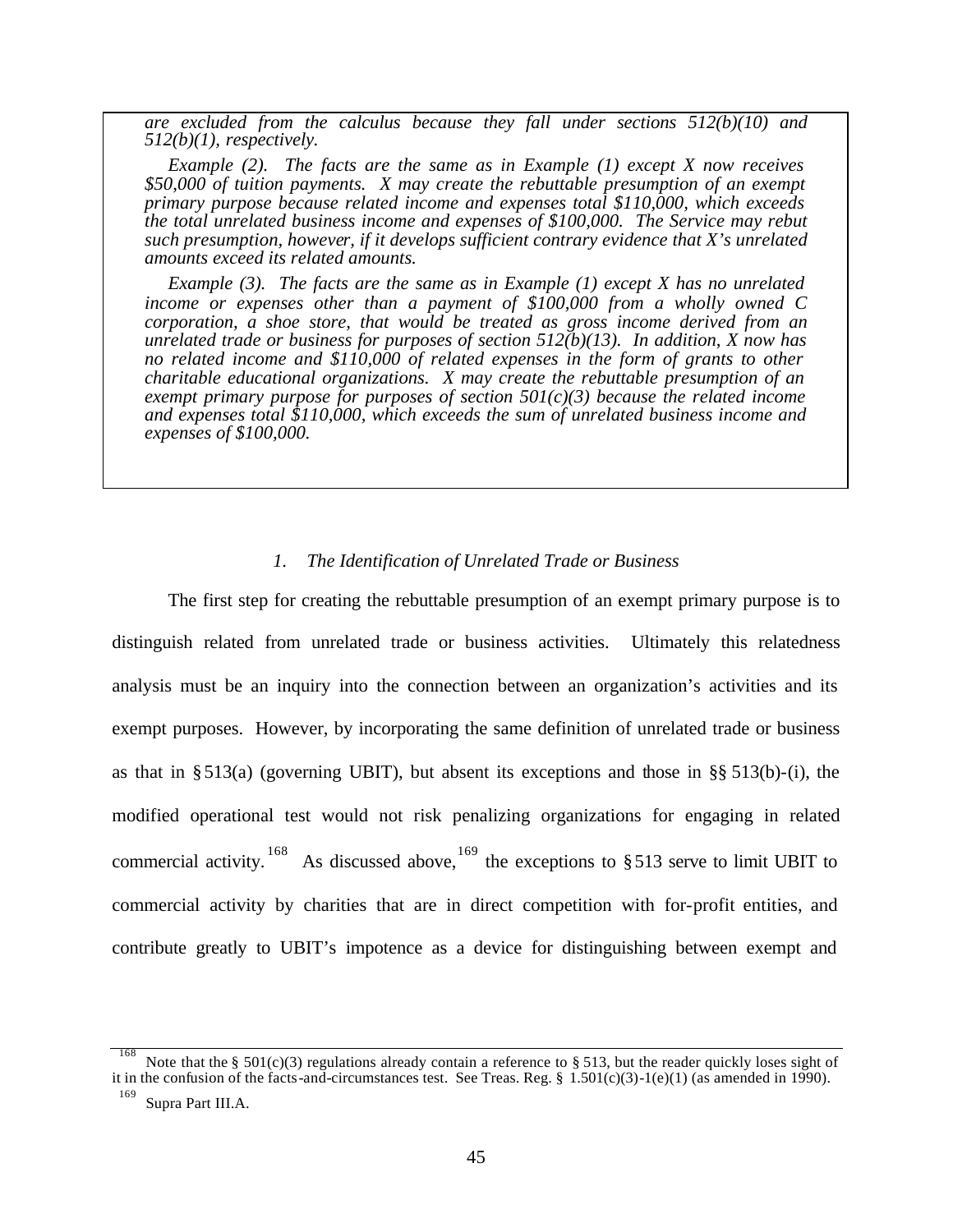nonexempt organizations. As such, there is no policy rationale for incorporating those exceptions into the operational test.

Without its exceptions, the definition of unrelated trade or business in §513 is very helpful for purposes of administering the operational test. The Treasury Regulations explain that a trade or business includes "any activity carried on for the production of income from the sale of goods or performance of services."<sup>170</sup> This definition of commercial activity is broad enough to pick up much of the commercial activity that has given charities trouble under the operational test.

Another advantage of using the definition of "unrelated trade or business" from §513(a) is that the Regulations and Service rulings have developed a highly articulated standard for relatedness. 171 Although this has led to a sometimes absurd level of detail—for example, the Service has determined that a museum gift shop's sales of soap and perfumes are not related to an educational purpose, while home furnishings resembling those on display at the museum are related <sup>172</sup>—the clear focus of the § 513(a) inquiry on the degree to which the commercial activity is related to exempt purposes is a welcome relief from the jumbled and incoherent concepts employed in the current operational test.

<sup>170</sup> Treas. Reg. § 1.513-1(b) (as amended in 1983).

<sup>171</sup> § 1.513-1(d)(2). An income-producing trade or business activity is "related" to an exempt purpose if it has a "substantial" "causal relationship" to it; that is, the income must "contribute importantly to the accomplishment of the exempt purposes . . . ." See supra note 34 for a discussion of the terminology "in furtherance" versus "related." 172

Priv. Ltr. Rul. 86-05-002 (Sept. 4, 1985); see also Rev. Rul. 78-98, 1978-1 C.B. 167 (finding recreational use of school's ski facility by students is related, but income from use by public is unrelated trade or business); Rev. Rul. 73-105, 1973-1 C.B. 264 (holding sale of scientific books and city souvenirs by museum of folk art to be unrelated while other items sold in museum shop were related to museum's exempt function); Priv. Ltr. Rul. 95-50- 003 (Sept. 18, 1995) (analyzing historical museum gift shop items in detail and finding, for example, that reproductions and adaptations of prototypes in museum's collections are related to museum's exempt purpose while designs that merely interpret items in museum collection—such as Christmas tree gift wrap set and ornaments depicting vase with flowers, flower basket, and flying goose—are unrelated).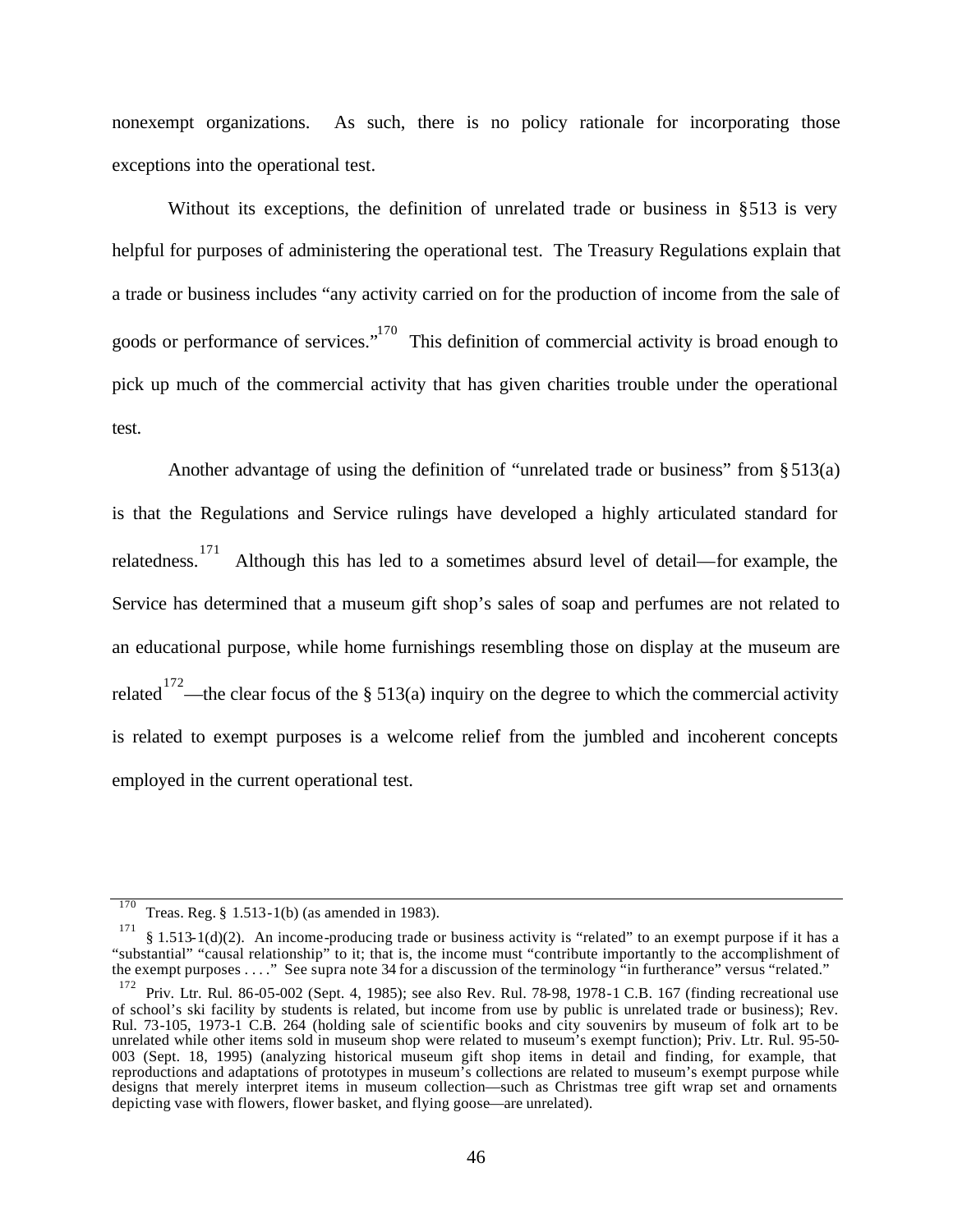#### *2. The Limitation of Unrelated Trade or Business*

Under the proposal, in order to create the rebuttable presumption of an exempt primary purpose, an organization must limit its unrelated trade or business income and expenses to amounts less than the related income and expenses, exclusive of certain items of passive income (those listed in §§ 512(b)(1)-(17)).

It is significant that the proposal compares both the revenues and the expenses associated with a charity's activities rather than net amounts. This approach compares *activities*, related versus unrelated, rather than sources of income. If the test were to consider only the revenues an unrelated commercial activity generates, then it would not catch organizations that spend a substantial amount of resources engaged in unprofitable yet still unrelated activity. The operational test must be able to catch unrelated activity even if it is not commercially successful because the test is meant to limit organizations to a charitable primary purpose. Some activities generate income while others expend it, and they should all count under the operational test. On the other hand, if the test only considered the costs associated with an activity, it would not catch highly profitable commercial activity that is cheap to produce—for example, an organization that exploits a valuable piece of intellectual property over a low-maintenance web site. By considering the sum of costs and revenues associated with a charity's activities rather than net amounts, the test appropriately penalizes a charity for engaging in high-cost, high-revenue, unrelated activities most heavily and low-cost, low-revenue, unrelated activities least heavily. Most importantly, it does not penalize charities for engaging in related commercial activity, unlike the current incarnation of the operational test.

Charitable contributions (listed in  $\S 512(b)(10)$ ) are not considered related income for purposes of this proposal because if they were allowed, then an organization could flout the rule by using a controlled private foundation or other friendly third party to make contributions in an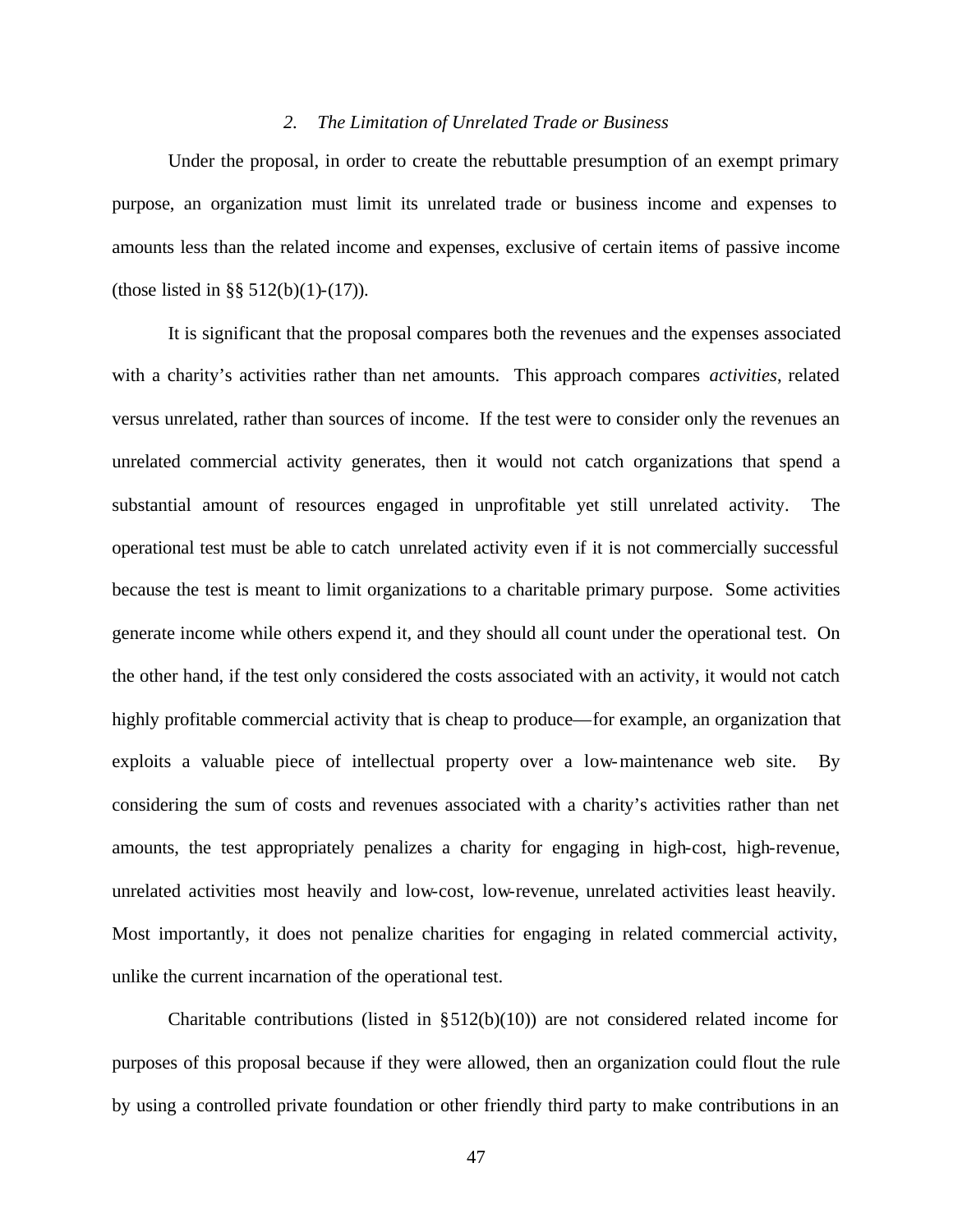amount sufficient to offset any excess unrelated income. Similarly, the expense of collecting charitable contributions is not included in the calculation since an organization should not be able to improve its balance sheet for purposes of satisfying the presumption merely by spending great amounts of resources soliciting charitable contributions. The proposal simply excludes charitable contributions and the expense of soliciting them from the calculation.

Other items of passive income, such as investment income, royalties, and rents, are neither related nor unrelated to charitable purposes. Apart from the public-support test in § 509 relating to private-foundation status, charities presently have no limits on the amount of passive income they may collect. It would indeed be a radical departure from current practice suddenly to treat the income from a university's endowment as something that might jeopardize its taxexempt status. On the other hand, large amounts of passive income should not help a charity pass the operational test either, since by definition passive income does not further charitable purposes. That said, the passive income provisions in § 512(b) might be in need of reform.<sup>173</sup>

The proposed reform of the operational test is intended to work with the other Code provisions already in place, and, in particular,  $\S 512(b)(13)$ , an antiabuse provision that polices charities' use of subsidiaries to avoid the appearance of conducting unrelated business activities.<sup>174</sup> The problem is that charities may collect amounts of passive income such as rent or royalties from a subsidiary that derives the funds to pay such fees from unrelated trade or business. Therefore, the proposal includes in unrelated income any amounts received from controlled organizations<sup>175</sup> that would be treated as gross income derived from an unrelated trade

<sup>173</sup> See supra note 153 and accompanying text.

<sup>174</sup> See I.R.C. § 512(b)(13) (1994 & Supp. IV 1999) (specifying that "controlling organization" must include as unrelated-business income any payment from entity it controls, to extent such payment reduces net unrelated income of controlled entity).

<sup>175</sup> I.R.C. § 512(b)(13)(D) (1994 & Supp. IV 1999) (defining "control" for such purposes as ownership of more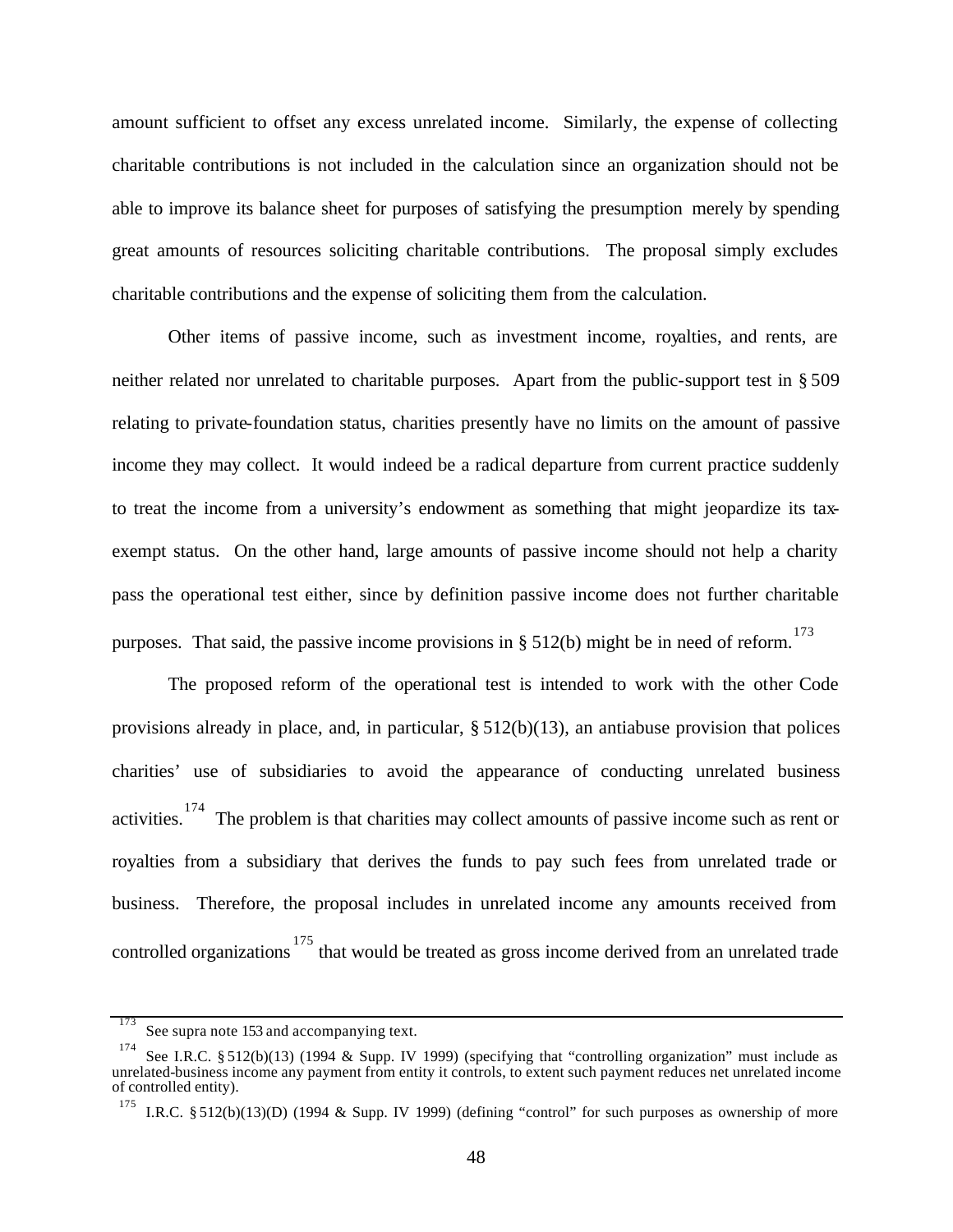or business for purposes of  $\S 512(b)(13)$ . Just as it is important for the administration of UBIT that charities not be able to conduct unrelated trade or business activities in subsidiary organizations and collect the income derived therefrom tax free in the guise of passive rent or investment income, so too is it important for the operational test to include such unrelated income in the analysis of an organization's primary purpose. Thus, if a charity has a for-profit subsidiary, the subsidiary's income may be included in the calculation if that subsidiary meets the requirements of  $\S 512(b)(13).$ <sup>176</sup>

The facts described in Example (3) are meant to draw the reader's attention to the status of grantmaking organizations. In the example, X is an education-based, grantmaking organization that receives income from a taxable subsidiary as well as from several passive income sources. Apart from illustrating the operation of  $\S 512(b)(13)$ , this example shows that since making grants to charity is considered related activity, the charitable destination of an organization's income is one way of establishing an exempt primary purpose. X is not, however, a feeder organization of the kind that existed prior to the enactment of  $\S 502^{177}$  because its wholly owned subsidiary, a shoe store, pays tax on its income. Charitable grantmaking is just one form of related activity recognized by the proposed test. However, to the extent readers find this example troublesome, the test could treat grantmaking as a sort of passive expense, excluded from the comparison of unrelated and related activities just as the test excludes passive income.

than fifty percent of subsidiary organization by vote or stock value and incorporating § 318 constructive-ownership rules).

<sup>&</sup>lt;sup>176</sup> The proposal does not include a solution to the problem of double drop down and other end-runs around § 512(b)(13). See supra note 47. That subject deserves its own article.

<sup>177</sup> See supra notes 43-45 and accompanying text.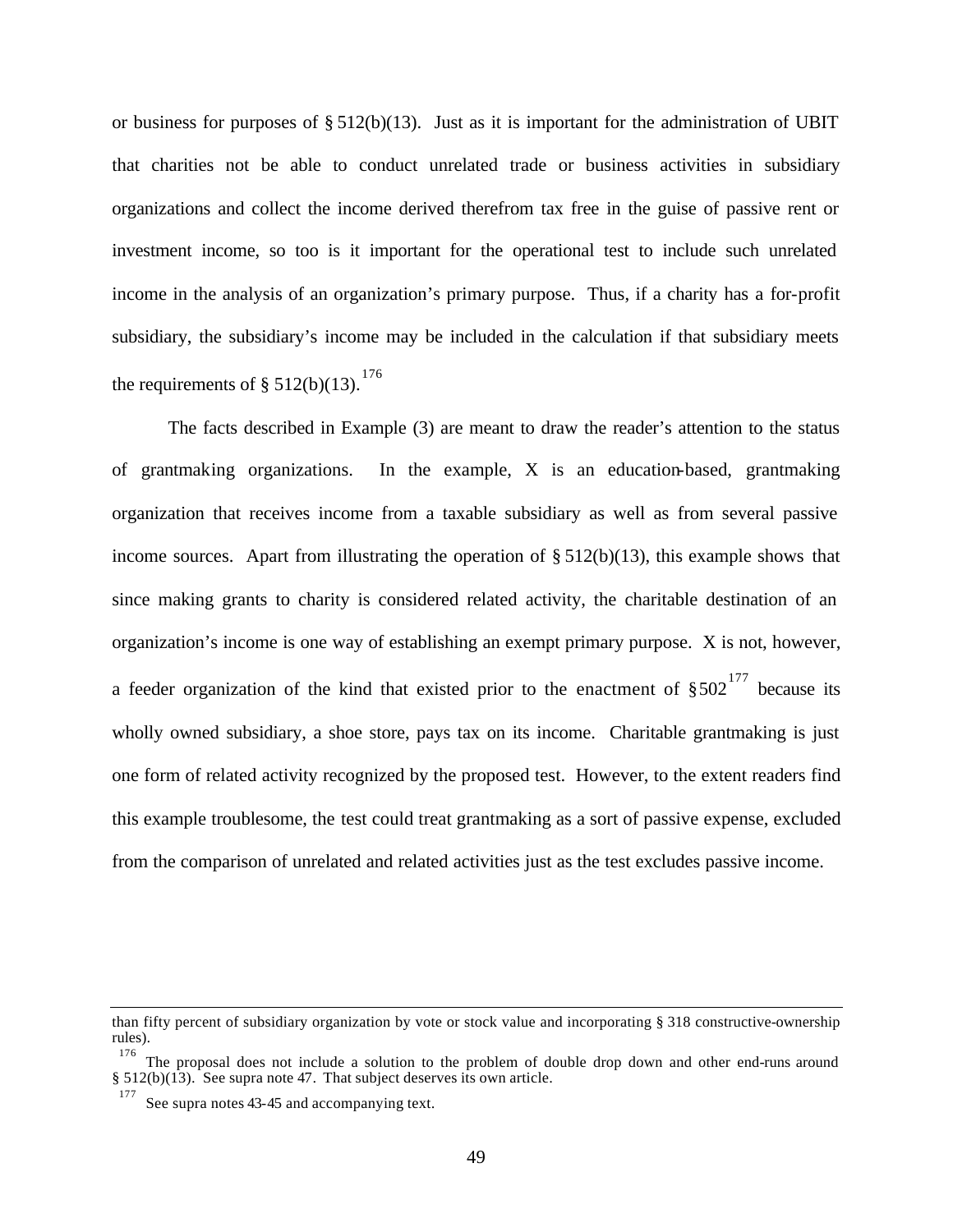### *3. The Facts-and-Circumstances Analysis for Failure to Create a Presumption of Exempt Primary Purposes*

Under the proposal offered here, if an organization fails to create the rebuttable presumption of an exempt primary purpose, that organization would be subject to a facts-andcircumstances analysis, just as it would be under the current operational test. However, the proposal attempts to make it absolutely clear that the factfinder should examine the degree to which *unrelated* commercial activity is excessive. Related commercial activity should not be penalized. Any effort to rebut the presumption of the existence of exempt purposes necessarily would entail an inquiry that first distinguishes unrelated from related activities and then compares them to determine which is greater. That is, the presumption would generate a wellconducted analysis, quite different from the garbled approach now employed. 178

The vestigial facts-and-circumstances analysis would be reserved only for those situations in which an organization cannot create the presumption of an exempt primary purpose. Although even a circumscribed facts-and-circumstances analysis inherently generates some uncertainty, it should not be abolished entirely from the operational test because a facts-andcircumstances test is more difficult to evade than are the formal requirements of the rebuttable presumption described above. For example, complex joint ventures and unusually convoluted corporate structures designed to evade UBIT might be more easily dealt with by a facts-andcircumstances approach. More importantly, however, is the fact that the presence of the rebuttable presumption in the Treasury Regulation would establish the terms of a facts-andcircumstances inquiry on a comparison of related and unrelated activities.

Given the dependence of charities on the public perception of rectitude within the charitable sector as a whole, it is important for the Service to have broad powers to look through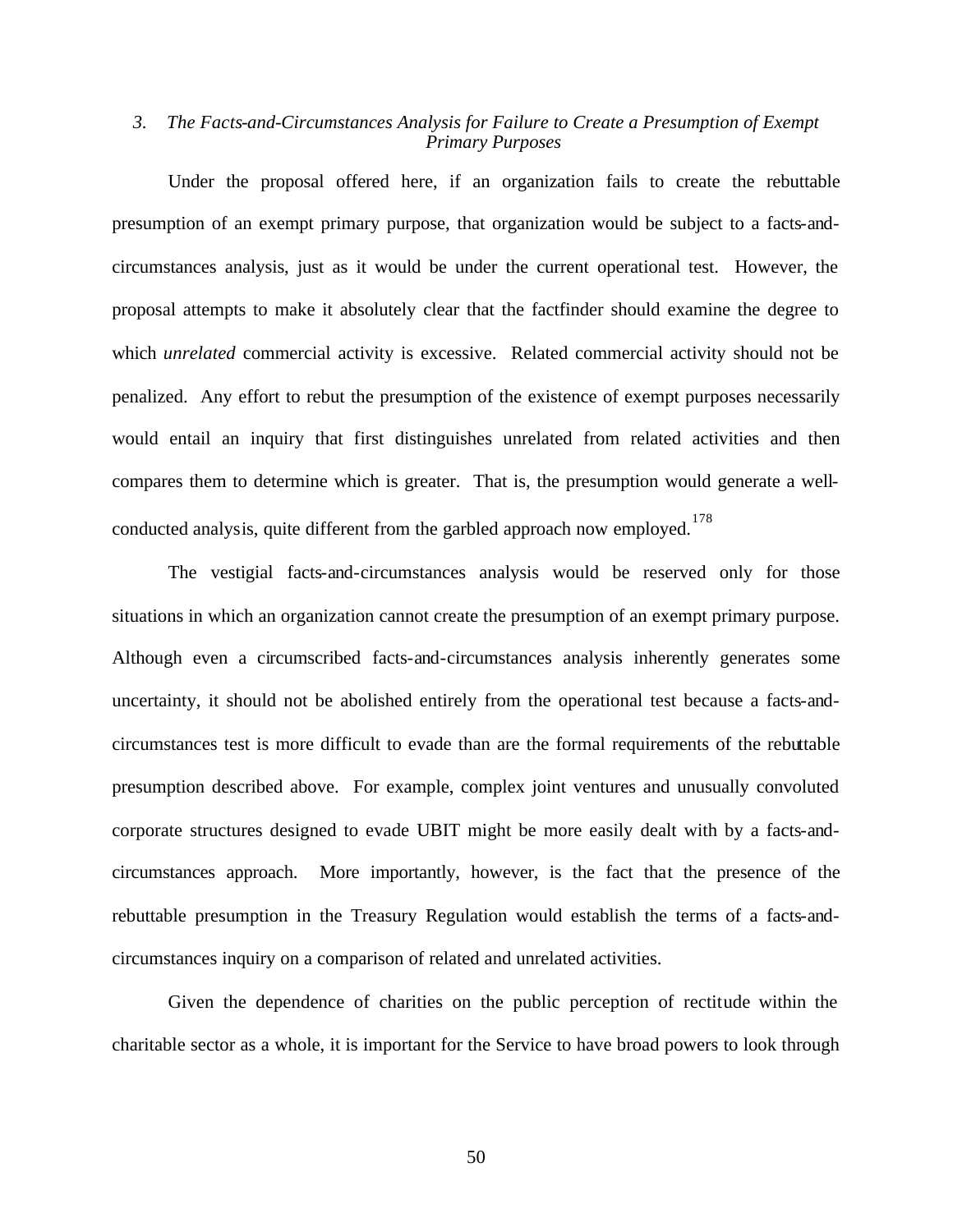abusive structures to maintain philanthropic morale.<sup>179</sup> Since in the postreform world, most disagreements between charities and the Service would focus on the objective concepts of relatedness and substantiality involved in the presumption rather than subjective concepts concerning substantiality in an open-ended facts-and-circumstances analysis, the proposed modifications to Treasury Regulation section  $1.501(c)(3)$ -1(e) would improve the operationaltest jurisprudence.

#### **CONCLUSION**

The purpose of this Note has been to evaluate the status of the law regulating commercial activity in charities and to stimulate discussion by proposing a modification to Treasury Regulation section  $1.501(c)(3)$ -1(e) that would allow charities to create a rebuttable presumption of an exempt primary purpose, and hence of compliance with the operational test. The proposal would reserve the current facts-and-circumstances test only for those situations in which an organization fails to create the presumption of an exempt primary purpose. As Judge Posner observed, a facts-and-circumstances test "is no standard at all, and makes the tax status of charitable organizations and their donors a matter of the whim of the IRS."<sup>180</sup> Adoption of this Note's proposal would simplify the application of the operational test, thus conserving scarce judicial and IRS resources.

At the same time, the modifications would increase the test's fairness. Section  $501(c)(3)$ demands that organizations be operated exclusively for exempt purposes, so it is wrong to permit factfinders to penalize an organization for commercially successful activity when that activity is

<sup>178</sup> See supra Part II for a critique of the current approach.

<sup>179</sup> See supra note 17 for a discussion of decreased giving after the United Way "scandal."

<sup>180</sup> United Cancer Council, Inc. v. Comm'r, 165 F.3d 1173, 1179 (7th Cir. 1999) (overruling Tax Court's holding that nonprofit no longer was operated for exempt purposes when it hired very expensive for-profit company to help raise funds).